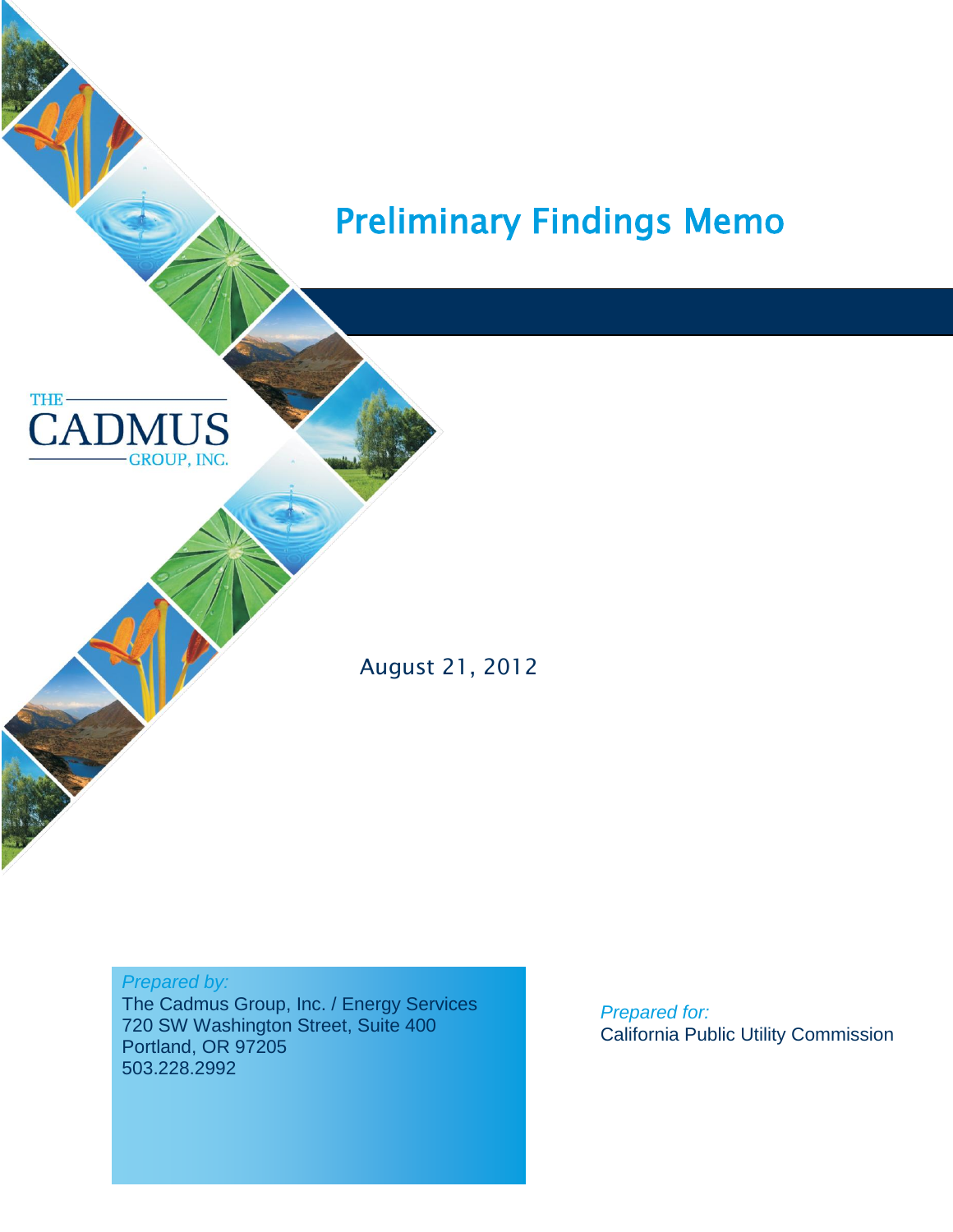Principal Investigators: James Stewart, Ph.D. M. Hossein Haeri, Ph.D.

Corporate Headquarters: 57 Water Street Watertown, MA 02472 Tel: 617.673.7000 Fax: 617.673.7001

An Employee-Owned Company www.cadmusgroup.com

720 SW Washington St. Suite 400 Portland, OR 97205 Tel: 503.228.2992 Fax: 503.228.3696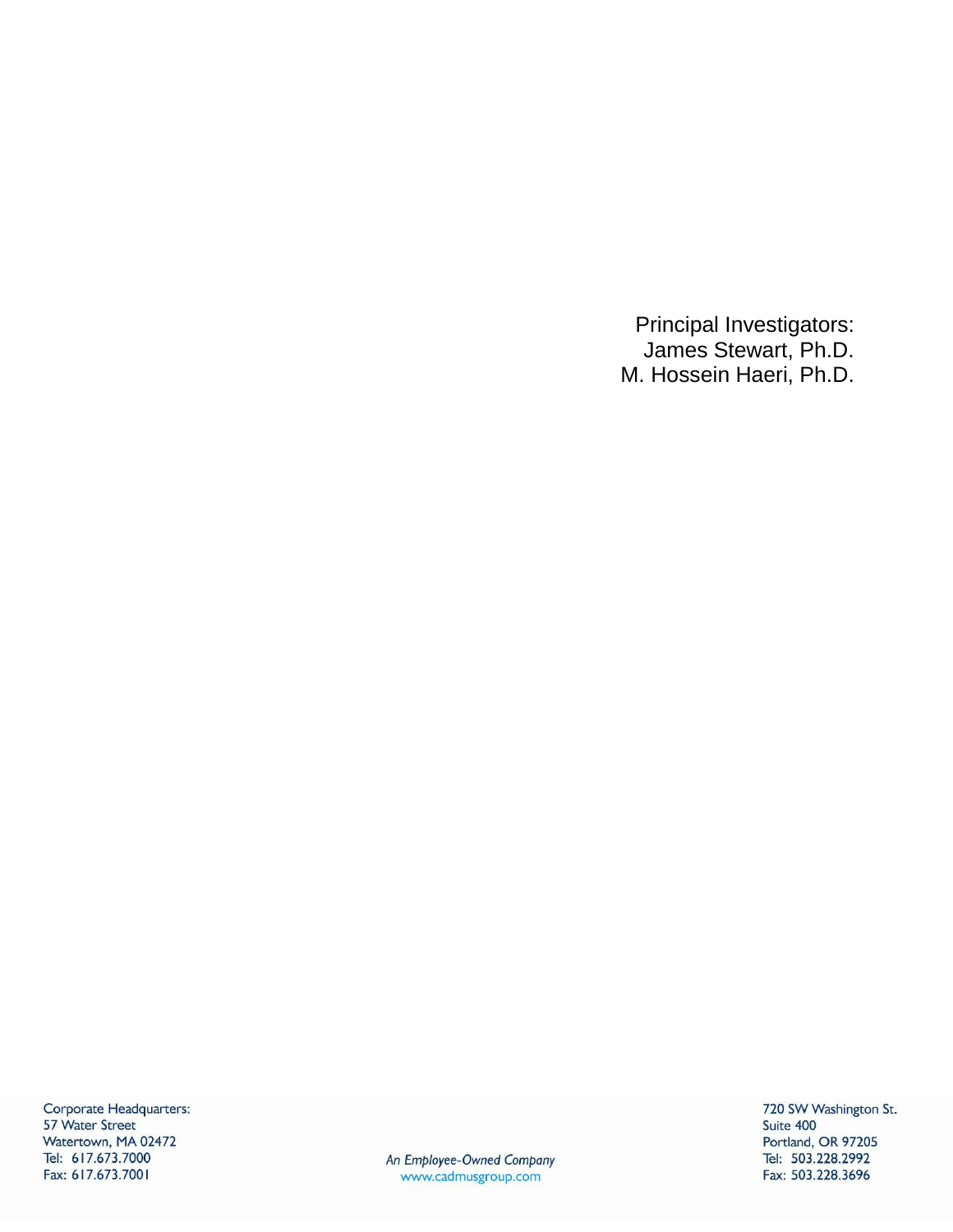# **CONTACT LIST**

| Organization                                                                                 | <b>Name</b>                  | <b>Address</b>                                                                    | Email                         | Phone          |
|----------------------------------------------------------------------------------------------|------------------------------|-----------------------------------------------------------------------------------|-------------------------------|----------------|
| <b>Energy Division,</b><br><b>California Public</b><br><b>Utilities</b><br><b>Commission</b> | Ayat Osman, PhD              | Energy Division,<br><b>CPUC</b><br>505 Van Ness Avenue<br>San Francisco, CA 94102 | ayat.osman@cpuc.ca.gov        | (415) 703-5953 |
| <b>Ken Keating</b>                                                                           | Ken Keating, PhD             | 6902 SW 14th Ave<br>Portland, OR 97219                                            | keatingk2@msn.com             | (503) 550-6927 |
| <b>Itron</b>                                                                                 | Mike Ting                    | Itron, Inc.<br>1111 Broadway Suite<br>1800<br>Oakland, CA 94607                   | mike.ting@itron.com           | (510) 844-2883 |
| <b>The Cadmus</b><br>Group                                                                   | Hossein Haeri,<br><b>PhD</b> | 720 SW Washington,<br>Suite 400<br>Portland, OR 97205                             | hossein.haeri@cadmusgroup.com | (503) 228-2992 |
| <b>The Cadmus</b><br>Group                                                                   | Jim Stewart, PhD             | 720 SW Washington,<br>Suite 400<br>Portland, OR 97205                             | jim.stewart@cadmusgroup.com   | (503) 467-7184 |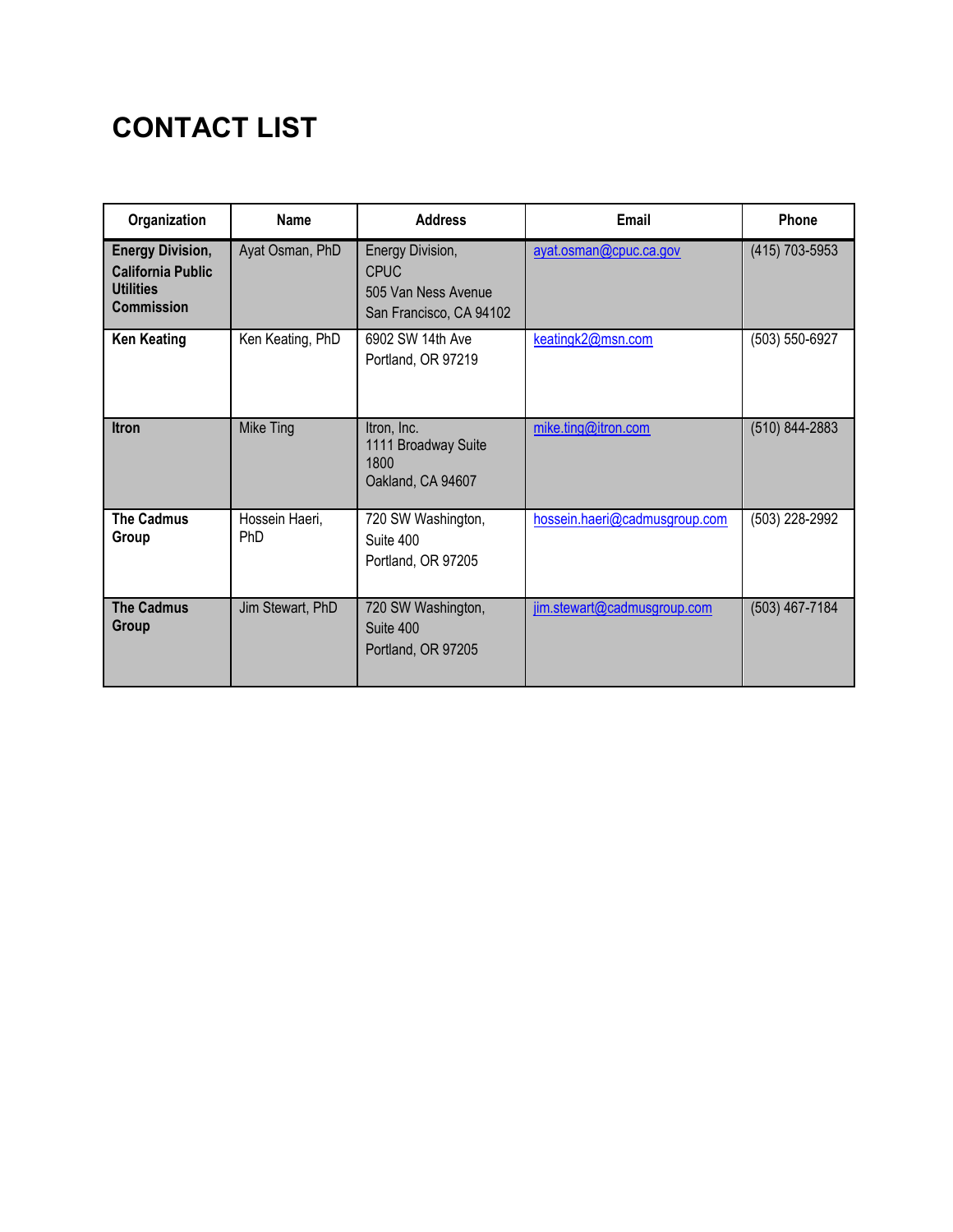# Executive Summary

The California Public Utilities Commission (CPUC) has expressed interest in potential policy applications of macro-consumption models to estimate energy savings. In contrast to microanalyses of site energy use, commonly used in energy-efficiency program evaluations, macroconsumption studies use aggregate (e.g., utility service area, county, census block) energy use and energy-use driver (e.g., income, prices) data to measure savings. Macro-consumption models offer a number of potential policy applications, including:

- Estimating savings from utility energy-efficiency programs, building codes or appliance standards, and naturally occurring adoption of energy efficiency measures;
- Tracking reductions in greenhouse gases from state policies and utility energy efficiency programs; and
- Incorporating energy efficiency savings in load forecasts.

In spring 2011, CPUC selected Cadmus to participate in its Macro Consumption Pilot Studies project, which involved two parallel macro-consumption studies. The studies sought to:

- Investigate the viability of using macro-consumption approaches to measure reductions in energy consumption from energy-efficiency programs and policies in California;
- Investigate the potential for developing robust methods for measuring and tracking carbon emission reductions resulting from energy-efficiency requirements of the state Assembly Bill 32; and
- Assess the applicability of MCMs to forecasting future energy savings from energyefficiency programs and policies.<sup>1</sup>

For the project's first phase, Cadmus critically reviewed the existing literature; assessed the availability of data for and likely success of a macro-consumption study in California; and developed a macro-consumption model research proposal. Much of that work leading up to data collection and preparation was reported in previous CPUC public workshops and in technical memorandums, publicly available at the CPUC's Website.

For the study's second phase, Cadmus followed the tasks described in its research proposal: collected study data; developed a large panel database; and developed and estimated macroconsumption models.

This memo describes the results from the data collection, database development, and initial modeling efforts, and reports preliminary electricity savings estimates derived from the models.<sup>2</sup> Specifically, Cadmus reports annual electricity savings from utility energy efficiency programs

 $\overline{a}$ 

<sup>1</sup> California Public Utilities Commission. October 28, 2010. *Decision on Evaluation, Measurement, and Verification of California Energy Efficiency Programs.* Decision 10-10-033.

<sup>&</sup>lt;sup>2</sup> The pilot draft report will include the results of the gas consumption analysis.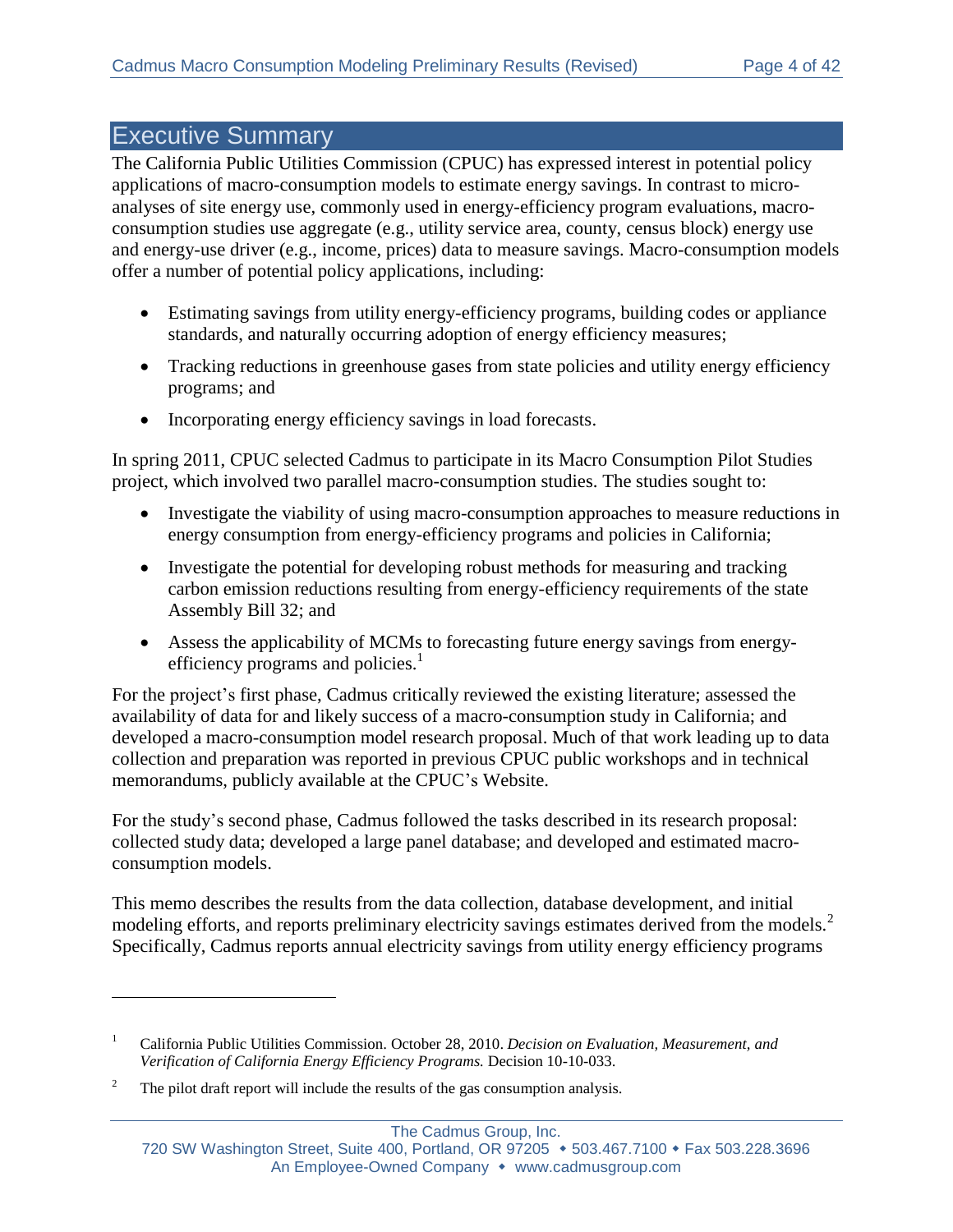between 2008 and 2010 and electricity savings between 2002 and 2010 from the 2001 update to California's Title 24 building codes.

Data collection included energy-use and energy-use driver data for 56 California electric utilities and six gas utilities, including information about energy consumption, population, income, gas and electricity prices, new construction, and weather.

The availability and quality of utility energy-efficiency program expenditures data emerged as the largest obstacle in developing reliable savings estimates. Analysis of expenditures series showed significant discrepancies between sources and suggested the presence of reporting errors in some sources. Recent expenditures data from the California Municipal Utility Association (CMUA) and California's Energy Efficiency Groupware Application (EEGA) appear to be of the highest quality. We provide evidence suggesting significant measurement errors may occur in the Energy Information Administration (EIA) expenditures data.

Using data on California investor- and publicly-owned utilities between 1997 and 2010, Cadmus estimated panel regression models of electricity-use intensity. We modeled:

- Utility consumption per capita;
- Residential sector consumption per housing unit; and
- Nonresidential consumption per square foot of floor space.

Analysis of utility consumption per capita indicated significant electricity savings from utility energy-efficiency programs and building codes. Analysis of the largest utilities' consumption (PG&E, SDG&E, and SCE) showed a \$1.00 increase in current energy-efficiency program expenditures per capita reduced consumption per capita by approximately 0.05%; an equal increase in two-year lagged expenditures reduced energy consumption per capita by 0.2% per year.

Bases on historical expenditures, these results imply total savings from current and past (previous three years) investor-owned utility (IOU) energy-efficiency program expenditures increased from 7,830 GWhs in 2008 to 10,321 GWhs in 2010, reflecting a doubling of energyefficiency expenditures over this period. Estimated electricity consumption would have been 3.9% higher in 2008 and 5.5% higher in 2010 without the IOU energy-efficiency programs.

The savings estimates imply costs of saved energy from current expenditures (first year savings) of approximately \$0.30/kWh. Between 2008 and 2010, the cost of saved energy from current and past (previous three years) energy-efficiency program spending was estimated to be in the range of \$0.04–\$0.08/kWh, a somewhat higher estimate than costs of saved energy reported in other studies. We hypothesize our results may reflect California's lead in energy efficiency, and the exhaustion of low-cost savings opportunities in the IOU territories. We estimate the cost of first-year savings in other California utility programs at approximately \$0.04/kWh, a finding more consistent with those of other studies.

Cadmus had less success detecting savings from utility energy-efficiency programs in the residential and nonresidential sectors. In general, the coefficients on energy-efficiency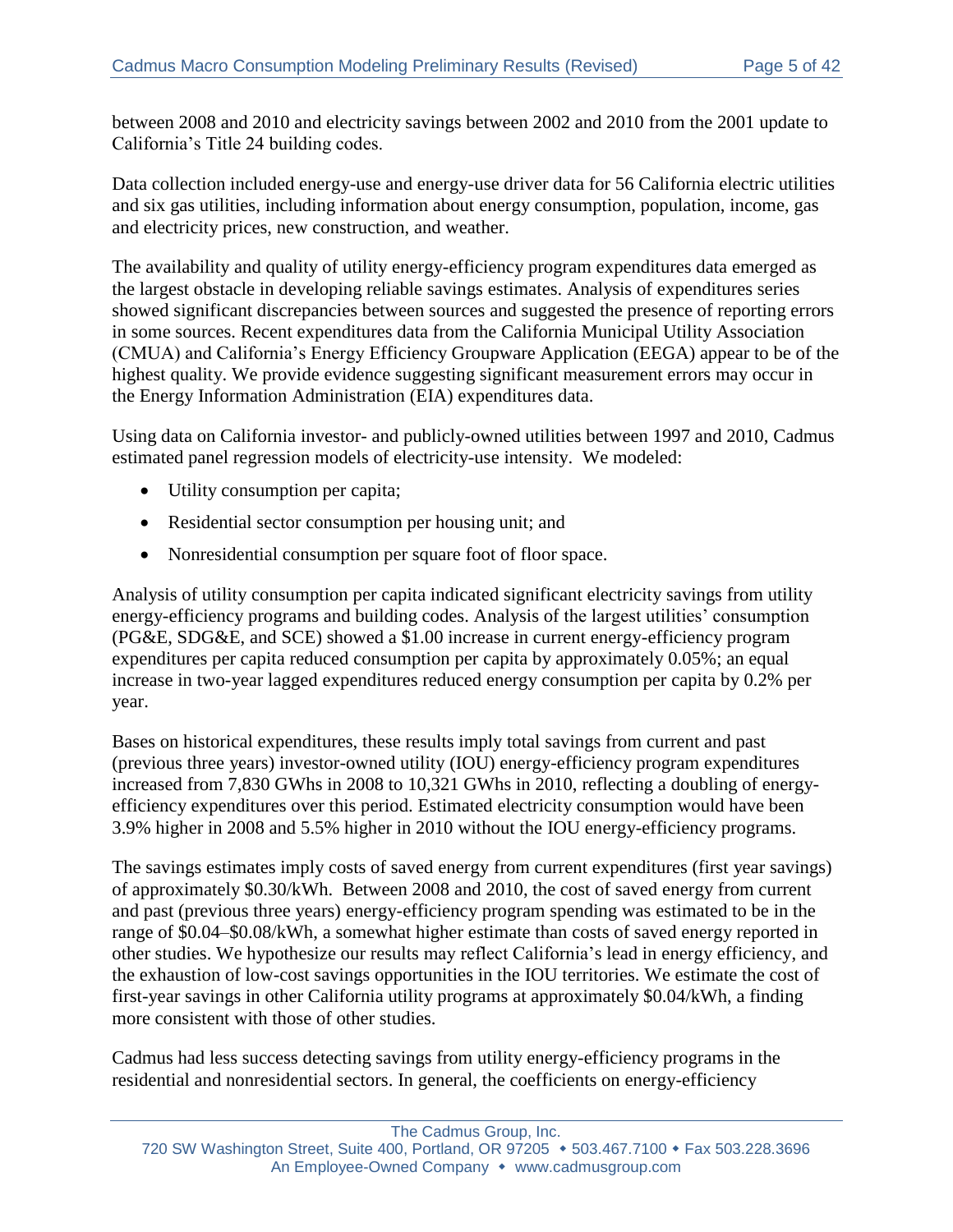expenditures did not statistically differ from zero. We believe this may reflect the difficulty of disaggregating expenditures by sector and errors in measurement of energy-efficiency expenditures in the residential and nonresidential sectors.

Cadmus also found that the 2001 update to California's Title 24 building code resulted in significant energy savings. Energy savings in the IOU service territories from the 2001 update increased from 2,700 GWhs in 2002 to 5,200 GWhs in 2008. These savings represented approximately 2.0-2.7% of annual electricity consumption.

Using energy-efficiency program expenditures and building codes as examples, the results of this study demonstrate the potential policy applications of macro-consumption models. Cadmus was able to detect savings from utility energy efficiency programs and building codes, despite using a panel with a small number of utilities and a relatively short time series. One limitation of the study was savings from energy-efficiency programs were not estimated precisely. Future collection of additional data and continued refinement of the models would improve the precision of savings estimates and reduce uncertainty.

### **Introduction**

 $\overline{a}$ 

In the second phase of CPUC's Macro Consumption Pilot Studies project, Cadmus developed a panel database of consumption, prices, incomes, and other economic and demographic variables for California's electric utilities and gas utilities, between 1990 and 2010.<sup>3</sup> In addition, Cadmus completed an initial round of modeling and estimation of utility service area electricity consumption intensities. We modeled utility electricity consumption per capita, residential sector electricity consumption per housing unit, and nonresidential sector electricity consumption per square foot of floor space. This memo describes the results of these recent efforts, including preliminary estimates of electricity savings from utility energy efficiency program and building codes derived from the models.

### Database Development

As described in our technical memorandum, Cadmus collected time series data on electricity and gas consumption and variables affecting consumption (such as income, population, new construction, and energy-efficiency expenditures) for the California utilities and counties. Over the previous six months, Cadmus collected and analyzed individual series and merged them into a single database.

This model database covers 1990–2010, and includes data for: 56 electric and 6 natural gas investor-owned, public, and rural cooperative utilities; and 59 California counties. Utility sector and county data include:

<sup>&</sup>lt;sup>3</sup> Cadmus is still working on developing and estimating the gas consumption models. The pilot draft report will include the results of the gas consumption analysis.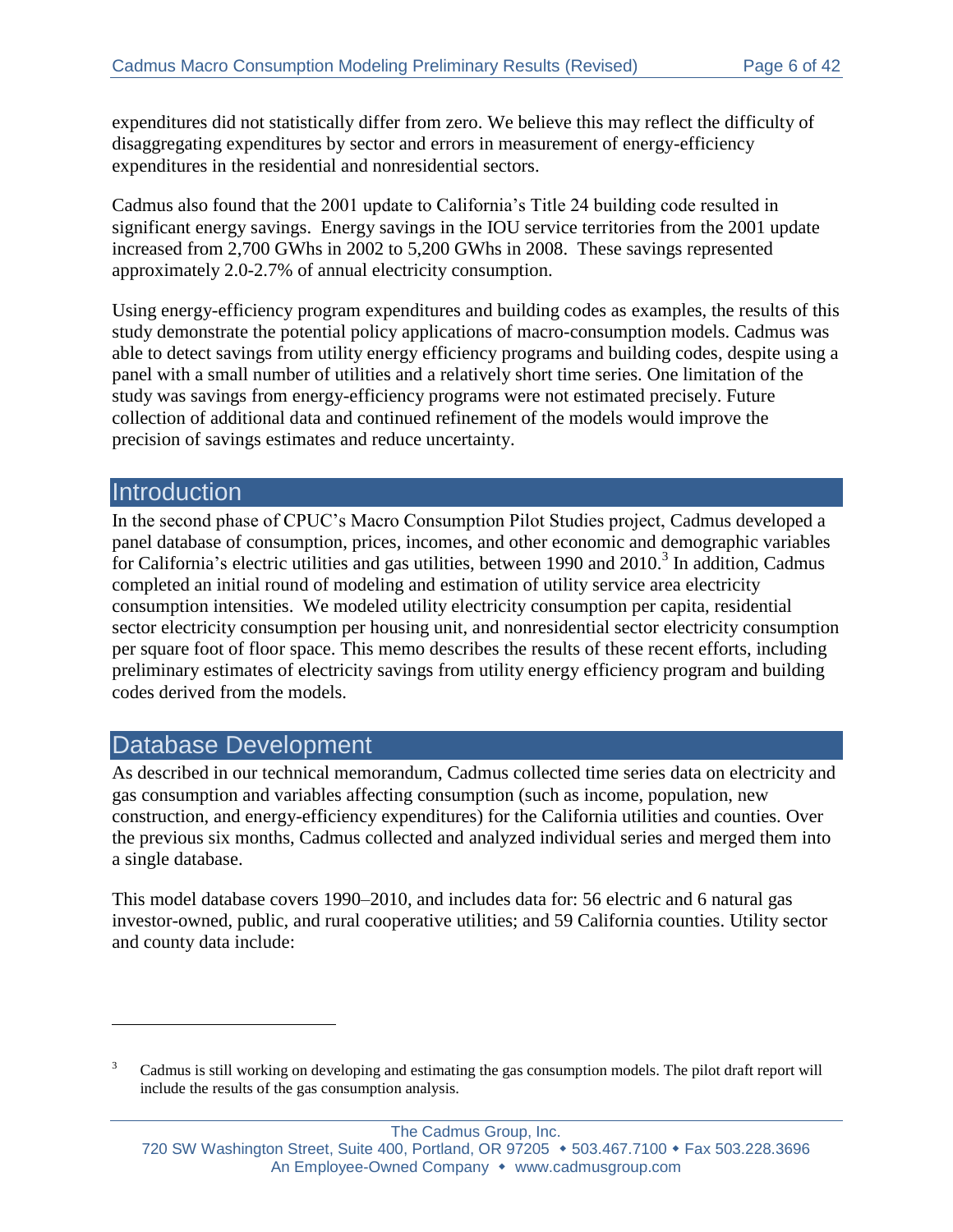- Consumption of electricity and natural gas;
- Personal income:
- Electricity and natural gas prices;
- Residential and commercial new construction, renovations, and total floor space;
- Heating degree days (HDDs) and cooling degree days (CDDs);
- Population; $4$

 $\overline{a}$ 

- Residential and nonresidential new construction and renovations;
- Air conditioning (2000–2010 only) and electric and gas heating saturations; and
- Utility energy-efficiency and demand-side management (DSM) program expenditures

After different variable transformations, which included creating variable lags, natural logs, and energy-use intensities, and converting nominal economic series to real terms, the final electricity database included over 450 series.

# Energy-Use Model Specification and Estimation

The final work plan detailed our model specification and approach for estimating energy savings. Briefly, we restate our approach here, but refer interested readers to the work plan for additional information.

We proposed estimating energy savings as a function of utility energy-efficiency program expenditures; building codes (and, data permitting, appliance standards); and changes in energy prices. For each fuel (gas and electricity) and retail sector (all sectors, residential and nonresidential), Cadmus estimated energy-use intensity regressions using the following basic form ('i' indexes a utility service territory and 't' represents time):

 $ln(e_{it}) = \gamma_e ln(p_{e,it}) + \gamma_g ln(p_{g,it}) + \beta ln(I_{it}) + \omega_h ln(HDD_{it}) + \omega_c ln(CDD_{it}) + \sum_{k=0}^{K} \delta_k EE_{it-k}$  $\Sigma_{m=1}^{M} \eta_m \ln(NC_{mit}) + \tau (TimeTrend_t) + \lambda_i + \mu_{it}$  (Equation 1)

Our technical memorandum about the data neglected to describe how we developed estimates of utility populations between census years. Using census tract populations from the decennial censuses (1990, 2000, 2010) and annual population counts in California counties between 1990 and 2010, we estimated utility population as follows. First, for the census years, we obtained accurate population counts by overlaying utility and census tract boundaries, and counting the population in the utility boundaries. To estimate the utility population in the intervening years, we used county population data, and calculated the population of the smallest area of counties comprising the utility service area in the intra-census years. If the utility was contained in a county, this represented the county population. If a utility covered all or parts of several counties, it represented the sum of the county populations. We then calculated the growth rate between years, and the average annual growth rate of the county area between 1990 and 2000 and between 2000 and 2010. We could then multiply the county area annual growth rates by the ratio of the utility 10-year average annual population growth rate to the 10-year county area average annual population growth rate. Effectively, this made the 10-year county area average growth rate approximately equal the 10-year utility growth rate. The scaled county area annual growth rates could then be applied to utility census population counts.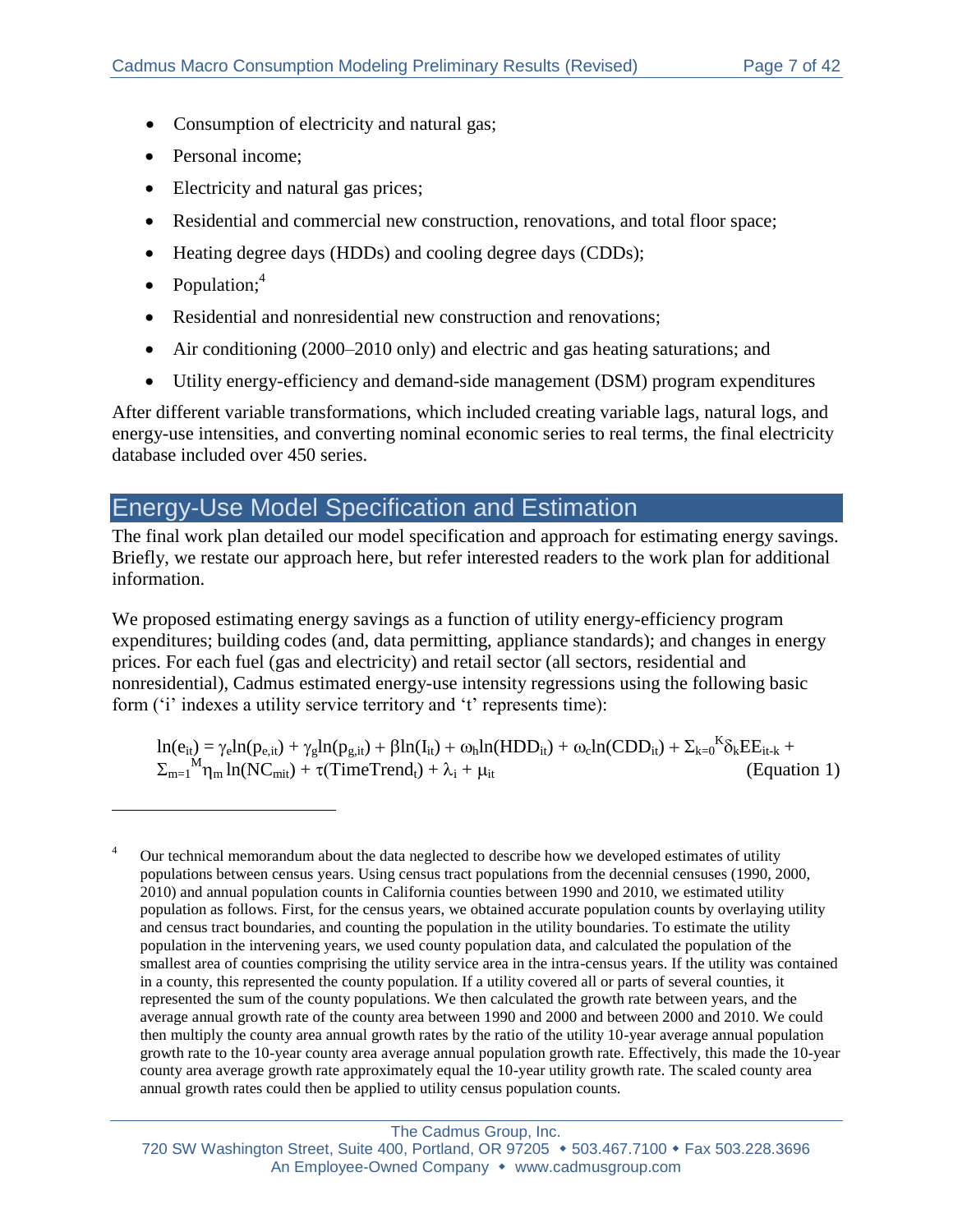With variables defined as follows:

 $\overline{a}$ 

 $ln(e_{it})$  is the natural logarithm of per unit (e.g., capita, housing unit, or square foot) energy use for utility service territory 'i' where  $i=1, 2, \ldots N$ , in year 't.' In the residential consumption model, the dependent variable will be energy use per housing unit. In the nonresidential consumption model, the dependent variable will be energy use per area of floor space. The nonresidential model includes consumption in the commercial, industrial, mining, street lighting, and agricultural sectors. In the utility consumption model, the dependent variable will be per capita consumption.

 $p_{e, it}$  is the real electricity price for utility service territory 'i' in period 't.'<sup>5</sup> The coefficient  $\gamma_e$  shows the price elasticity of demand. Cadmus used the California Consumer Price Index - All Urban Consumers to put the nominal price series in real terms.

 $p_{g,i}$  is the real gas price for utility service territory 'i' in period 't.' The coefficient  $\gamma_{g}$ shows the price elasticity of demand.

 $I_{it}$  is the personal income for utility service territory 'i' in period 't.' The coefficient  $\beta$  is the income elasticity of demand.

*HDD*<sub>it</sub> and *CDD*<sub>it</sub> are, respectively, annual HDDs and CDDs for utility service territory 'i' in period 't.' Coefficients  $\omega_H$  and  $\omega_C$  indicate the elasticity of consumption with respect to annual degree days. In the residential models, HDD<sub>it</sub> interacts with *EHSAT*<sub>it</sub>, which is the electric heating saturation in homes within utility service area 'i' in period 't.' CDD<sub>it</sub> also interacts with  $CACSAT_{it}$ , the central air-conditioning saturation in homes within utility service area 'i' in period 't.'

 $EE_{it,k}$  is the per capita energy-efficiency expenditure in utility service territory 'i' in period 't-k.' The coefficient  $\delta_i$  shows the percentage reduction in per-capita consumption in period 't' from a one-dollar increase in energy-efficiency expenditures in period 't-k.' The number of lags in the model varies, depending on the length of available data series.

*NCmit* is cumulative new construction in utility service territory 'i' in year 't' built since the building code m, m=1, 2, …, M. In the residential and nonresidential sector models, this variable will be new construction in the sector. The coefficient  $\eta$  shows the elasticity of current consumption with respect to new construction built under code m, or the incremental effect of building code *m* on consumption. The work plan describes our approach to estimating codes and standards savings more completely.

*TimeTrend<sub>t</sub>* is a time trend variable, equaling one in 1990, and increasing by one unit annually.<sup>6</sup> The time trend accounts for naturally occurring conservation not captured by the energy price and income variables.

The Cadmus Group, Inc.

<sup>&</sup>lt;sup>5</sup> Electricity price is the average price per kWh (revenue/sales) and may not reflect the marginal price faced by consumers.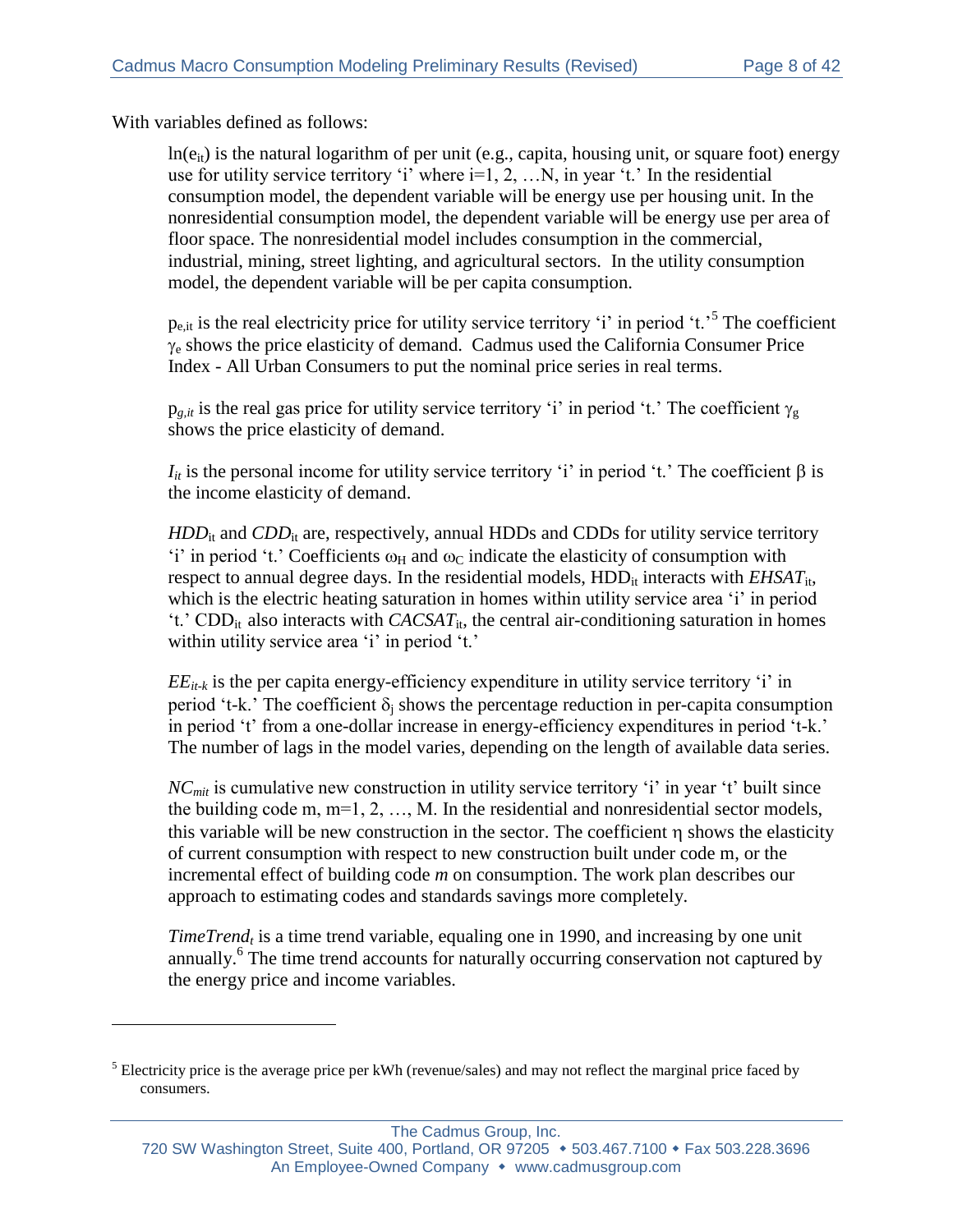$\lambda_i$  is a component of the error, reflecting utility-specific, time-invariant characteristics. These unobservable characteristics can be controlled by including utility fixed effects or estimating the first difference of the regression model.

 $\mu_{it}$  is the error term for utility service territory 'i' in year 't.'

In this framework, per-unit (e.g., capita) energy savings in year t from energy-efficiency program expenditures for utility i in year t-k were estimated as:  $e_{it}x\delta_k xEE_{it-k}$ .

Equation 1 assumes energy-use adjusts instantaneously to changes in independent variables. It is generally accepted, however, that energy use adjusts only partially to market changes (i.e., in incomes and prices) as investments in energy-using equipment and buildings cannot, in general, be adjusted costlessly in the short run.

To capture this costly and gradual adjustment, we also modeled electricity use intensity as a function of lagged use (Houthakker, Verlager, and Sheehan, 1974) using a dynamic demand model. This involved including a lag of the dependent variable as a right-side regressor. In this framework, short- and long-run consumption elasticities could be estimated for each independent variable. In the dynamic demand model, long-run consumption elasticity with respect to an independent variable is determined by dividing the variable's estimated coefficient by one minus the estimate of  $\sigma$ , the coefficient on lagged energy-use intensity.

#### Model Estimation

 $\overline{a}$ 

We estimated the model with and without the lagged dependent variable, that is, we made different assumptions about the speed with which consumption adjusts to changes in prices, incomes, and other variables. Omitting the lagged dependent variable was equivalent to assuming consumption adjusted fully to market changes in a year.

When we omitted the lagged dependent variable, we estimated the model in two different ways:

- We estimated the models by OLS and calculated utility-clustered standard errors.
- We also estimated the model by Feasible Generalized Least Squares (FGLS), assuming the error followed an order-one autoregressive process.

Both approaches resulted in autocorrelation and heteroskedasticity-robust standard errors.

When we included a lag of the dependent variable in equation 1, we estimated the first difference of the model by General Method of Moments (GMM) using lagged differences of the dependent

<sup>&</sup>lt;sup>6</sup> Cadmus also considered including utility-specific time trends to capture heterogeneity in naturally occurring trends.

<sup>&</sup>lt;sup>7</sup> This is an approximation as energy savings should be estimated as a fraction of counterfactual energy use (without energy-efficiency expenditures), but we observe only actual energy use (net of savings).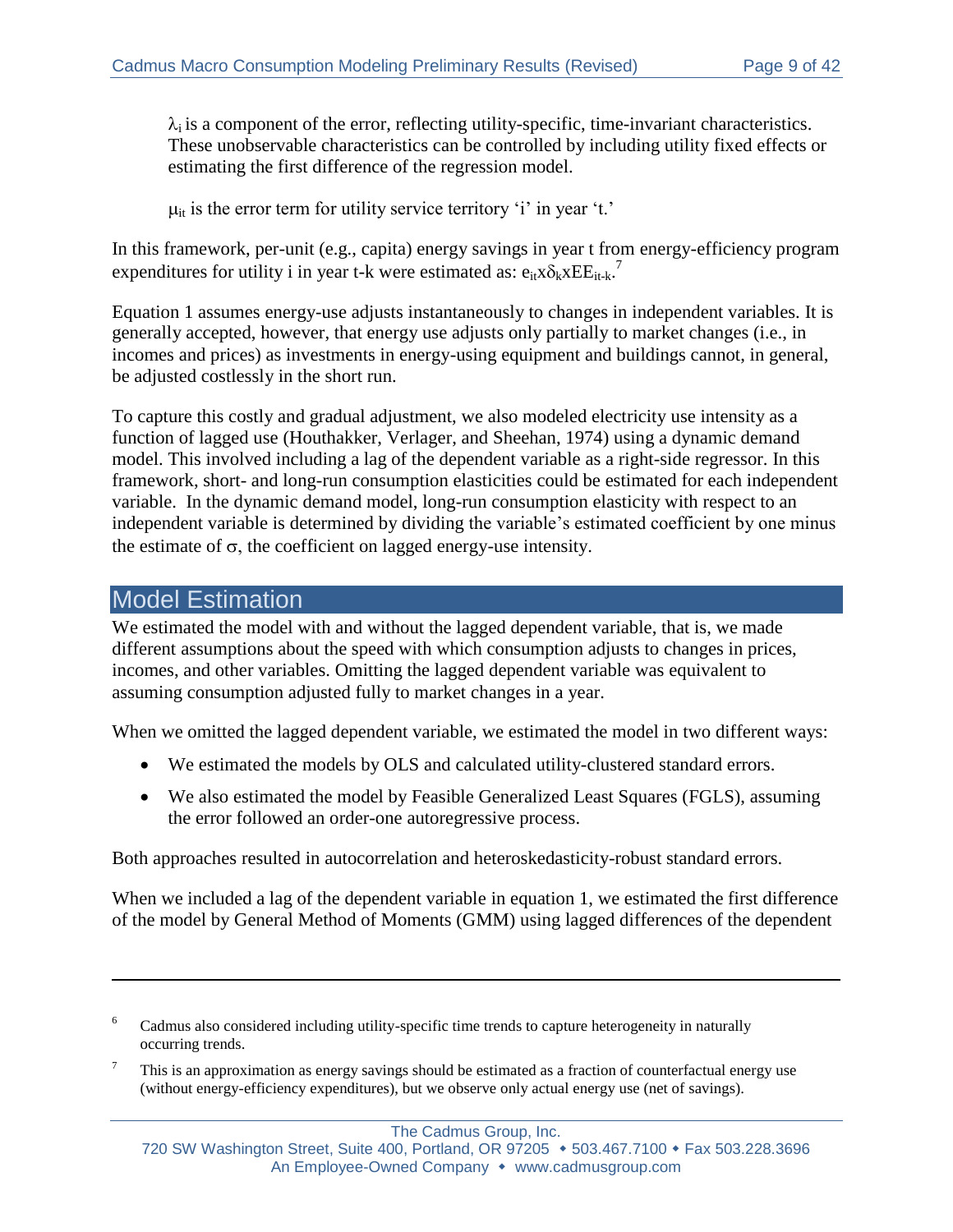variable as instruments for  $\Delta \ln(kWh_{it-1})$ .<sup>8</sup> Implementation of this approach required a sufficiently large number of cross-sectional units and long time series, so we could implement it only for the utility consumption model.

# Estimation Sample

 $\overline{a}$ 

The final electricity consumption estimation sample included data for 39 California utilities for which information about energy-efficiency expenditures was available and that satisfied some simple screening criteria. Our estimation sample includes the largest California utilities (PG&E, SDG&E, SCE, LADWP, and SMUD) and accounts for 99% of retail electricity sales in California in 2010.<sup>9</sup>

We obtained utility energy efficiency program expenditures data from the following sources:  $10$ 

- U.S. Department of Energy EIA;
- California Energy Efficiency Groupware Application (EEGA); or
- California Municipal Utility Association (CMUA).

In addition to information about energy-efficiency expenditures, the utilities in the estimation sample satisfied the following criteria:<sup>11</sup>

 Utility per capita consumption averaged greater than 2,000 kWh per year between 2006 and 2010, and the utility service area population was greater than  $5,000$  in 2010.<sup>12</sup> The utility consumption analysis included  $34$  utilities satisfying these criteria.<sup>13</sup>

<sup>&</sup>lt;sup>8</sup> Estimation of equation 1 occurred through general method of moments (GMM) estimation of the first difference of Equation 1 (Arellano and Bond, 1991; Ahn and Schmidt, 1993; Greene, 1997). GMM uses more information about the relationships between the model error and lagged levels or differences of the dependent variable, and hence is more efficient. Differencing was necessary, as the time-invariant error component  $(\lambda_i)$  was assumed to correlate with one or more of the other explanatory variables. However, differencing introduced correlation between the first difference of the lagged dependent variable and the first difference of the error term, as  $kWh_{t-1}$ and  $\mu_{it-1}$  are, by definition, correlated.

<sup>&</sup>lt;sup>9</sup> Utilities in the estimation sample included: Anza Electric Cooperative, Azusa Light & Water, Bear Valley Electric Service, City of Alameda, City of Anaheim, City of Banning, City of Biggs, City of Burbank, City of Colton, City of Corona, City of Lodi, City of Lompoc, City of Needles, City of Palo Alto, City of Pasadena, City of Rancho Cucamonga, City of Redding, City of Riverside, City of Roseville, City of Ukiah, Glendale Water and Power, Imperial Irrigation District, Lassen Municipal Utility District, Los Angeles Department of Water and Power, Merced Irrigation District, Modesto Irrigation District, Pacific Gas and Electric Company, PacifiCorp, Plumas-Sierra Rural Electric Cooperative, Sacramento Municipal Utility District, San Diego Gas and Electric Company, Shasta Dam Area Public Utility District, Sierra Pacific Power Company, Silicon Valley Power, Southern California Edison Company, Surprise Valley Electrical Corporation, Truckee-Donner Public Utility District, and Turlock Irrigation District.

<sup>&</sup>lt;sup>10</sup> The California Energy Commission has collected much of these data and generously provided them to Cadmus.

 $11$  Cadmus performed analysis to test the sensitivity of the results to changes in the sample selection criteria and found the results were generally insensitive to significant changes.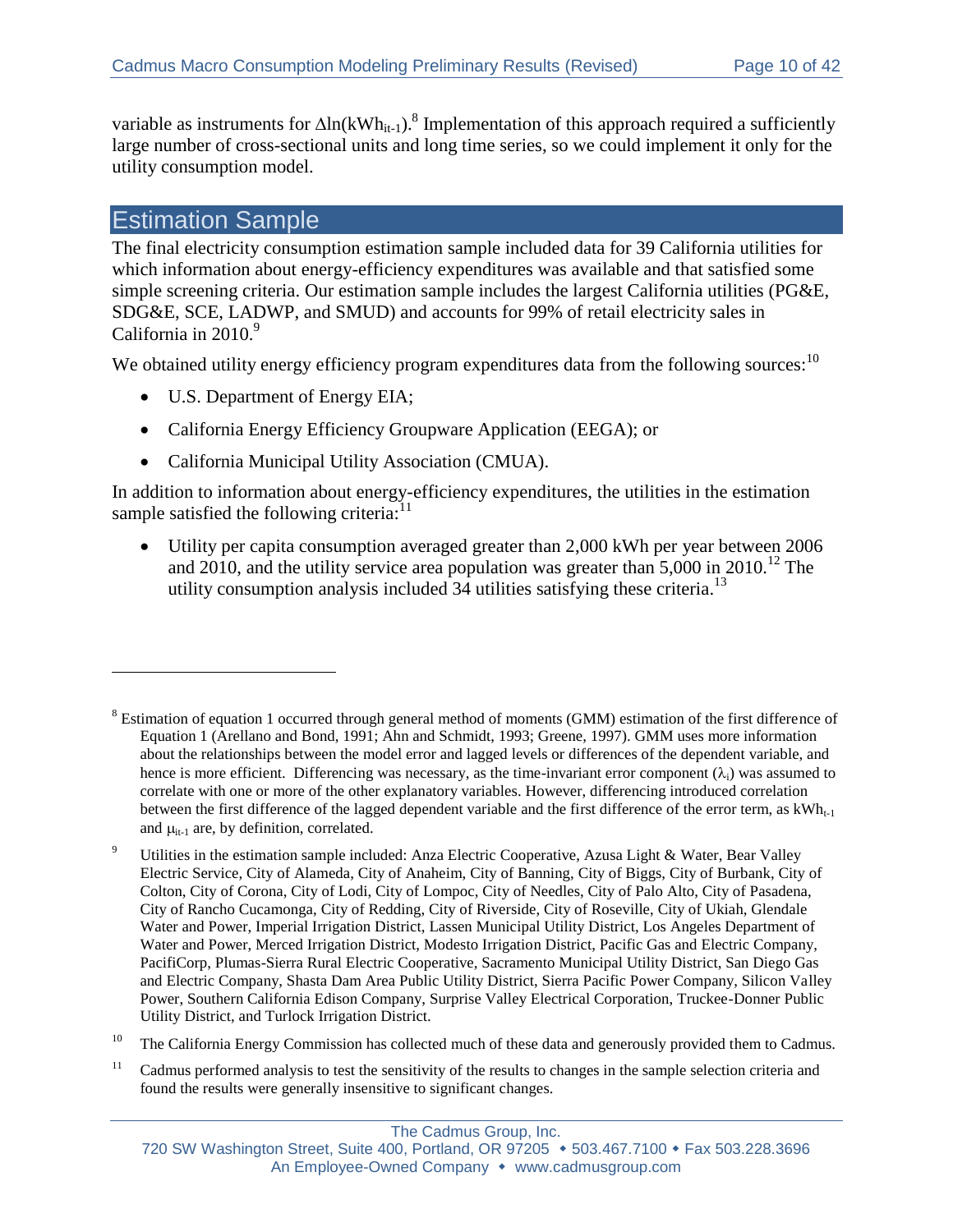In the analysis of residential sector consumption, utilities satisfied the following criteria:

 Per-housing unit consumption averaged greater than 4,000 kWh per year between 2006 and 2010, and total housing units exceeded 2,000 in 2010. Analysis of residential sector consumption included 25 utilities.

In the analysis of nonresidential sector consumption, utilities satisfied the following criteria:

 The difference between maximum and minimum nonresidential consumption between 2006 and 2010 was less than 60%. Analysis of nonresidential sector consumption included 30 utilities.

We imposed the last requirement on the nonresidential sector estimation sample as a few utilities exhibited very large increases or decreases in nonresidential consumption between 2006 and 2010, and it was unclear whether these changes represented true changes in consumption or inconsistencies in reporting of nonresidential loads. For example, in 2006, the City of Banning had nonresidential energy intensity of 32 kWh/sq. ft. By 2010, the intensity decreased to 2 kWh/sq. ft. Total floor space increased by 6%, and real per capita industrial sector income decreased by 10% over this period.

[Table 1](#page-10-0) shows summary statistics for the utilities in the estimation sample, including summary statistics for all utilities, the large investor-owned utilities (IOUs) (PG&E, SCE, and SDG&E), and non-IOUs between 1997 and 2010. We limited the estimation period to these years as gas prices were not available before 1997. The IOUs experienced lower per-capita consumption, higher incomes, higher electricity prices, lower air conditioning saturations, and less new construction per capita than the other utilities. According to the EIA, the IOUs had annual percapita DSM expenditures almost twice as high as the other utilities. The gap narrowed significantly, however, when examining the period from 2006 to 2010.

<span id="page-10-0"></span>

| <b>Variable</b>                                            | <b>All utilities</b> | <b>IOUs</b> | <b>Other</b> |
|------------------------------------------------------------|----------------------|-------------|--------------|
| Electricity consumption (kWh) per capita                   | 12,510               | 6,760       | 13,030       |
|                                                            | (20, 633)            | (378)       | (21, 471)    |
| Residential electricity consumption (kWh) per housing unit | 12,866               | 6,663       | 13,427       |
|                                                            | (21,666)             | (445)       | (22, 541)    |
| Nonresidential electricity consumption (kWh) per sq. ft.   | 46.4                 | 19.6        | 49           |
|                                                            | (95.1)               | (2.2)       | (99.0)       |
| Residential share of electricity consumption               | 37.2                 | 35.1        | 37.4         |
|                                                            | (15.0)               | (2.0)       | (15.7)       |
|                                                            | 37,065               | 43,837      | 36,485       |
| Real income (\$) per capita                                | (8, 814)             | (4,050)     | (8, 872)     |

| Table 1. Summary Statistics, 1997-2010 |  |  |
|----------------------------------------|--|--|
|----------------------------------------|--|--|

 $\overline{a}$ 

<sup>13</sup> Several utilities were not included in one or more regressions, as information about their energy-efficiency expenditures was available from one source but not another.

 $12$  For utilities covering small geographic areas, changes in boundaries of census blocks between decennial censuses can result in large changes in population, and thus skew per-capita variables, such as income and construction.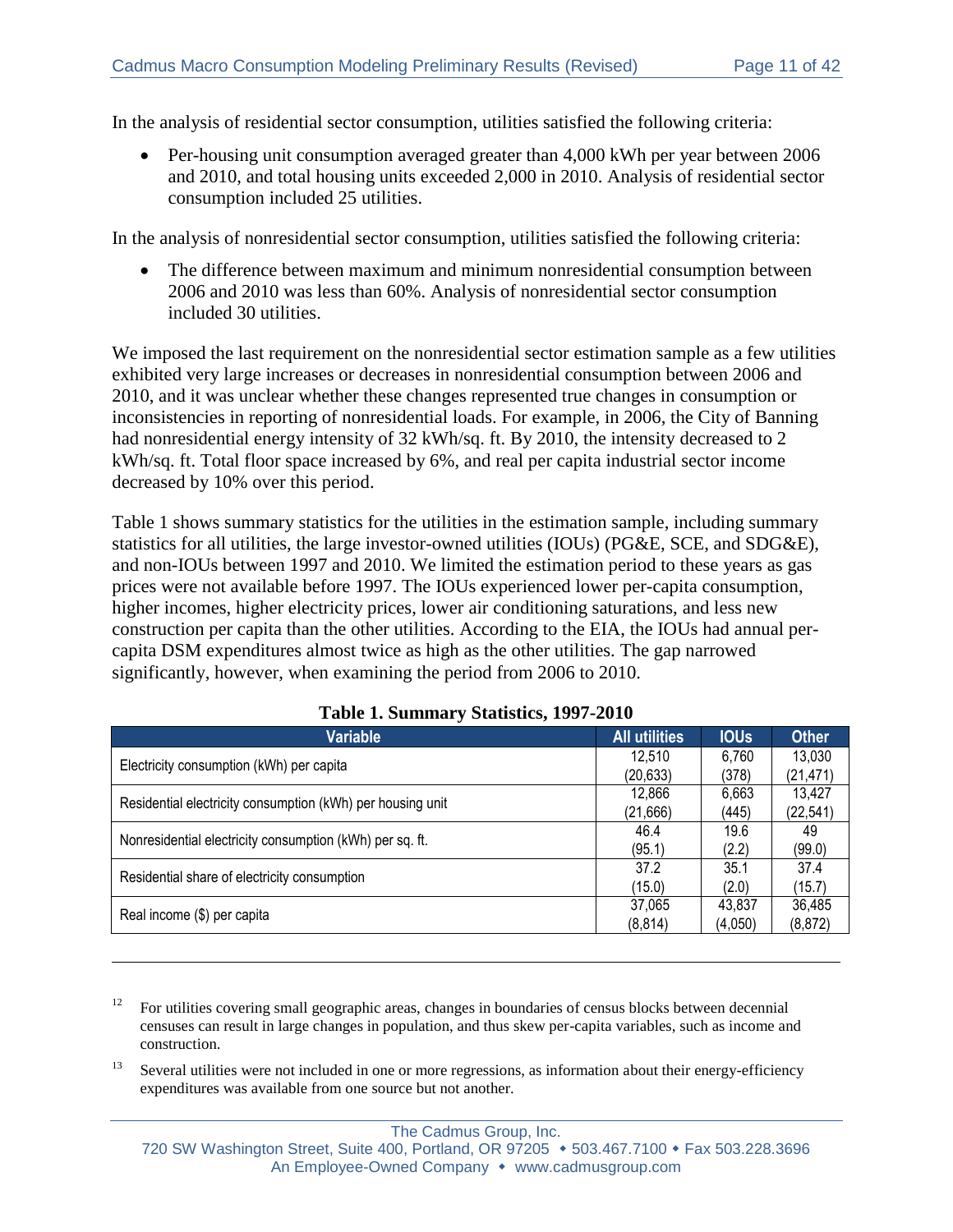| Variable                                        | <b>All utilities</b> | <b>IOUs</b> | <b>Other</b> |
|-------------------------------------------------|----------------------|-------------|--------------|
| Annual CDDs                                     | 1,213                | 1,034       | 1,229        |
|                                                 | (833)                | (283)       | (863)        |
| Annual HDDs                                     | 2,995                | 2,088       | 3,072        |
|                                                 | (1,503)              | (500)       | (1, 534)     |
|                                                 | 0.6092               | 0.4745      | 0.6207       |
| Residential central air conditioning saturation | (0.179)              | (0.082)     | (0.180)      |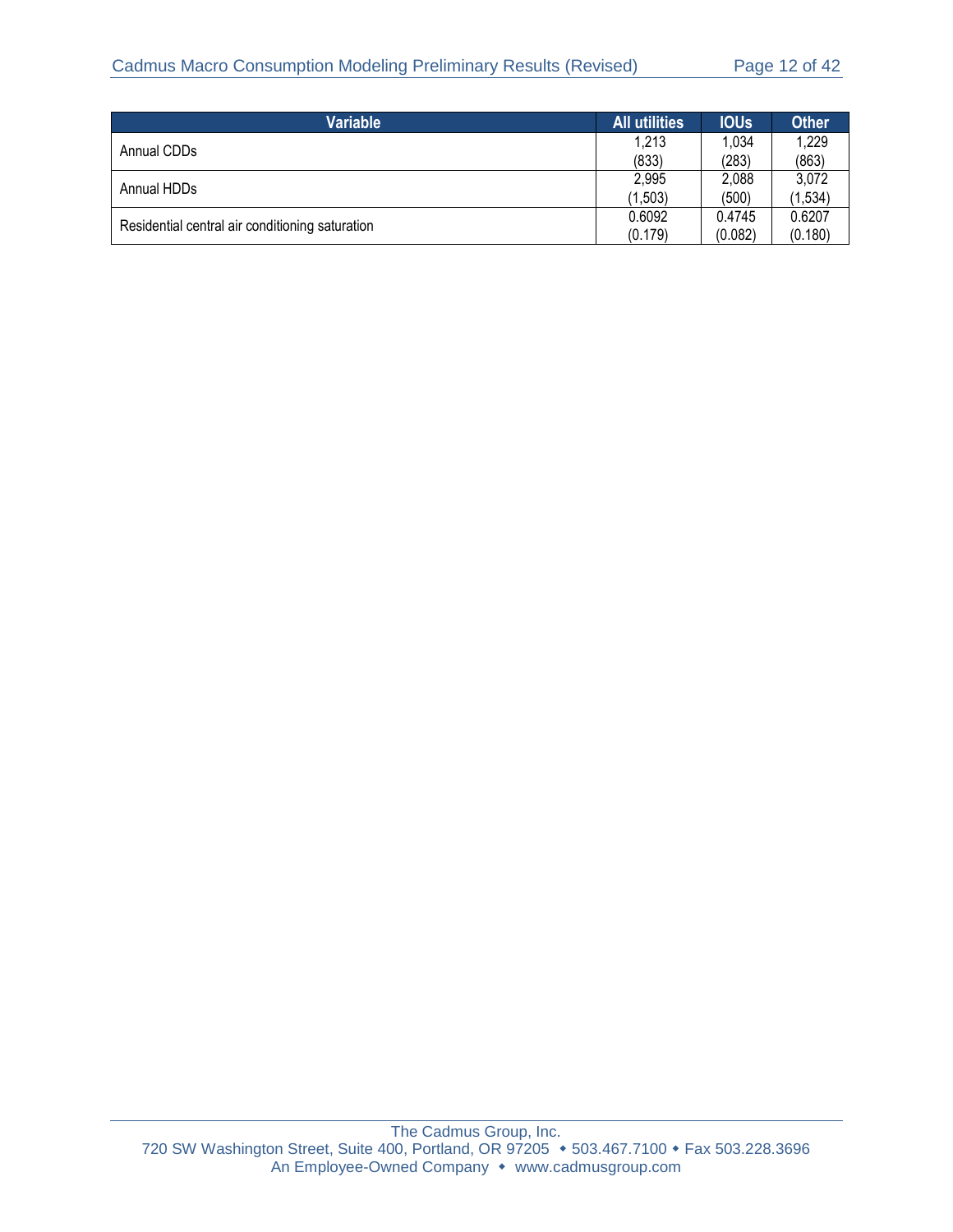| <b>Variable</b>                                                                 | <b>All utilities</b> | <b>IOUs</b>      | <b>Other</b>      |
|---------------------------------------------------------------------------------|----------------------|------------------|-------------------|
| Residential electric heat saturation                                            | 0.225                | 0.243            | 0.224             |
|                                                                                 | (0.094)              | (0.040)          | (0.097)           |
| Real price of electricity (cents per kWh)                                       | 0.124                | 0.137            | 0.123             |
|                                                                                 | (0.028)              | (0.009)          | (0.029)           |
| Residential real price of electricity (cents per kWh)                           | 0.135                | 0.158            | 0.133             |
|                                                                                 | (0.030)              | (0.012)          | (0.030)           |
| Nonresidential real price of electricity (cents per kWh)                        | 0.121                | 0.127            | 0.121             |
|                                                                                 | (0.031)              | (0.012)          | (0.032)           |
| Real price of gas (\$ per 000 cf)                                               | 9.6                  | $\overline{9.8}$ | 9.5               |
|                                                                                 | (1.9)                | (1.9)            | (2.0)             |
| Residential real price of gas (\$ per 000 cf)                                   | 10.8                 | 11.1             | 10.7              |
|                                                                                 | (2.1)                | (1.9)            | (2.1)             |
| Nonresidential real price of gas (\$ per 000 cf)                                | $\overline{7.2}$     | 7.4              | 7.1               |
|                                                                                 | (1.9)<br>76.7        | (2.0)<br>65.2    | (1.9)             |
| Per-capita cumulative residential new construction since 1995 code (sq. ft)     |                      |                  | 77.7              |
|                                                                                 | (81.4)<br>34.3       | (31.7)<br>39.4   | (84.3)<br>33.8    |
| Per-capita cumulative nonresidential new construction since 1995 code (sq. ft)  |                      |                  |                   |
|                                                                                 | (31.7)<br>51.9       | (16.9)<br>39.7   | (32.7)<br>53.0    |
| Per-capita cumulative residential new construction since 1998 code (sq. ft)     | (69.2)               | (29.5)           | (71.5)            |
|                                                                                 | 21.6                 | 21.2             | $\overline{21.7}$ |
| Per-capita cumulative nonresidential new construction since 1998 code (sq. ft)  | (25.7)               | (15.4)           | (26.4)            |
|                                                                                 | 35.3                 | 26.6             | 36.0              |
| Per-capita cumulative residential new construction since 2001 code (sq. ft)     | (51.6)               | (24.3)           | (53.3)            |
|                                                                                 | 11.7                 | 12.5             | 11.6              |
| Per-capita cumulative nonresidential new construction since 2001 code (sq. ft)  | (17.6)               | (12.1)           | (18.0)            |
|                                                                                 | 6.6                  | 5.1              | 6.7               |
| Per-capita cumulative residential new construction since 2005 code (sq. ft)     | (13.3)               | (7.4)            | (13.7)            |
|                                                                                 | 2.9                  | $\overline{3.5}$ | 2.8               |
| Per-capita cumulative nonresidential new construction since 2005 code (sq. ft)  | (5.6)                | (5.2)            | (5.6)             |
|                                                                                 | $\overline{9.0}$     | 19.0             | 8.1               |
| DSM expenditures (\$) per capita (Source: EIA)                                  | (23.6)               | (13.2)           | (24.1)            |
| Energy-efficiency expenditures (\$) per capita, 2006-2010                       | 26.1                 | 28.1             | 25.9              |
| (Source: CEC/EEGA/CMUA)                                                         | (59.5)               | (14.7)           | (62.2)            |
| Residential sector energy-efficiency expenditures (\$) per capita, 2006-2010    | 10.2                 | 6.2              | 10.6              |
| (Source: CEC/EEGA/CMUA)                                                         | (19.6)               | (4.5)            | (20.5)            |
| Nonresidential sector energy-efficiency expenditures (\$) per capita, 2006-2010 | 15.9                 | 21.8             | 15.3              |
| (Source: CEC/EEGA/CMUA)                                                         | (48.7)               | (11.9)           | (50.9)            |

Notes: Unless otherwise noted, all values are: annual averages across 39 utilities, and years between 1997 and 2010. Sample standard deviations are shown in parentheses. IOUs are PG&E, SDG&E, and SCE.

[Figure 1,](#page-13-0) [Figure 2,](#page-14-0) [Figure 3,](#page-14-1) [Figure 4,](#page-15-0) and [Figure 5](#page-15-1) show different electricity consumption intensities and energy efficiency program expenditures for the IOUs, LADWP, and SMUD, which together account for approximately 90% of California utility consumption:<sup>14</sup>

Utility annual electricity consumption per capita;

 $\overline{a}$ 

• Residential sector annual electricity consumption per capita;

<sup>&</sup>lt;sup>14</sup> In 2010, these five utilities accounted for 88% of California's electricity consumption.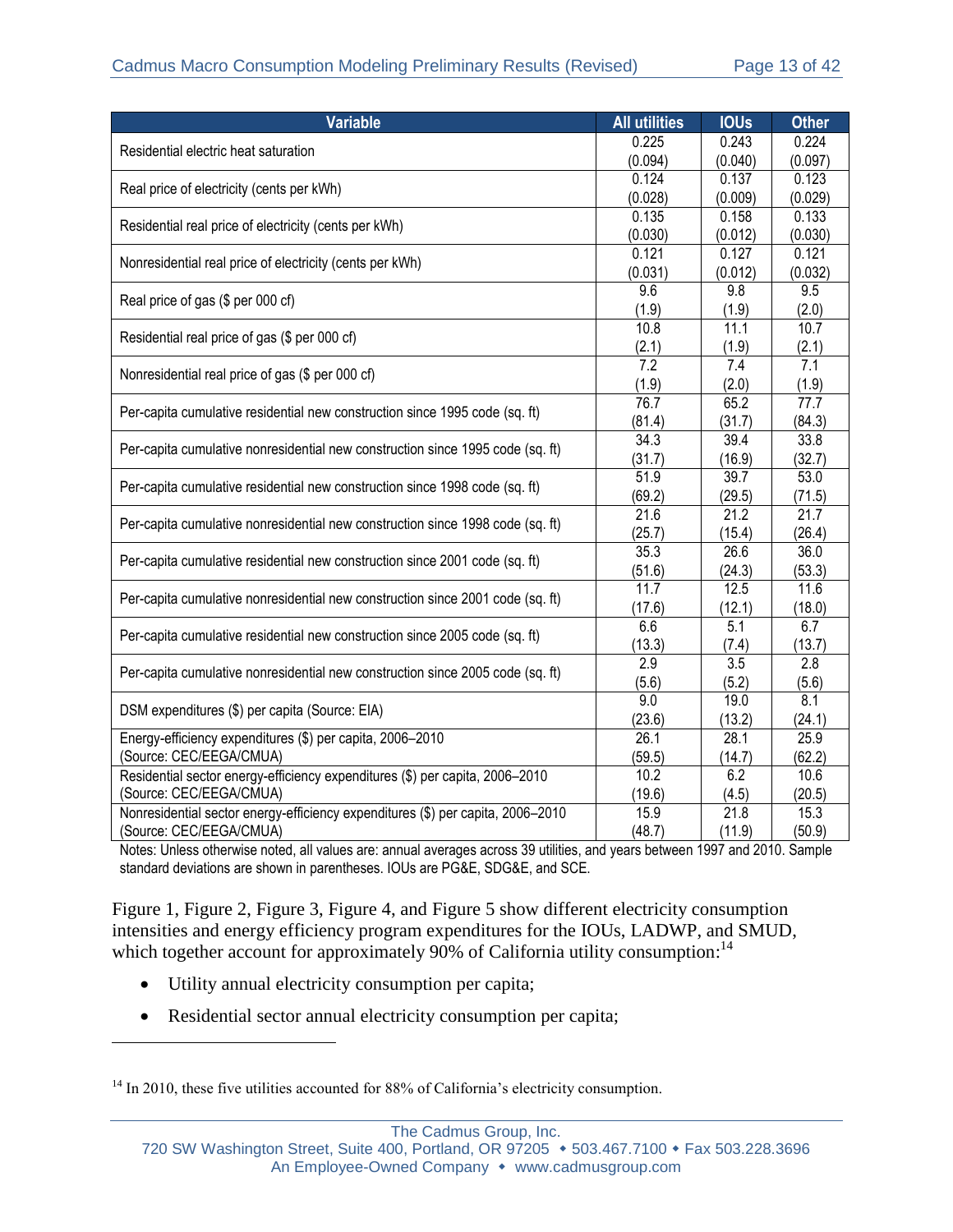- Nonresidential sector annual electricity consumption per square foot of floor space; and
- Utility annual energy-efficiency program expenditures per capita.

The figures show total, residential, and nonresidential electricity consumption intensities remained roughly constant between 1997 and 2010. Consumption decreased after the 2001 and 2008 recessions, suggesting the important influence of income changes. High electricity prices and public appeals for conservation during the California Energy Crisis also may have reduced consumption in 2001 and 2002.<sup>15</sup> For each of the utilities, significant ratcheting up of energyefficiency expenditures occurred, beginning in 2006. Per-capita consumption decreased simultaneously, but, without additional analysis, it is difficult to determine whether this reflected the influence of DSM, changes in income, or other factors.

<span id="page-13-0"></span>

**Figure 1**. **Pacific Gas & Electric**

 $\overline{a}$ 

<sup>&</sup>lt;sup>15</sup> Our models capture the effects of the California Energy Crisis using year dummy variables for 2001 and 2002.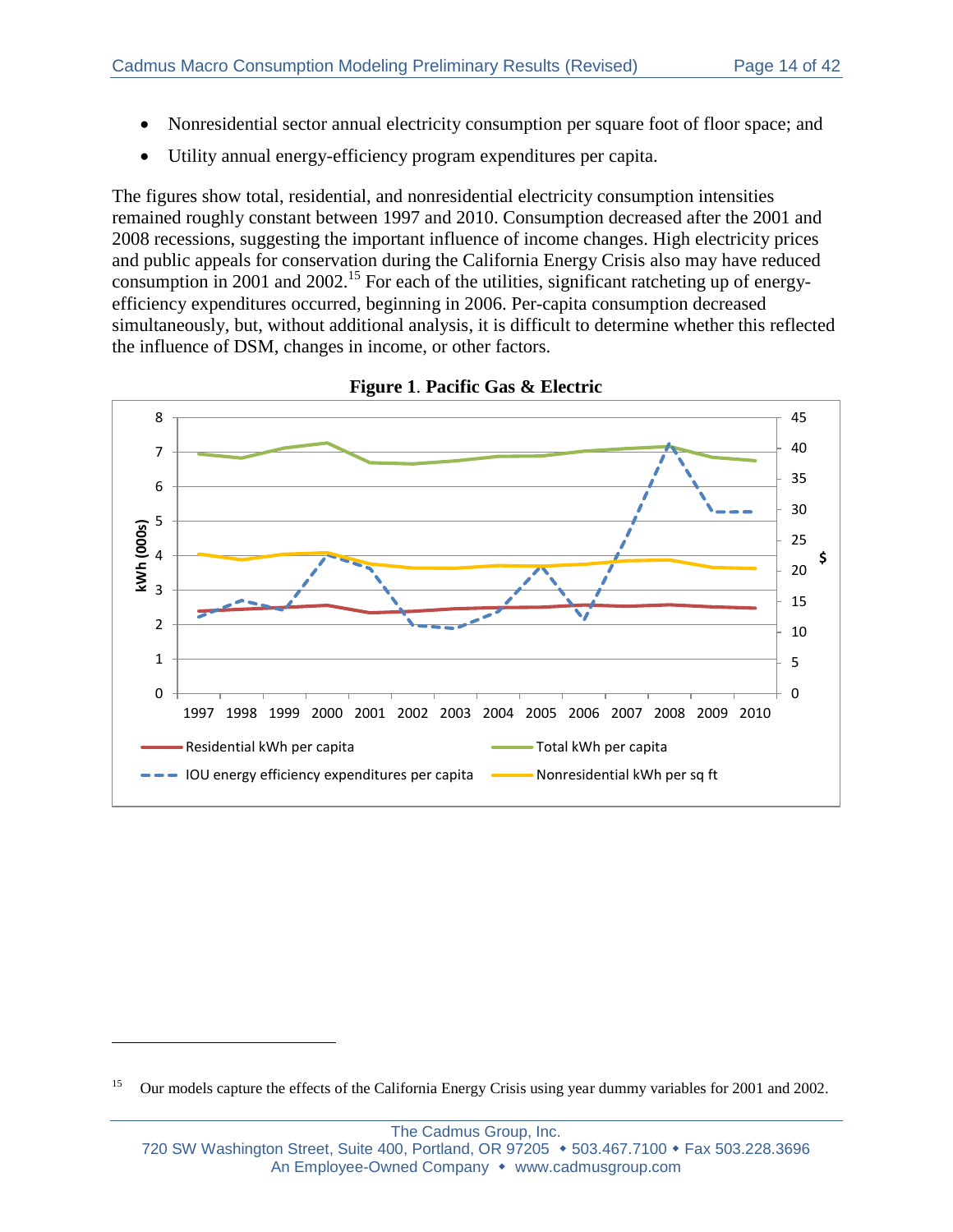<span id="page-14-0"></span>

**Figure 2**. **San Diego Gas and Electric**



<span id="page-14-1"></span>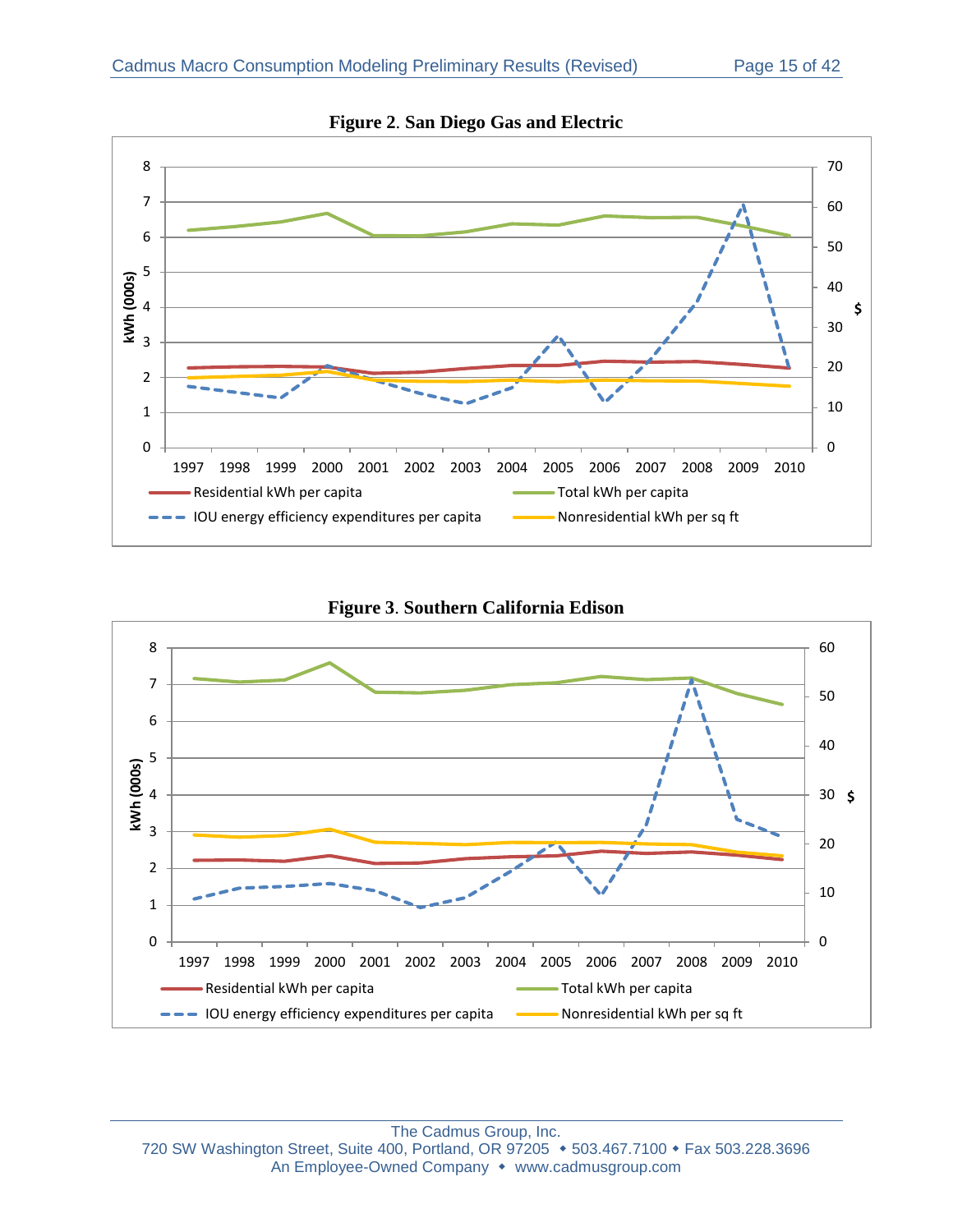<span id="page-15-0"></span>

**Figure 4**. **Los Angeles Department of Water and Power**



<span id="page-15-1"></span>

The Cadmus Group, Inc.

720 SW Washington Street, Suite 400, Portland, OR 97205 • 503.467.7100 • Fax 503.228.3696 An Employee-Owned Company • www.cadmusgroup.com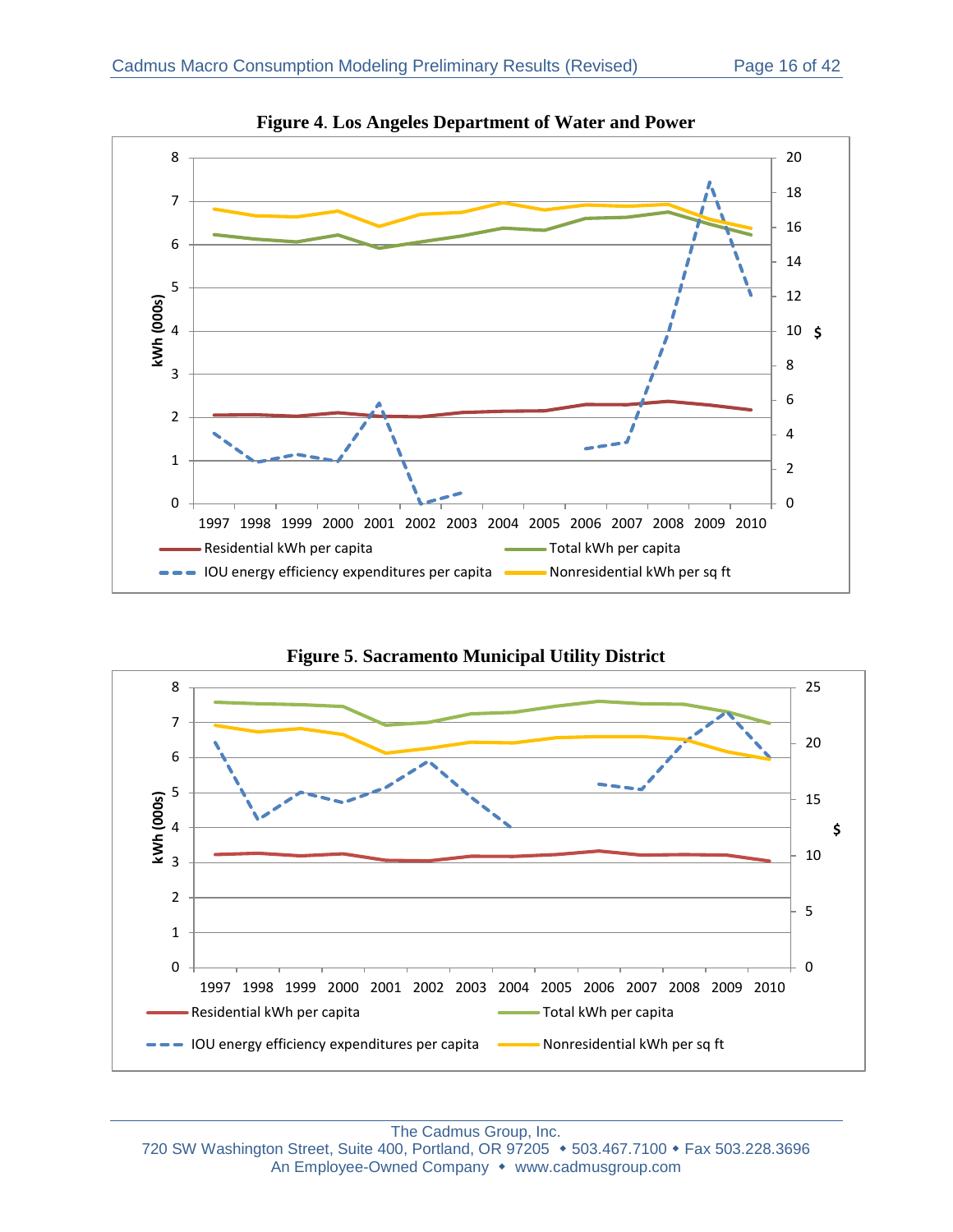Based on analysis of utility consumption intensities and DSM expenditures data, we determined the following, which informed the regression analysis of consumption and the savings estimation:

- Based on visual inspection of the data, per-capita consumption series for the large IOUs, LADWP, and SMUD appear stationary, a necessary condition for regression inference procedures to be valid. We also performed augmented Dickey Fuller (ADF) unit tests to test the stationarity of the series. In most cases, we could reject the hypothesis of nonstationarity of the level series.<sup>16</sup> In addition, we ran Harris-Tzavalis panel unit root tests to determine the stationarity of the consumption panel, and rejected the null hypothesis that the panel contains unit roots with  $((\rho=0.330, Z=-3.73, \text{p} < 0.0001)$  and without  $(p=0.5669, Z=-5.84, p<0.0001)$  a time trend.
- Though difficult to discern in the graphs, total consumption proved much more variable over time than residential consumption. The residential sector is expected to have the least variable consumption as residential customers have relatively inelastic demands, face high costs of adjusting their energy use because of fixed capital investments, and typically attempt to smooth their consumption. Most variance in total consumption arose from changes in industrial electricity use. This is evident in the nonresidential consumption series. To control for volatility of industrial consumption, several of our models included income earned in the industrial sector as an explanatory variable.
- Significant variance occurred between utilities in relative contributions of residential and nonresidential loads to total consumption (as shown in [Table 1\)](#page-10-0). To control for these differences, we included utility fixed effects.<sup>17</sup>
- Based on plots of sales by retail sector for individual utilities, it became clear utilities change the classification of nonresidential loads (plots not shown). Many examples of year-to-year changes occurred in commercial sales, and an equal and opposite change in industrial sales, suggesting utilities reported sales as industrial in the previous year and as commercial in the current year. Given this inconsistency, we thought it prudent not to estimate models at the industrial and commercial sector levels. Rather, we aggregated all nonresidential loads (commercial, industrial, mining, street lighting, and agricultural) into

 $\overline{a}$ 

<sup>16</sup> Analysis includes data from 1997–2010. Based on the ADF unit root test statistics, we could reject the hypothesis of non-stationary per capita kWh series under the hypothesis of a single mean for most utilities: PG&E (-23.79, p<0.0001); SDG&E (-17.43, 0.0009); SCE (-16.43, 0.0017); LADWP (-4.34, p=0.435); and SMUD (-15.195, p=0.0038). For LADWP, we could almost reject the null hypothesis of non-stationary series with a time trend at the 90% confidence level (-12.13, p=0.121). Based on ADF statistics, we could not reject the hypothesis of non-stationary residential per capita kWh with a single mean, but could reject the hypothesis with a time trend: PG&E (-27.44, p<0.001); SDG&E (-17.39, 0.338); SCE (-13.85, 0.114); LADWP (-10.98, p=0.256); and SMUD (-16.29, p=0.050).

<sup>&</sup>lt;sup>17</sup> Originally, in regressions of total consumption per capita, we included the percentage of total consumption in the residential sector as an explanatory variable. Other studies have employed a similar strategy (Arimura, Newell, and Powell, 2009; Rivers and Jaccard, 2011). As a reviewer of an earlier draft pointed out, however, including this variable as a regressor changed the interpretation of model coefficients from total consumption elasticities to residential sector consumption elasticities. The authors can provide details showing this. We thank Nahid Movassagh of the CEC for bringing this to our attention.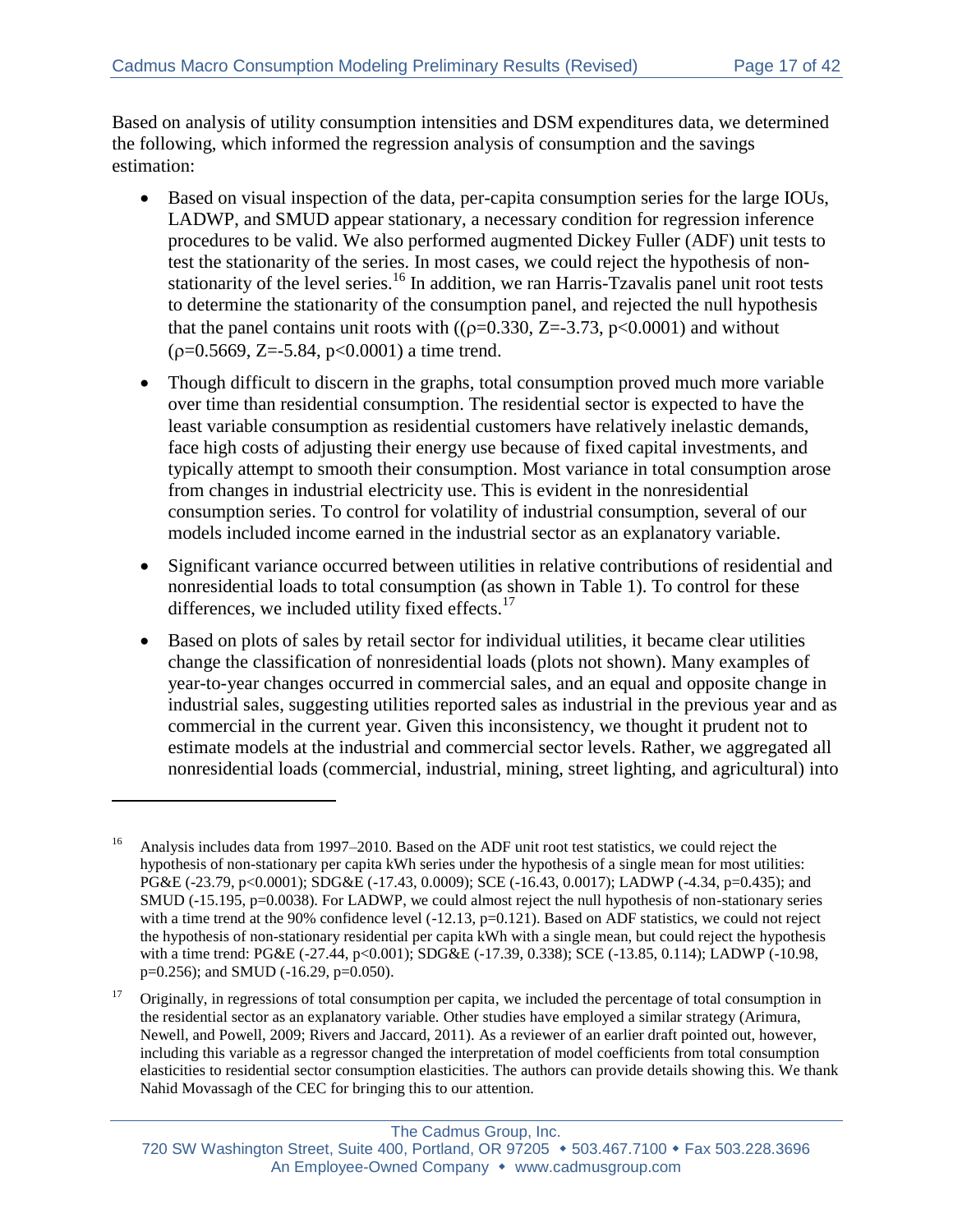a single class, and estimated a nonresidential model. Thus, the nonresidential models used different specifications than the residential ones.

 Omissions and errors appeared to occur in reporting of utility energy-efficiency program expenditures. In addition, there are significant inconsistencies occurred between sources.

For example, [Figure 6](#page-18-0) and [Figure 7](#page-18-1) compare: energy-efficiency expenditures from EEGA; and historical IOU sources with DSM expenditures from EIA for PG&E and SDG&E. For both utilities, in most years, energy-efficiency expenditures fell below DSM expenditures (which included demand response program expenditures), as expected. While the two data sources matched well for PG&E, this was not so for SDG&E. Between 2001 and 2004, EIA reported zero (not missing values) DSM expenditures for SDG&E.

We found many other examples of implausible expenditure reports in EIA, or inconsistencies between EIA and other sources. The problems appeared most severe for small utilities having total sales less than 150,000 MWh, which face less stringent requirements for reporting to the EIA. Generally, data on IOU energy-efficiency program expenditures from EEGA and public utility energy-efficiency program expenditures from the CMUA appeared to be of better quality.<sup>18</sup>

Errors in the reporting of utility energy efficiency program expenditures have the potential to attenuate (bias down) estimates of program effects in the energy use regression models. We are exploring potential solutions to this problem including the use of instrumental variables. The estimates of energy savings in this memo are based on energy efficiency expenditures data expected to have the least amount of error.

 $\overline{a}$ 

<sup>&</sup>lt;sup>18</sup> California Senate Bill 1037 requires all public utilities to report their annual energy-efficiency expenditures to the CEC. Reports for 2006–2011 can be found at: http://www.ncpa.com/energy-efficiency-reports.html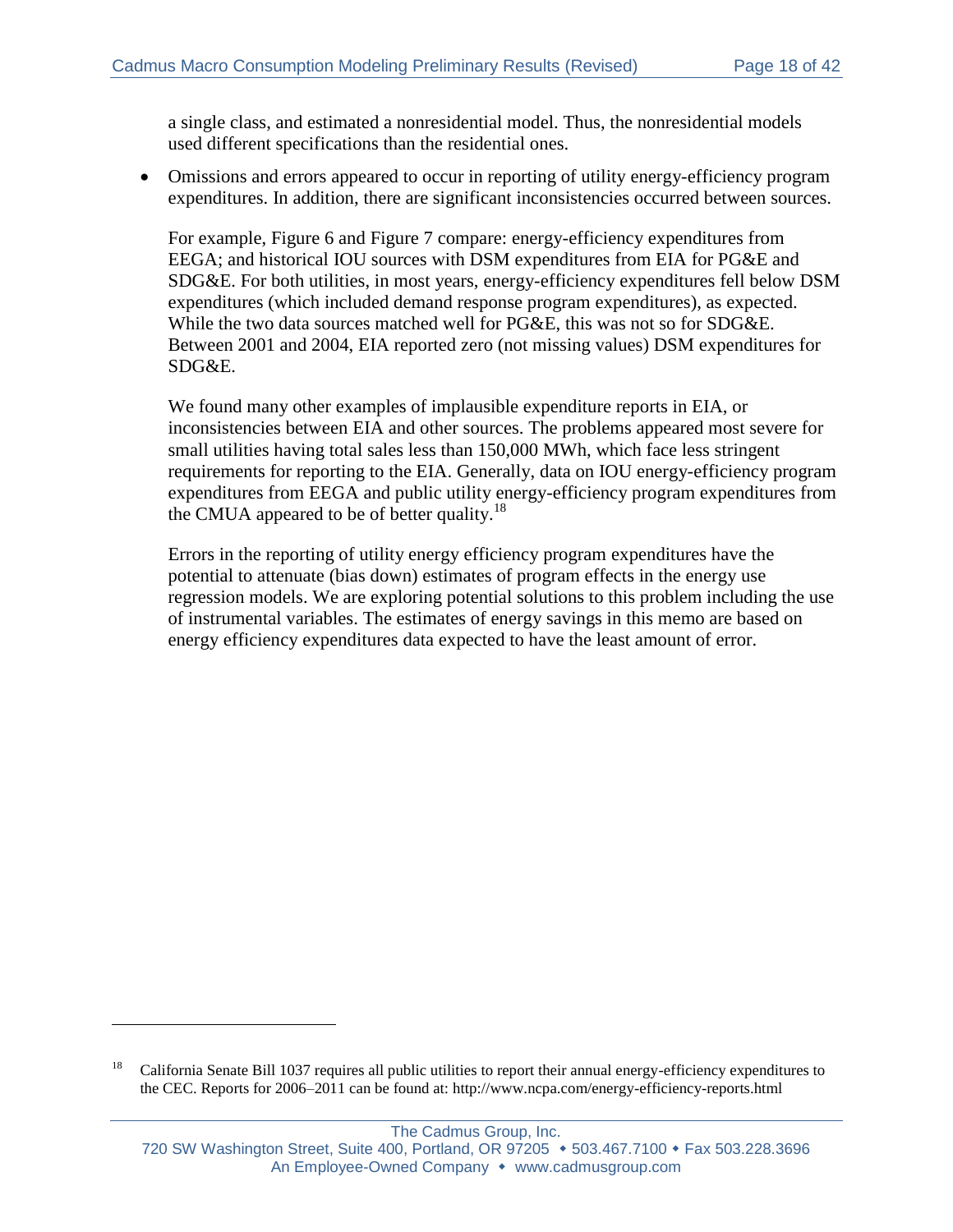<span id="page-18-0"></span>

**Figure 6**. **PG&E Comparison of EIA and EEGA Energy-Efficiency Expenditures**



<span id="page-18-1"></span>

# **Results**

This memo reports results from regressions of utility, residential, and nonresidential sector consumption intensities with different sources of utility energy-efficiency program expenditures and covering different time periods:

• Regression of electricity consumption intensity (per capita, per housing unit, per square foot, depending on the sector) between 2006 and 2010, using CMUA and EEGA data on

The Cadmus Group, Inc. 720 SW Washington Street, Suite 400, Portland, OR 97205 • 503.467.7100 • Fax 503.228.3696 An Employee-Owned Company • www.cadmusgroup.com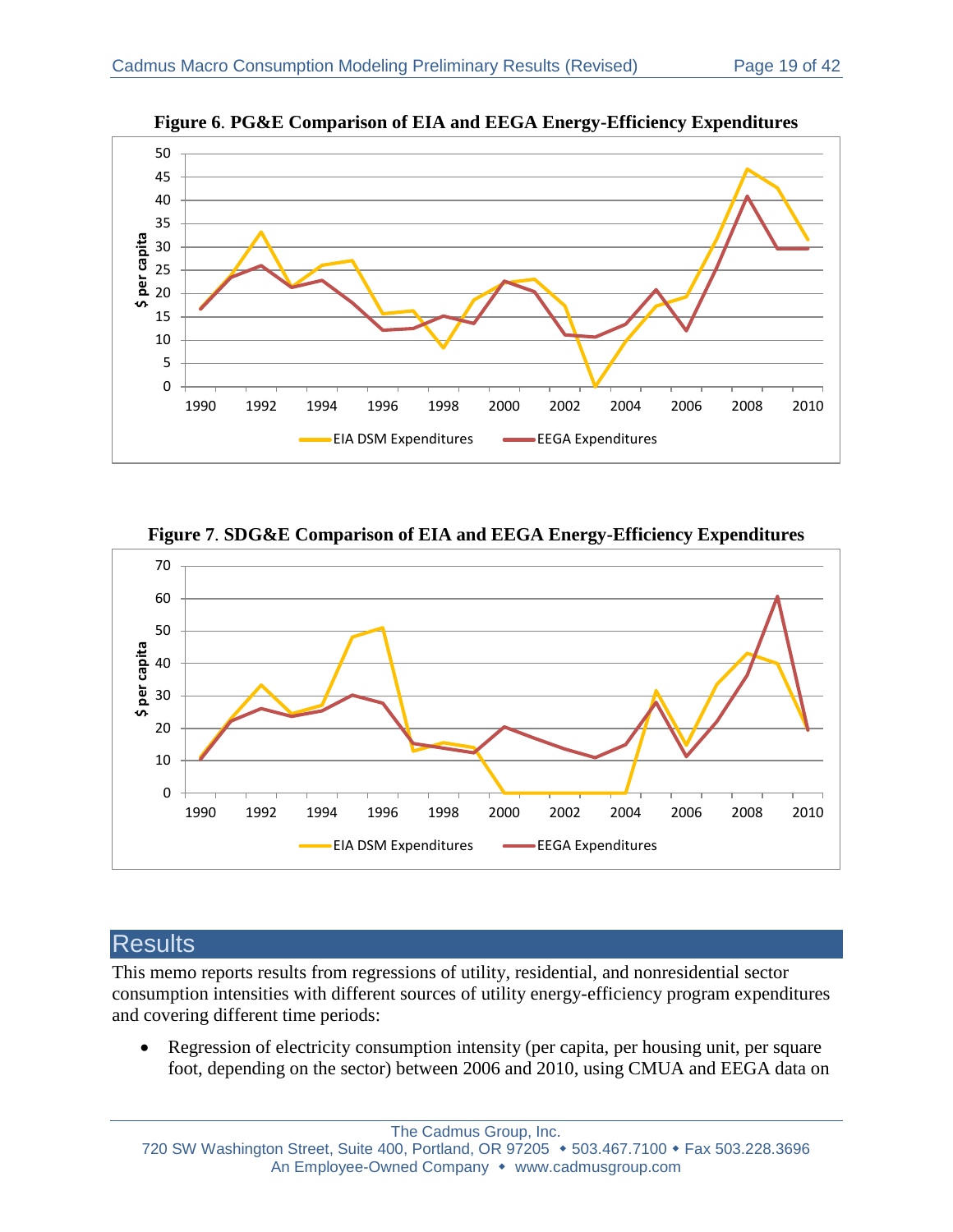energy-efficiency expenditures. These regressions included data from investor-owned and public California utilities.

- Regression of electricity consumption intensity between 1997 and 2010, using EEGA and IOU historical energy-efficiency expenditures data. These regressions included data from PG&E, SDG&E, and SCE.
- Regression of electricity consumption intensity between 1997 and 2010, using annual EIA DSM expenditures data. These regressions included data from investor-owned and public California utilities. We estimate this regression only for utility per-capita consumption, as EIA does not report expenditures disaggregated by retail sector.

We emphasize that in estimating models, we were significantly constrained by the availability and quality of energy efficiency expenditures data. In particular, we were constrained by one or more of the following:

- A small number of time periods (small t);
- A small number of cross-sections (small n); or
- Energy-efficiency expenditures data of questionable quality.

These constraints limited the model specifications and reduced both our ability to detect utility energy efficiency program savings. Although the second set of regressions covered only three IOUs, we believe they include the most reliable data and therefore provide the most robust macro-consumption estimates of savings from utility energy-efficiency programs.

#### **Utility Consumption Models**

[Table 2](#page-20-0) shows results from the estimation of equation 1, where the dependent variable was the natural logarithm of per-capita annual electricity consumption in a utility service area (total kWh consumption per capita). The first five models were estimated by Ordinary Least Squares (OLS) or Feasible Generalized Least Squares (FGLS), include utility fixed effects and a time trend or year fixed effects, and omit the lag of the dependent variable. The final model is the dynamic demand model, estimated by General Method of Moments (GMM) after differencing the equation to remove unobserved time-invariant effects.

The first model was estimated using consumption data between 2006 and 2010 and energyefficiency expenditures from EEGA and the CMUA. (Due to the inclusion of one lag of energyefficiency expenditures, there were a maximum of four observations for each utility.) Many model coefficients were estimated imprecisely or had the wrong signs. The elasticity of percapita consumption with respect to income was 0.51 but not statistically significant. Neither HDDs nor CDDs were statistically significant. Also, the elasticity of consumption with respect to average price paid for electricity (-0.06) was significantly smaller than elasticities estimated in other studies. The insignificance of many independent variables likely resulted from the short time period. There simply was not enough within-utility variation in prices, incomes, and weather to estimate the coefficients precisely. A longer time series might provide the necessary variation.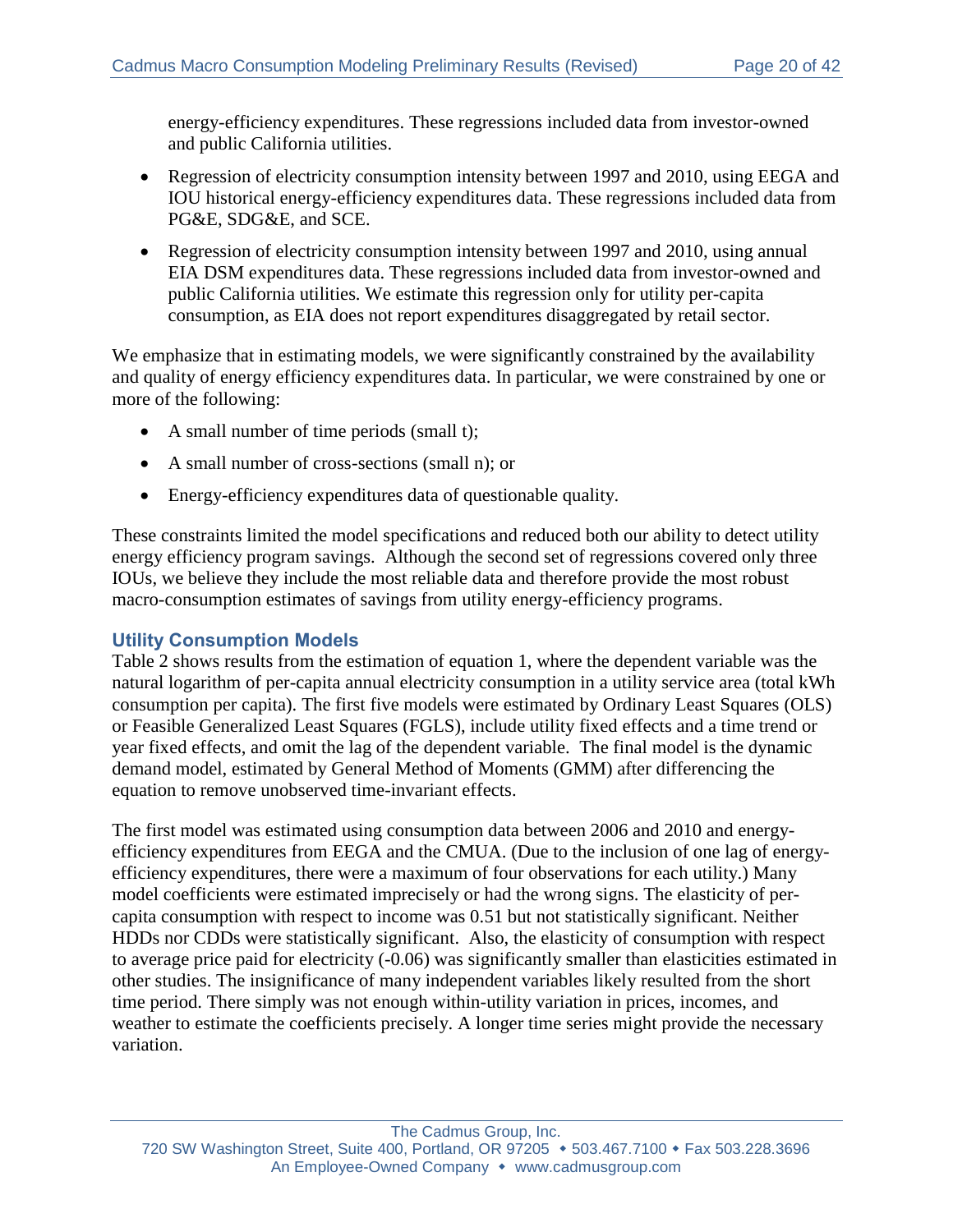In Model 1, both the residential and nonresidential new construction variables, which show impacts of 2005 building codes on consumption, and the energy-efficiency expenditures variables were statistically significant. The elasticity of consumption with respect to residential new construction was -0.63: a 1% increase in residential new construction decreased energy consumption by two-thirds of a percent, relative to what consumption would have been under the building codes covering the existing building stock. The consumption elasticity for commercial new construction was -0.20.

Energy-efficiency expenditures were negatively correlated with consumption. Though the variables were not jointly significant at the 10% level  $(F(2, 25)=1.33, p=0.28)$ , the year one lagged expenditures were almost significant at the 10% level ( $t=1.62$ ,  $p=0.11$ ). Also, the magnitude of current expenditures coefficient was less than the lagged expenditures coefficient, as expected.

If expenditures were distributed uniformly over a year, we would expect each dollar of current year expenditures to affect only half of annual consumption on average, and for the coefficient on previous year expenditures to be approximately twice the coefficient on current expenditures. As shown in [Table 2,](#page-20-0) a one-dollar increase in per capita expenditures in the preceding year reduced per-capita consumption by 0.21%. For current year expenditures, the effect was about two-thirds of that amount (0.14%).

<span id="page-20-0"></span>

|                                                 | (1)<br><b>IOUs and</b><br><b>Publics</b><br>2006-2010 | (2)<br><b>PG&amp;E,</b><br>SDG&E,<br><b>SCE</b><br>1997-2010 | (3)<br><b>IOUs and</b><br><b>Publics</b><br>1997-2010 | (4)<br><b>PG&amp;E,</b><br>SDG&E,<br><b>SCE</b><br>1997-2010 | (5)<br><b>IOUs and</b><br><b>Publics</b><br>1997-2010 | (6)<br><b>IOUs and</b><br>Publics 1997-<br>2010, Dynamic<br><b>Demand</b> |
|-------------------------------------------------|-------------------------------------------------------|--------------------------------------------------------------|-------------------------------------------------------|--------------------------------------------------------------|-------------------------------------------------------|---------------------------------------------------------------------------|
| Constant                                        | 9.77232***                                            | 7.01042***                                                   | $-0.3661$                                             | 7.11060***                                                   | 3.30467                                               |                                                                           |
|                                                 | (2.08536)                                             | (1.39394)                                                    | (3.18158)                                             | (1.02971)                                                    | (2.75378)                                             |                                                                           |
| Real income per                                 |                                                       | 0.13518                                                      |                                                       | 0.12863                                                      |                                                       |                                                                           |
| capita                                          |                                                       | (0.12271)                                                    |                                                       | (0.09283)                                                    |                                                       |                                                                           |
| Non-industrial real                             |                                                       |                                                              | 0.76303***                                            |                                                              | 0.33015                                               | 0.61454*                                                                  |
| income per capita                               |                                                       |                                                              | (0.27356)                                             |                                                              | (0.23852)                                             | (0.36152)                                                                 |
| Industrial real income                          | 0.50922*                                              |                                                              | 0.25180*                                              |                                                              | 0.10947*                                              | 0.21378                                                                   |
| per capita                                      | (0.25825)                                             |                                                              | (0.14655)                                             |                                                              | (0.06418)                                             | (0.16664)                                                                 |
| <b>Annual CDDs</b>                              | $-0.04445$                                            | 0.03651*                                                     | $-0.00874$                                            | 0.03705**                                                    | $-0.07622$                                            | $-0.07165$                                                                |
|                                                 | (0.06769)                                             | (0.02100)                                                    | (0.01533)                                             | (0.01690)                                                    | (0.05211)                                             | (0.06210)                                                                 |
| Annual HDDs                                     | $-0.32296*$                                           | $-0.00053$                                                   | $-0.09400**$                                          | $-0.00376$                                                   | 0.05645                                               | $-0.11199**$                                                              |
|                                                 | (0.17514)                                             | (0.02208)                                                    | (0.03942)                                             | (0.01562)                                                    | (0.06856)                                             | (0.05168)                                                                 |
| Real price of electricity                       | $-0.06755$                                            | 0.00278                                                      | $-0.12162$                                            | 0.00604                                                      | $-0.80878***$                                         | 0.09869                                                                   |
| (cents per kWh)                                 | (0.22591)                                             | (0.04457)                                                    | (0.19201)                                             | (0.03780)                                                    | (0.11229)                                             | (0.18226)                                                                 |
| Residential real price                          | $-0.01473$                                            | 0.03121                                                      | $-0.02099$                                            | $0.03743*$                                                   | 0.09119                                               | 0.029                                                                     |
| of gas (\$ per 000 cf)                          | (0.24443)                                             | (0.02961)                                                    | (0.06711)                                             | (0.02043)                                                    | (0.06907)                                             | (0.04987)                                                                 |
| Per-capita cumulative<br>new construction since |                                                       | 0.00126                                                      |                                                       | 0.00104                                                      |                                                       |                                                                           |
| 1998 code                                       |                                                       | (0.00121)                                                    |                                                       | (0.00075)                                                    |                                                       |                                                                           |

### **Table 2**. **Utility Consumption Models**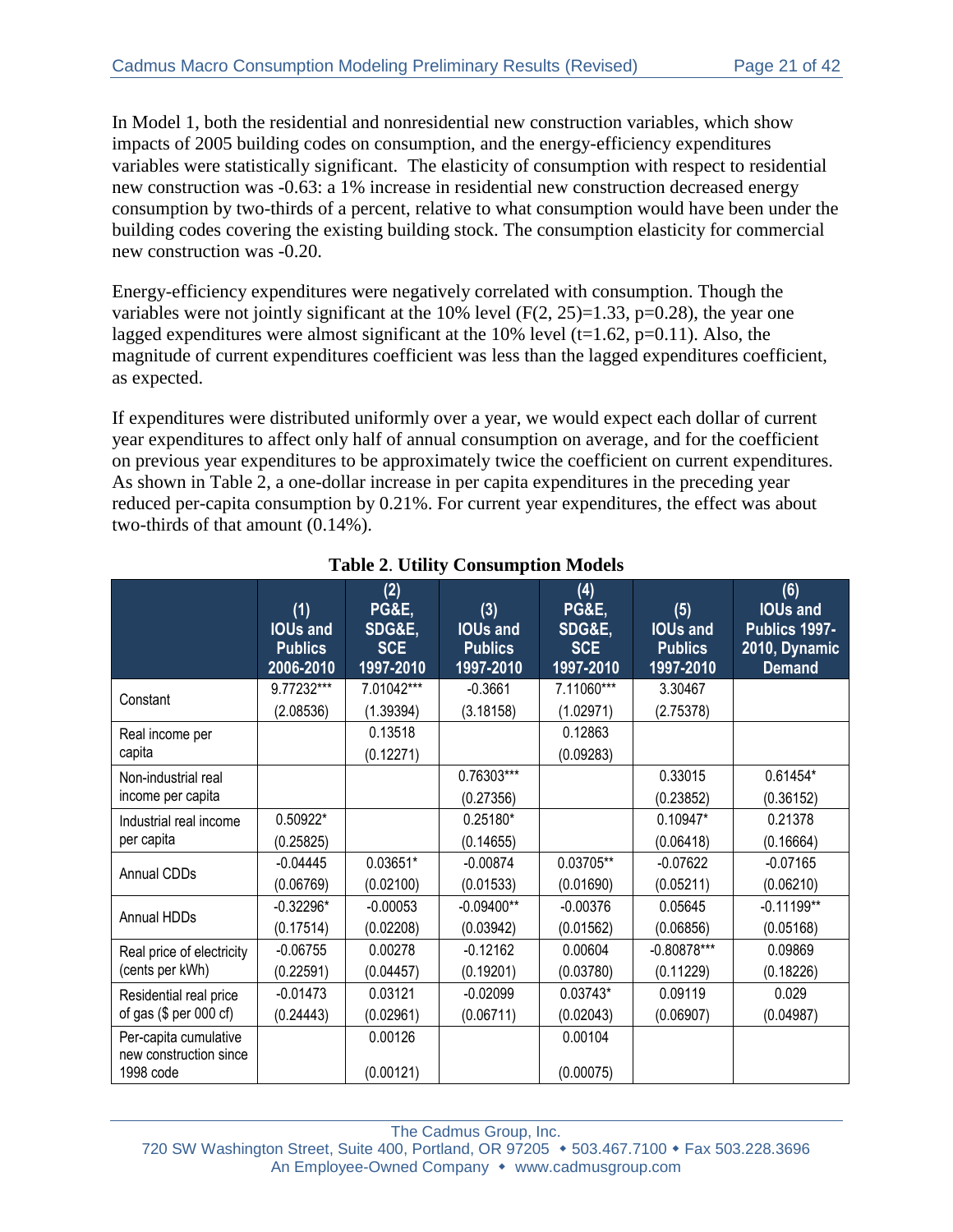|                                                                             | (1)<br><b>IOUs and</b><br><b>Publics</b><br>2006-2010 | (2)<br><b>PG&amp;E,</b><br>SDG&E.<br><b>SCE</b><br>1997-2010 | (3)<br><b>IOUs and</b><br><b>Publics</b><br>1997-2010 | (4)<br><b>PG&amp;E,</b><br>SDG&E,<br><b>SCE</b><br>1997-2010 | (5)<br><b>IOUs and</b><br><b>Publics</b><br>1997-2010 | (6)<br><b>IOUs and</b><br>Publics 1997-<br>2010, Dynamic<br><b>Demand</b> |
|-----------------------------------------------------------------------------|-------------------------------------------------------|--------------------------------------------------------------|-------------------------------------------------------|--------------------------------------------------------------|-------------------------------------------------------|---------------------------------------------------------------------------|
| Per-capita cumulative<br>new construction since<br>2001 code                |                                                       | $-0.00576***$<br>(0.00161)                                   |                                                       | $-0.00595***$<br>(0.00099)                                   |                                                       |                                                                           |
| Per-capita cumulative<br>new construction since<br>2005 code                |                                                       | 0.00116<br>(0.00116)                                         |                                                       | 0.001<br>(0.00087)                                           |                                                       |                                                                           |
| Per-capita cumulative<br>residential new<br>construction since<br>1998 code |                                                       |                                                              | 0.03602<br>(0.09663)                                  |                                                              | $-0.30409***$<br>(0.06501)                            | 0.03694<br>(0.06644)                                                      |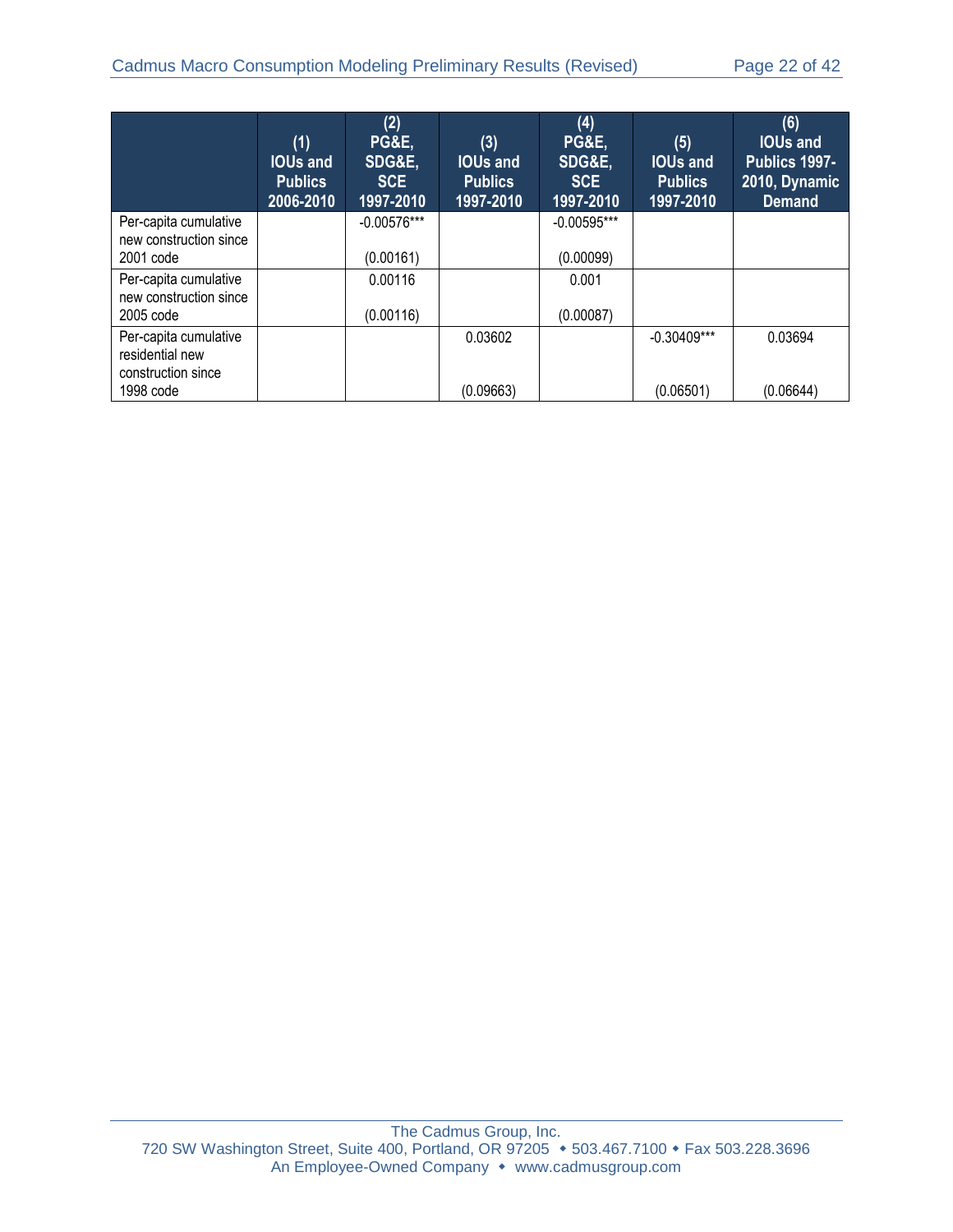|                                                                      | (1)<br><b>IOUs and</b>      | (2)<br>PG&E,<br>SDG&E,  | (3)<br><b>IOUs and</b>      | (4)<br>PG&E,                      | (5)<br><b>IOUs and</b>      | (6)<br><b>IOUs and</b><br>Publics 1997- |
|----------------------------------------------------------------------|-----------------------------|-------------------------|-----------------------------|-----------------------------------|-----------------------------|-----------------------------------------|
|                                                                      | <b>Publics</b><br>2006-2010 | <b>SCE</b><br>1997-2010 | <b>Publics</b><br>1997-2010 | SDG&E,<br><b>SCE</b><br>1997-2010 | <b>Publics</b><br>1997-2010 | 2010, Dynamic<br><b>Demand</b>          |
| Per-capita cumulative                                                |                             |                         | $0.05118***$                |                                   | $0.11588***$                | $0.06015***$                            |
| residential new                                                      |                             |                         |                             |                                   |                             |                                         |
| construction since<br>2001 code                                      |                             |                         | (0.01074)                   |                                   | (0.02556)                   | (0.01856)                               |
| Per-capita cumulative<br>residential new                             | $-0.63744*$                 |                         | $-0.01853$                  |                                   | $-0.04035*$                 | $-0.01383$                              |
| construction since<br>2005 code                                      | (0.33008)                   |                         | (0.01344)                   |                                   | (0.02073)                   | (0.01165)                               |
| Per-capita cumulative                                                |                             |                         | $-0.1576$                   |                                   | 0.24468***                  | $-0.09314$                              |
| nonresidential new<br>construction since                             |                             |                         |                             |                                   |                             |                                         |
| 1995 code                                                            |                             |                         | (0.09682)                   |                                   | (0.05506)                   | (0.08013)                               |
| Per-capita cumulative<br>nonresidential new<br>construction since    |                             |                         | $-0.05321***$               |                                   | $-0.11241***$               | $-0.06769***$                           |
| 2001 code                                                            |                             |                         | (0.01205)                   |                                   | (0.02197)                   | (0.01891)                               |
| Per-capita cumulative<br>nonresidential new<br>construction since    | $-0.20740*$                 |                         | 0.0248                      |                                   | 0.05165**                   | 0.02055                                 |
| 2005 code                                                            | (0.11661)                   |                         | (0.01516)                   |                                   | (0.02333)                   | (0.01409)                               |
| Energy-efficiency<br>expenditures per<br>capita (Source:             | $-0.00149$                  | $-0.00046$              |                             | $-0.00050*$                       |                             |                                         |
| EEGA/CMUA)                                                           | (0.00146)                   | (0.00038)               |                             | (0.00029)                         |                             |                                         |
| Energy-efficiency<br>expenditures per<br>capita year t-1<br>(Source: | $-0.0021$                   | $-0.00078**$            |                             | $-0.00077***$                     |                             |                                         |
| EEGA/CMUA)                                                           | (0.00130)                   | (0.00030)               |                             | (0.00027)                         |                             |                                         |
| Energy-efficiency<br>expenditures per<br>capita year t-2<br>(Source: |                             | $-0.00196***$           |                             | $-0.00195***$                     |                             |                                         |
| EEGA/CMUA)                                                           |                             | (0.00051)               |                             | (0.00033)                         |                             |                                         |
| Energy-efficiency<br>expenditures per<br>capita year t-3<br>(Source: |                             | $-0.00007$              |                             | $-0.00012$                        |                             |                                         |
| EEGA/CMUA)                                                           |                             | (0.00040)               |                             | (0.00035)                         |                             |                                         |
| DSM expenditures per                                                 |                             |                         | 0.00034                     |                                   | $-0.00088$                  | $-0.00015$                              |
| capita (Source: EIA)                                                 |                             |                         | (0.00050)                   |                                   | (0.00107)                   | (0.00077)                               |
| DSM expenditures per<br>capita year t-1                              |                             |                         | 0.00051                     |                                   | $-0.00057$                  | 0.0003                                  |
| (Source: EIA)                                                        |                             |                         | (0.00044)                   |                                   | (0.00098)                   | (0.00055)                               |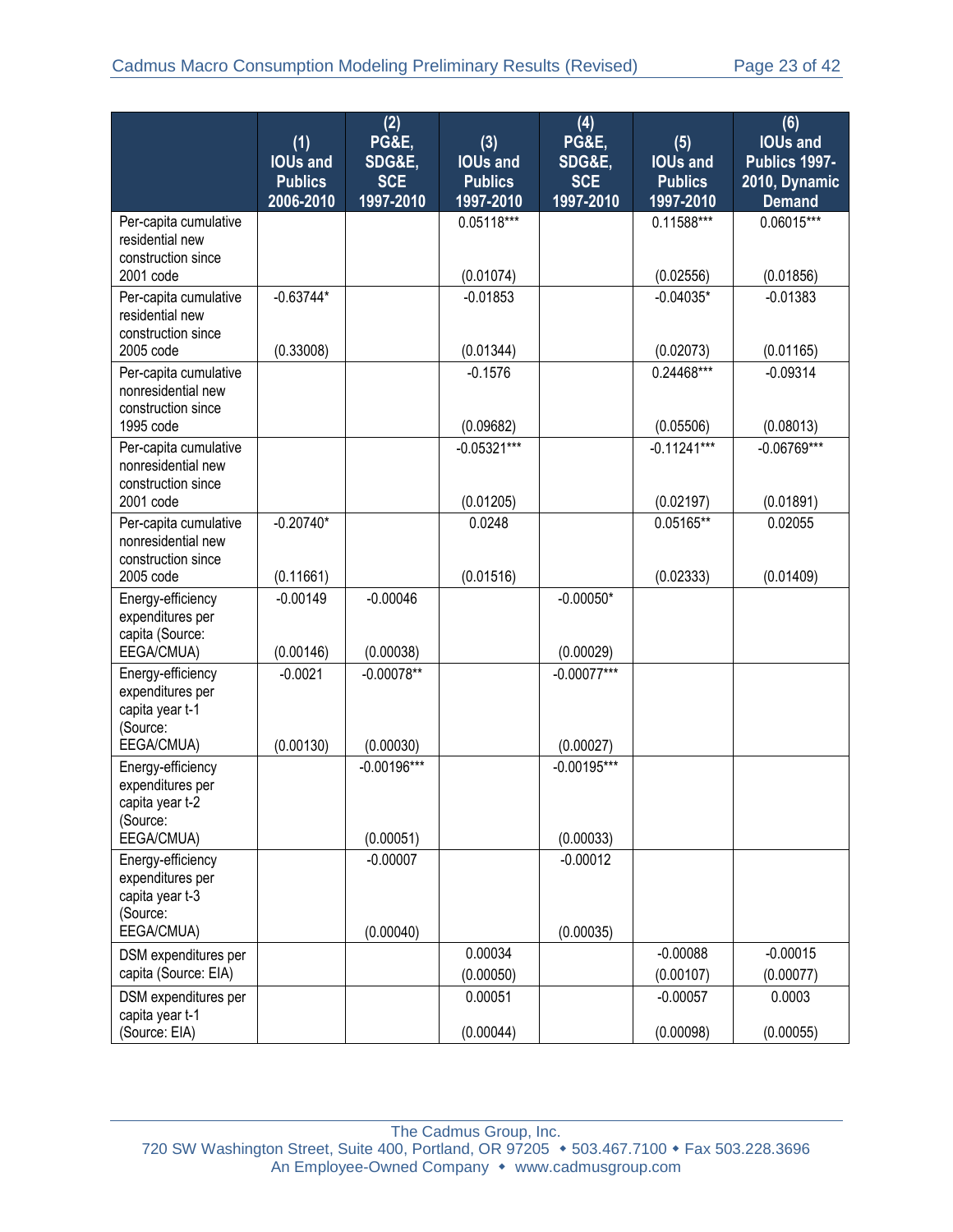|                                                          | (1)                                            | (2)<br><b>PG&amp;E,</b>           | (3)                                            | (4)<br><b>PG&amp;E,</b>           | (5)                                            | (6)<br><b>IOUs and</b>                          |
|----------------------------------------------------------|------------------------------------------------|-----------------------------------|------------------------------------------------|-----------------------------------|------------------------------------------------|-------------------------------------------------|
|                                                          | <b>IOUs and</b><br><b>Publics</b><br>2006-2010 | SDG&E,<br><b>SCE</b><br>1997-2010 | <b>IOUs and</b><br><b>Publics</b><br>1997-2010 | SDG&E,<br><b>SCE</b><br>1997-2010 | <b>IOUs and</b><br><b>Publics</b><br>1997-2010 | Publics 1997-<br>2010, Dynamic<br><b>Demand</b> |
| DSM expenditures per<br>capita year t-2<br>(Source: EIA) |                                                |                                   | $-0.00068$<br>(0.00076)                        |                                   | $-0.00134$<br>(0.00108)                        | $-0.00134*$<br>(0.00074)                        |
| DSM expenditures per<br>capita year t-3<br>(Source: EIA) |                                                |                                   | 0.00032<br>(0.00081)                           |                                   | $-0.00076$<br>(0.00106)                        | 0.00017<br>(0.00097)                            |
| Time trend                                               |                                                | 0.0075<br>(0.00560)               | 0.01332<br>(0.01677)                           | 0.00849**<br>(0.00406)            | 0.00234<br>(0.01178)                           |                                                 |
| <b>Year2001</b>                                          |                                                | $-0.10951***$<br>(0.02114)        | 0.00538<br>(0.18457)                           | $-0.11133***$<br>(0.01185)        | 0.08139<br>(0.17386)                           | $-0.05769$<br>(0.18484)                         |
| Year2002                                                 |                                                | 0.00538<br>(0.01834)              | 0.00912<br>(0.03441)                           | 0.00971<br>(0.01253)              | $-0.02472$<br>(0.04492)                        | 0.00542<br>(0.03532)                            |
| Year2007                                                 | $-0.41654$<br>(0.25356)                        |                                   |                                                |                                   |                                                |                                                 |
| Year2008                                                 | $-0.17094$<br>(0.14713)                        |                                   |                                                |                                   |                                                |                                                 |
| Year2009                                                 | $-0.06921$<br>(0.04843)                        |                                   |                                                |                                   |                                                |                                                 |
| Lagged electricity<br>consumption per<br>capita (kWh)    |                                                |                                   |                                                |                                   |                                                | $0.33737**$<br>(0.16093)                        |
| Utility fixed effects                                    | Yes                                            | Yes                               | Yes                                            | Yes                               | Yes                                            | Yes                                             |
| <b>Estimation method</b>                                 | <b>OLS</b>                                     | <b>OLS</b>                        | <b>OLS</b>                                     | <b>FGLS</b>                       | <b>FGLS</b>                                    | <b>GMM</b>                                      |
| R-squared                                                | 0.51                                           | 0.90                              | 0.23                                           |                                   |                                                |                                                 |
| Observations                                             | 104                                            | 42                                | 299                                            | 42                                | 280                                            | 280                                             |
| Number of utilities                                      | 26                                             | 3                                 | 30                                             | 3                                 | 28                                             | 28                                              |

Notes: In models 1 to 3, the dependent variable is the natural logarithm of utility electricity consumption per capita. All independent variables are in natural logs except energy-efficiency expenditures. Autocorrelation and heteroskedasticity-robust standard errors in parentheses in models 1 to 3.\* significant at 10%; \*\* significant at 5%; \*\*\* significant at 1%. See text for data definitions and sources.

The second model was estimated using 14 years of consumption data (1997–2010) for PG&E, SDG&E, and SCE.<sup>19</sup> Most variables in this model were not precisely estimated. Elasticities of consumption with respect to per-capita income and CDDs were, respectively, 0.13 and 0.04, but neither was statistically significant.

Only one new construction elasticity (the variables as the natural logarithm of per capita cumulative total new construction floor space built since the code) was negative and individually significant. A 1% increase in total new construction under the 2001 building code decreased

 $\overline{a}$ 

The Cadmus Group, Inc.

We did not include LADWP and SMUD due to gaps in their energy-efficiency expenditures data before 2005.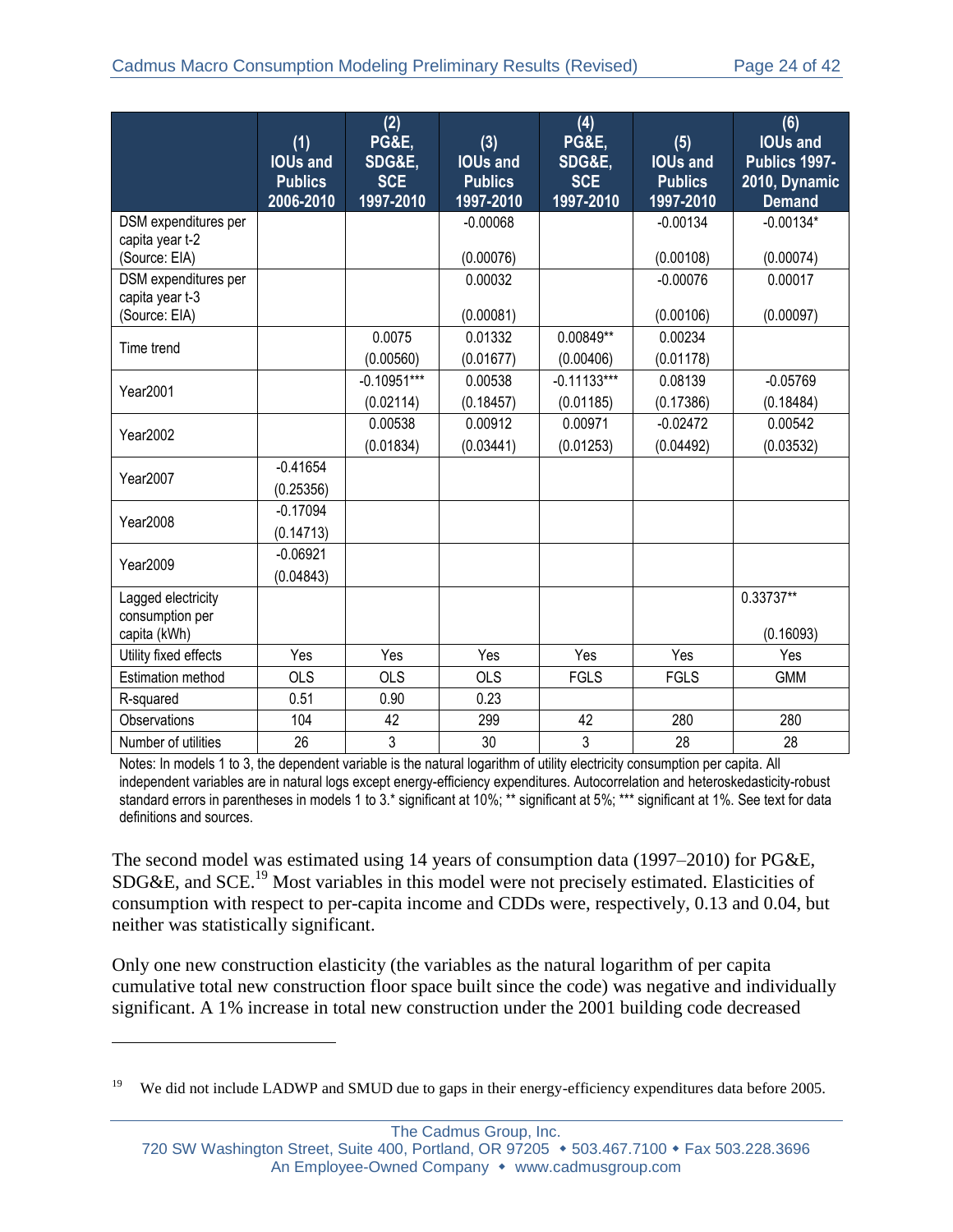consumption by about 0.1% relative to consumption would have been under the building codes covering existing building stock.

Also, Model 2 included current and three lags of annual energy-efficiency expenditures. Current and lagged per-capita energy-efficiency expenditures negatively correlated with consumption, the effects were jointly significant  $(F(4, 24)=5.34, p=0.003)$ , and one- and two-year lagged expenditures were individually significant. A \$1.00 increase in two year lag expenditures decreased current consumption by about 0.2% (p=0.001). Energy-efficiency expenditures had impact magnitudes similar to those shown \$1.00 in Model 1.

The third model was estimated using 14 years of data (1997–2010) for a larger number of IOUs and public utilities (N=30). Energy-efficiency expenditures were obtained from the EIA. Residential and nonresidential new construction elasticities were jointly significant at the 1% level, but elasticities for the 1998 and 2001 residential and 2005 nonresidential codes had the wrong (positive) sign. Current and lagged energy-efficiency expenditures also had the wrong (positive) signs, except for two-year lagged expenditures, and were statistically insignificant. We suspect this reflects error in EIA expenditures data rather than the ineffectiveness of energyefficiency programs for the 30 utilities.

In the fourth and fifth specifications, we modeled the error term as following a common  $AR(1)$ process and estimated the models by FGLS. Lagrange multiplier (Breusch-Godfrey) tests find evidence of auto-correlation (Model 4:  $F(1,2)=1.76$ , p=0.32; Model 5:  $F(1,3)=5.02$ , p=0.03). Model 4 was estimated using 14 years of sales data for the IOUs. Model 5 was estimated with 14 years of data for 28 utilities. In Model 4, current and lagged energy-efficiency expenditures decreased consumption. All expenditure coefficients were negative, and all but three year lag expenditures are statistically significant. A \$1.00 increase in two-years lagged per capita expenditures reduced consumption by approximately 0.2 %; previous year's expenditures reduced consumption by 0.07%, and current expenditures reduced consumption by -0.05%. The elasticity of consumption with respect to the 2001 building codes is negative and statistically significant; neither, the 1998 nor the 2005 codes reduced consumption.

In Model 5, more independent variables, including income and electricity prices, had the anticipated signs or were statistically significant. Also, the 1998 and 2005 residential new construction and 2001 nonresidential new construction elasticities reduced consumption. New construction variables were jointly significant at the 1% level ( $\chi^2(6)=68.5$ , p<0.001). All coefficients on current and lagged expenditures variables (source: EIA) were negative, but not statistically significant individually or jointly  $((\chi^2(4)=3.2, p=0.52)$ . Their magnitudes, however, were similar to those estimated in the other models.

Model 6 is the dynamic demand model, estimated with 14 years of data for 28 utilities. Energyefficiency expenditures were obtained from the EIA, as that source had the longest continuous series of data for the largest number of utilities. Results were consistent with those for Model 5. The coefficient on the lagged dependent variable was 0.33, and statistically significant at the 5% level, suggesting electricity consumption adjusts with a lag to changes in prices, incomes, etc. (See the work plan for a discussion regarding interpretation of the coefficient on the lagged dependent variable.) The short-run elasticity of electricity consumption with respect to industrial

The Cadmus Group, Inc.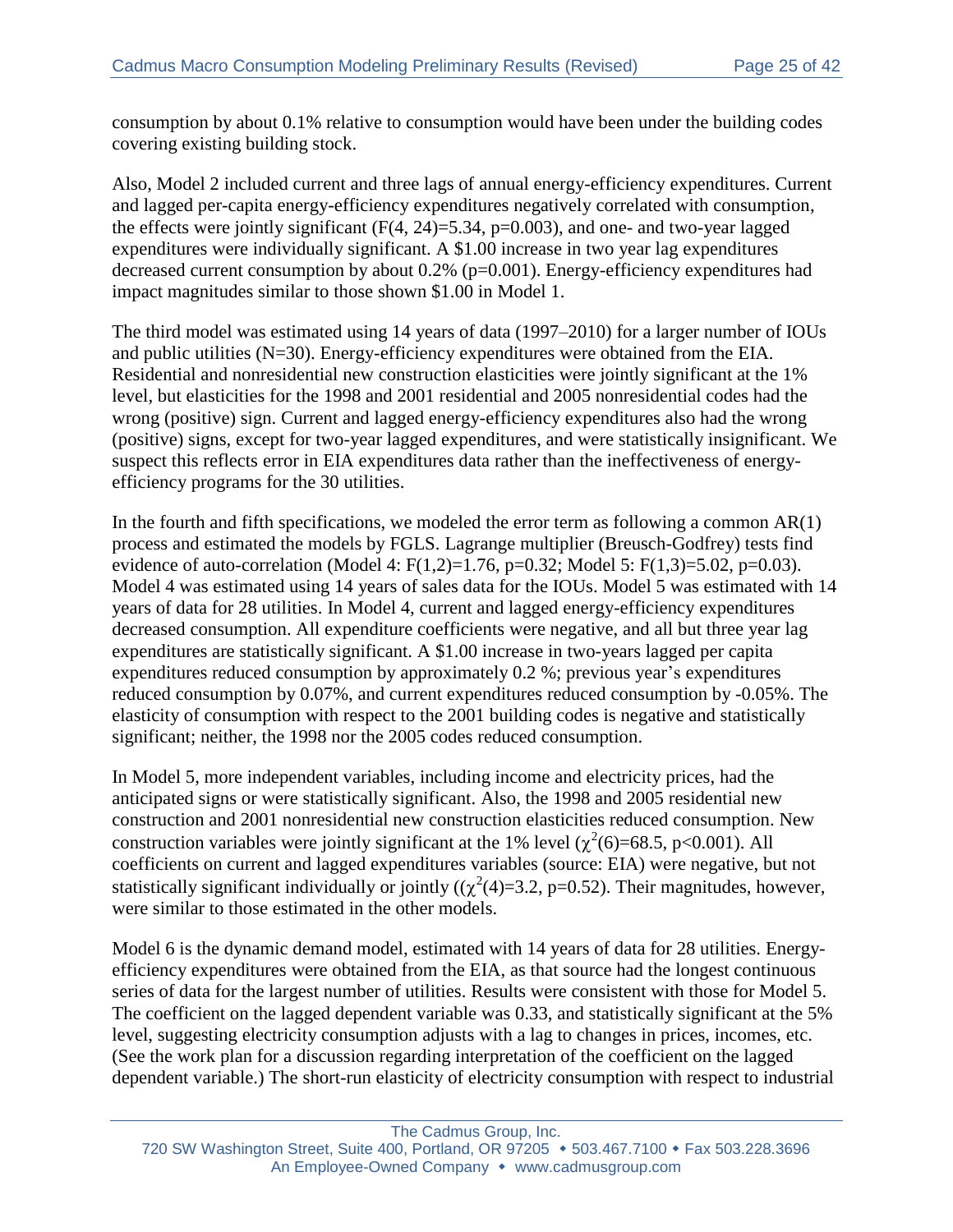income was 0.61%. None of the coefficients on the energy-efficiency expenditures variables were statistically significant.

#### **Residential Sector Models**

[Table 3](#page-25-0) shows results from regressions of residential consumption per housing unit on residential new construction, utility residential energy-efficiency program expenditures, and other energyuse drivers. Note that, in general, utility energy-efficiency program expenditures can be measured with greater relative error at the sector than the utility level. Many utility energyefficiency programs served multiple retail sectors, and expenditures for these programs could not be easily disaggregated. This measurement error can attenuate estimates of program savings.

Model 1 was estimated by OLS with utility and year fixed effects, using four years of data for 25 utilities. The model performed poorly. None of the independent variables was statistically significant, and the hypothesis that variables were jointly insignificant could not be rejected  $(F(11, 24)=1.09, p=0.41)$ . Many coefficients also had the wrong signs. Both residential new construction and energy-efficiency expenditures coefficients had the correct signs, but were estimated imprecisely. The residential new construction elasticity, showing the savings from the 2005 building code, suggested a 1% increase in new residential construction resulted in an approximately 0.15% decrease in electricity consumption, relative to what consumption would have been under previous building codes. The effect of a \$1.00 increase in current per-capita, energy-efficiency expenditures decreased current per-capita consumption by 0.07 %. The effect of previous year expenditures on current consumption was about the same (0.08%), but also not statistically significant.

<span id="page-25-0"></span>

|                                                       | (1)<br><b>IOUs and Publics</b><br>2006-2010 | (2)<br>PG&E, SDG&E,<br><b>SCE</b><br>1997-2010 | (3)<br>PG&E, SDG&E,<br><b>SCE</b><br>1997-2010 |
|-------------------------------------------------------|---------------------------------------------|------------------------------------------------|------------------------------------------------|
|                                                       | 11.34516                                    | 3.38971**                                      | 3.56665***                                     |
| Constant                                              | (11.22381)                                  | (0.72280)                                      | (0.70171)                                      |
|                                                       | $-0.03312$                                  | 0.40206**                                      | 0.39348***                                     |
| Real income per occupied housing unit                 | (0.87530)                                   | (0.07850)                                      | (0.05597)                                      |
|                                                       | 0.00022                                     | 0.06318*                                       | 0.06132***                                     |
| CDD <sup>*</sup> CAC saturation                       | (0.05016)                                   | (0.01520)                                      | (0.01209)                                      |
| HDD <sup>*</sup> Electric heat saturation             | $-0.08529$                                  | 0.0518                                         | $0.04672***$                                   |
|                                                       | (0.07554)                                   | (0.01874)                                      | (0.01456)                                      |
| Residential real price of electricity (cents per kWh) | 0.16799                                     | 0.0206                                         | 0.02045                                        |
|                                                       | (0.27542)                                   | (0.01671)                                      | (0.01250)                                      |
| Residential real price of gas (\$ per 000 cf)         | $-0.26065$                                  | 0.01493                                        | 0.01664                                        |
|                                                       | (0.31866)                                   | (0.00805)                                      | (0.01591)                                      |
| Cumulative residential new construction per housing   |                                             | 0.01408                                        | 0.01556                                        |
| unit since 1998 code                                  |                                             | (0.03073)                                      | (0.01804)                                      |

#### **Table 3**. **Residential Consumption Models**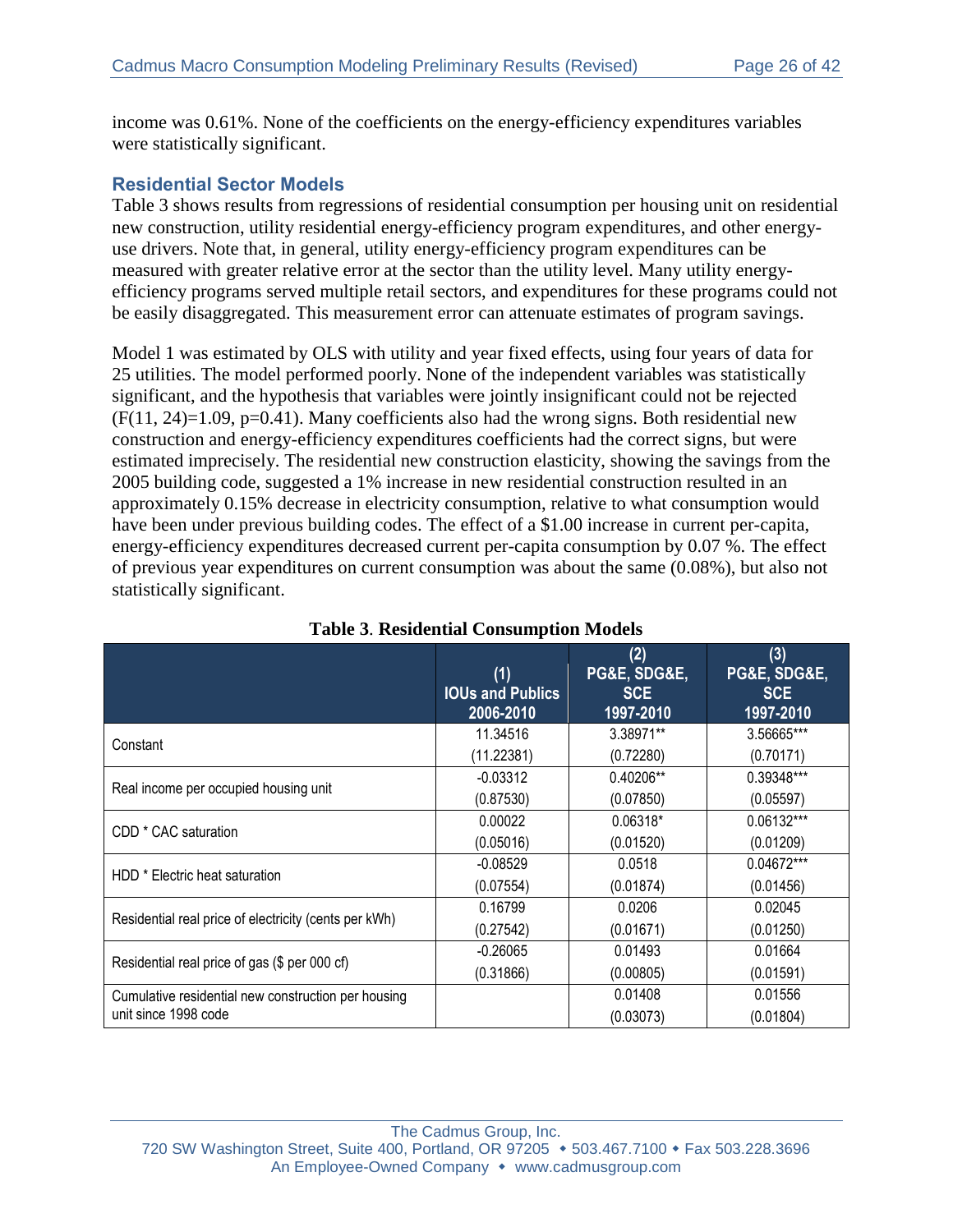|                                                                                     | (1)<br><b>IOUs and Publics</b><br>2006-2010 | (2)<br>PG&E, SDG&E,<br><b>SCE</b><br>1997-2010 | (3)<br>PG&E, SDG&E,<br><b>SCE</b><br>1997-2010 |
|-------------------------------------------------------------------------------------|---------------------------------------------|------------------------------------------------|------------------------------------------------|
| Cumulative residential new construction per housing<br>unit since 2001 code         |                                             | $-0.00071$<br>(0.00264)                        | $-0.00084$<br>(0.00146)                        |
| Cumulative residential new construction per housing<br>unit since 2005 code         | $-0.14559$<br>(0.19867)                     | 0.00016<br>(0.00057)                           | 0.00023<br>(0.00061)                           |
| Energy-efficiency expenditures per housing unit year t<br>(Source: EEGA/CMUA)       | $-0.00072$<br>(0.00095)                     | 0.00048<br>(0.00025)                           | $0.00044**$<br>(0.00020)                       |
| Energy-efficiency expenditures per housing unit year t-<br>1 (Source: EEGA/CMUA)    | $-0.00086$<br>(0.00094)                     | 0.00041<br>(0.00020)                           | $0.00043**$<br>(0.00020)                       |
| Energy-efficiency expenditures per housing unit year t-<br>2                        |                                             | $-0.00072**$                                   | $-0.00078***$                                  |
| (Source: EEGA/CMUA)<br>Energy-efficiency expenditures per housing unit year t-<br>3 |                                             | (0.00016)<br>$-0.00059$                        | (0.00025)<br>$-0.00053$                        |
| (Source: EEGA/CMUA)                                                                 |                                             | (0.00063)                                      | (0.00039)                                      |
| Time trend                                                                          |                                             | $-0.00358$<br>(0.00283)                        | $-0.00371$<br>(0.00229)                        |
| <b>Year 2001</b>                                                                    |                                             | $-0.09218*$<br>(0.02898)                       | $-0.09323***$<br>(0.01260)                     |
| <b>Year 2002</b>                                                                    |                                             | $-0.04002**$<br>(0.00470)                      | $-0.03875***$<br>(0.00899)                     |
| Utility fixed effects                                                               | Yes                                         | Yes                                            | Yes                                            |
| 2007-2009 year dummy variables                                                      | Yes                                         | No                                             | No                                             |
| R-squared                                                                           | 0.10                                        | 0.97                                           |                                                |
| <b>Observations</b>                                                                 | 100                                         | 33                                             | 33                                             |
| Number of utilities                                                                 | 25                                          | 3                                              | 3                                              |
| <b>Estimation method</b>                                                            | <b>OLS</b>                                  | <b>OLS</b>                                     | <b>FGLS</b>                                    |

Notes: In Models 1-3, dependent variables were the natural logarithm of per-housing unit residential electricity consumption. All independent variables in natural logs, except energy-efficiency expenditures. Autocorrelation and heteroskedasticity robust standard errors in parentheses in Models 1-2.\* significant at 10%; \*\* significant at 5%; \*\*\* significant at 1%. See text for data definitions and sources.

The second model was estimated using 11 years of residential consumption data for PG&E,  $SG&E$ , and  $SCE<sup>20</sup>$  This model performed significantly better than Model 1, as the longer time series provided the necessary variation to identify effects of the independent variables. The model showed real income, residential heating demand, and residential cooling demand associated positively with residential electricity consumption. A 1% increase in annual CDDs increased per capita electricity consumption by about 0.06%. The elasticity of electricity consumption with respect to income was about 0.40. Building code variables were individually and jointly insignificant. Current and lagged energy-efficiency expenditures were jointly

 $\overline{a}$ 

 $20$  Information about revenues in retail sectors from EIA became available, beginning in 2000.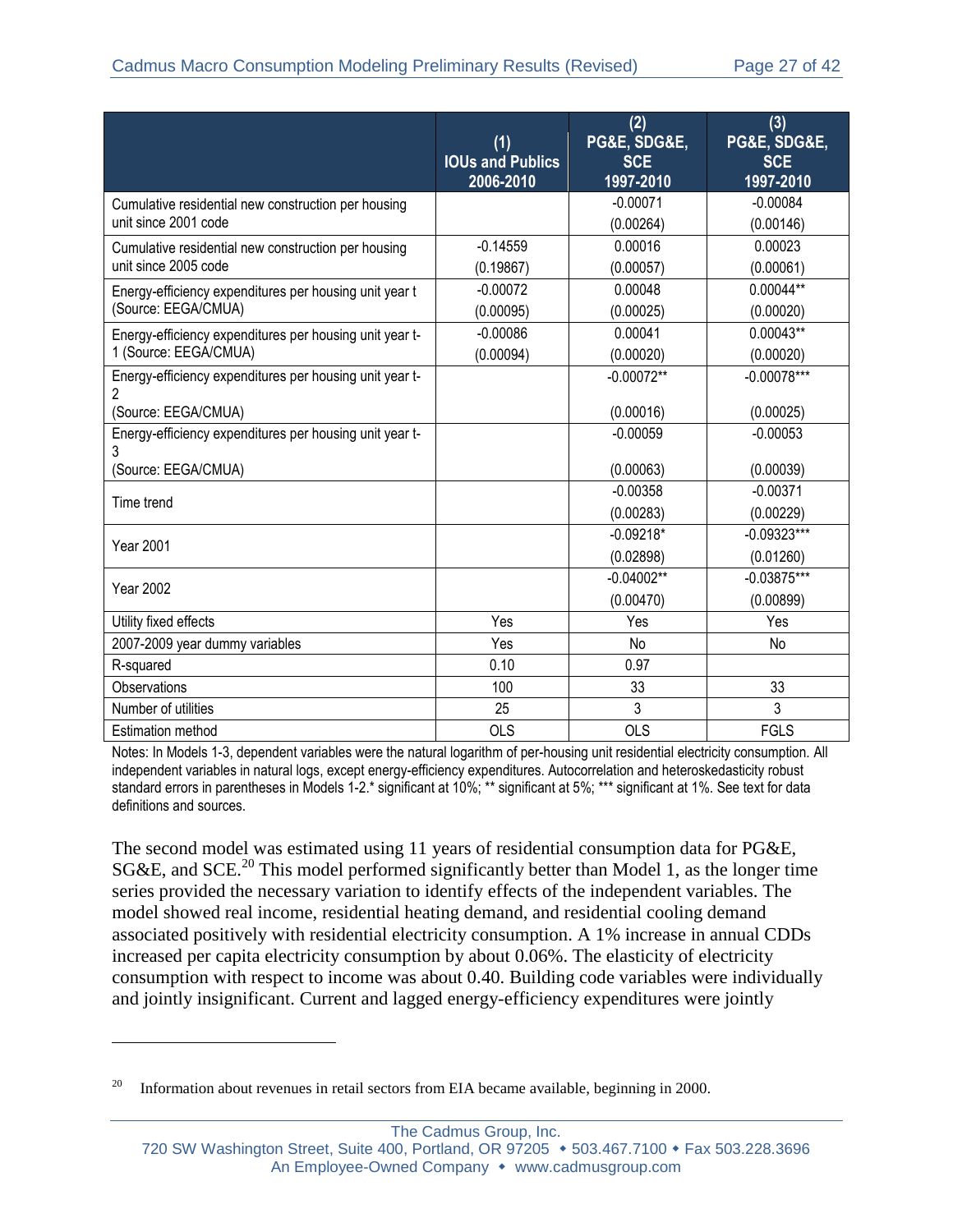significant, but only two-year lagged and three-year lagged expenditures reduced consumption. A \$1.00 increase in two-year lagged, per-capita energy-efficiency expenditures reduced percapita consumption by 0.07%.

The third model was estimated using the same data as Model 2, but assumed the error followed an AR(1) process. The coefficients had similar magnitudes and signs as those in Model 2, but were estimated more precisely. Again, two- and three-year lagged, energy-efficiency expenditures reduced consumption, but current and one-year lagged expenditures were positively correlated with consumption.

#### **Nonresidential Sector Models**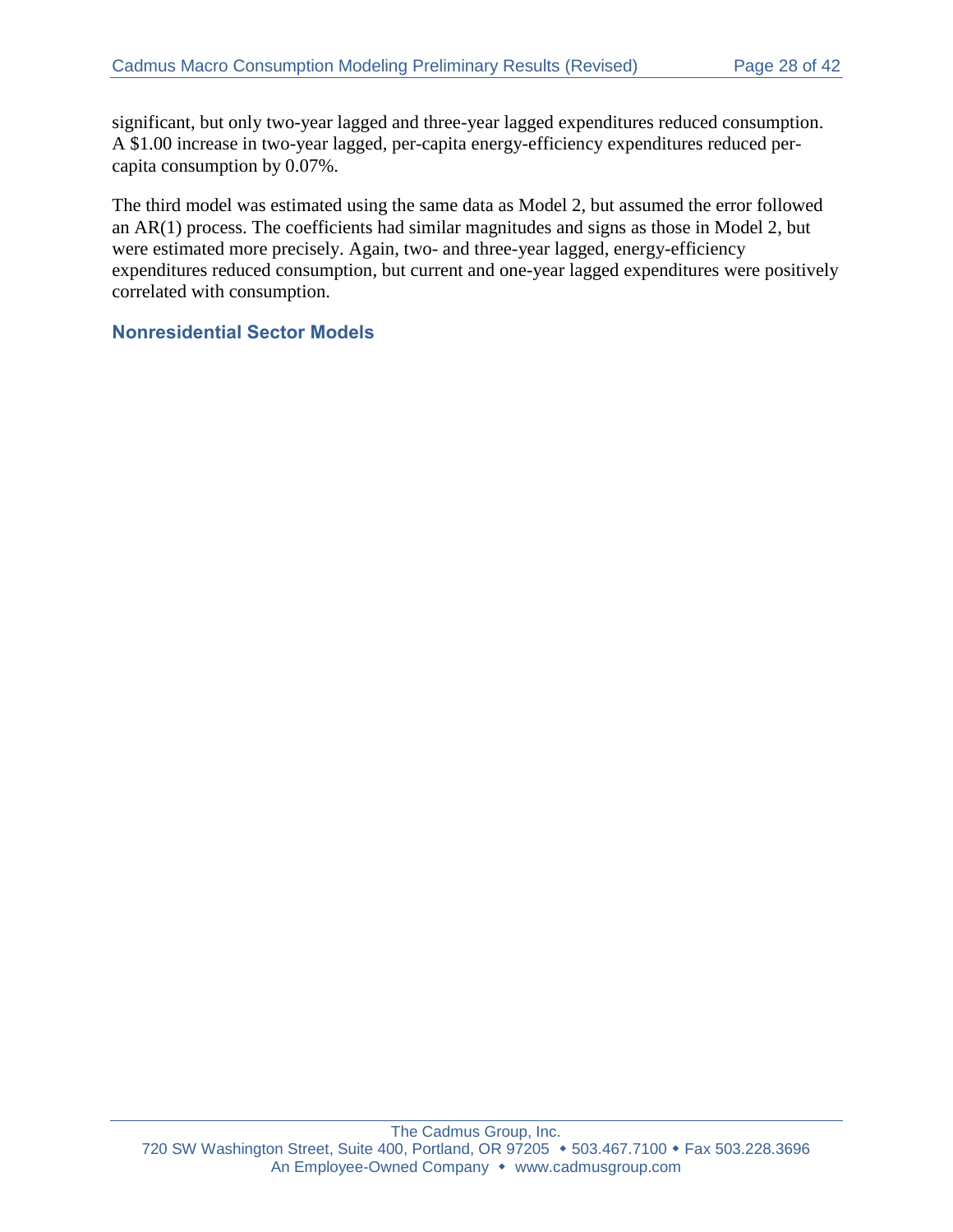Table 4 reports results from regressions of nonresidential electricity consumption intensity. We modeled energy use per square foot of floor space as a function of nonresidential new construction, utility nonresidential energy-efficiency program expenditures, and other energy-use drivers, including income, weather, and prices. As with the residential sector, it should be noted that utility energy-efficiency program expenditures generally will be measured with greater relative error at the sector than utility level. This measurement error can attenuate estimates of program effects.

Model 1 was estimated by OLS using data for 30 utilities between 2006 and 2010. As with the analogous residential model, the nonresidential model did not yield the expected results. Many variables were statistically insignificant or had the wrong signs. The coefficient on cumulative nonresidential new construction since the 2005 code had a negative sign but was not statistically significant. The coefficient on current energy-efficiency expenditures also was not statistically significant. The coefficient on previous year expenditures was significant at the 10% level but had the wrong sign.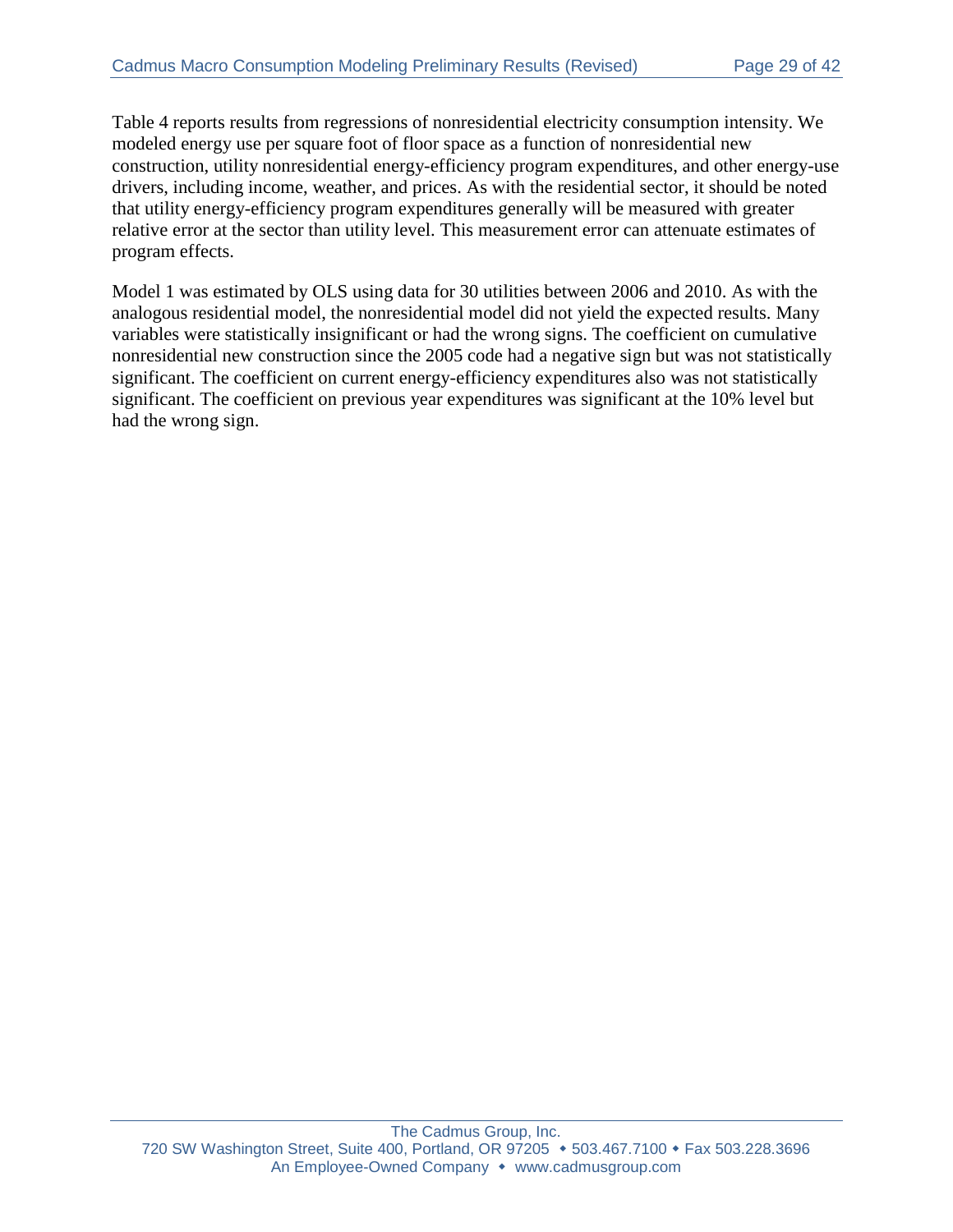|                                                            | (1)<br><b>IOUs and</b><br><b>Publics</b><br>2006-2010 | (2)<br>PG&E, SDG&E,<br><b>SCE</b><br>1997-2010 | (3)<br>PG&E, SDG&E,<br><b>SCE</b><br>1997-2010 |
|------------------------------------------------------------|-------------------------------------------------------|------------------------------------------------|------------------------------------------------|
| Constant                                                   | 4.82444***                                            | 1.03671                                        | $-0.05369$                                     |
|                                                            | (1.53050)                                             | (0.50653)                                      | (0.57793)                                      |
| Industrial real income per square foot of floor space      | 0.29892                                               | 0.46863**                                      | 0.36093***                                     |
|                                                            | (0.24487)                                             | (0.08692)                                      | (0.06921)                                      |
| Annual CDDs                                                | $-0.08351*$                                           | 0.01378                                        | 0.13674***                                     |
|                                                            | (0.04258)                                             | (0.02027)                                      | (0.02380)                                      |
| Annual HDDs                                                | $-0.14886$                                            | 0.10864                                        | 0.18461***                                     |
|                                                            | (0.12359)                                             | (0.04655)                                      | (0.04913)                                      |
| Nonresidential real price of electricity (cents per kWh)   | $-0.05947$                                            | $-0.06365$                                     | 0.02844                                        |
|                                                            | (0.15840)                                             | (0.02693)                                      | (0.08972)                                      |
| Nonresidential real price of gas (\$ per 000 cf)           | $-0.18810**$                                          | $-0.07380***$                                  | $-0.11250**$                                   |
|                                                            | (0.08270)                                             | (0.00535)                                      | (0.05186)                                      |
| Cumulative nonresidential new construction since 1998 code |                                                       |                                                | 0.08415                                        |
| as a fraction of existing floor space                      |                                                       |                                                | (0.15019)                                      |
| Cumulative nonresidential new construction since 2001 code |                                                       | 0.03587                                        | 0.0344                                         |
| as a fraction of existing floor space                      |                                                       | (0.01258)                                      | (0.02940)                                      |

| <b>Table 4. Nonresidential Consumption Models</b> |  |
|---------------------------------------------------|--|
|                                                   |  |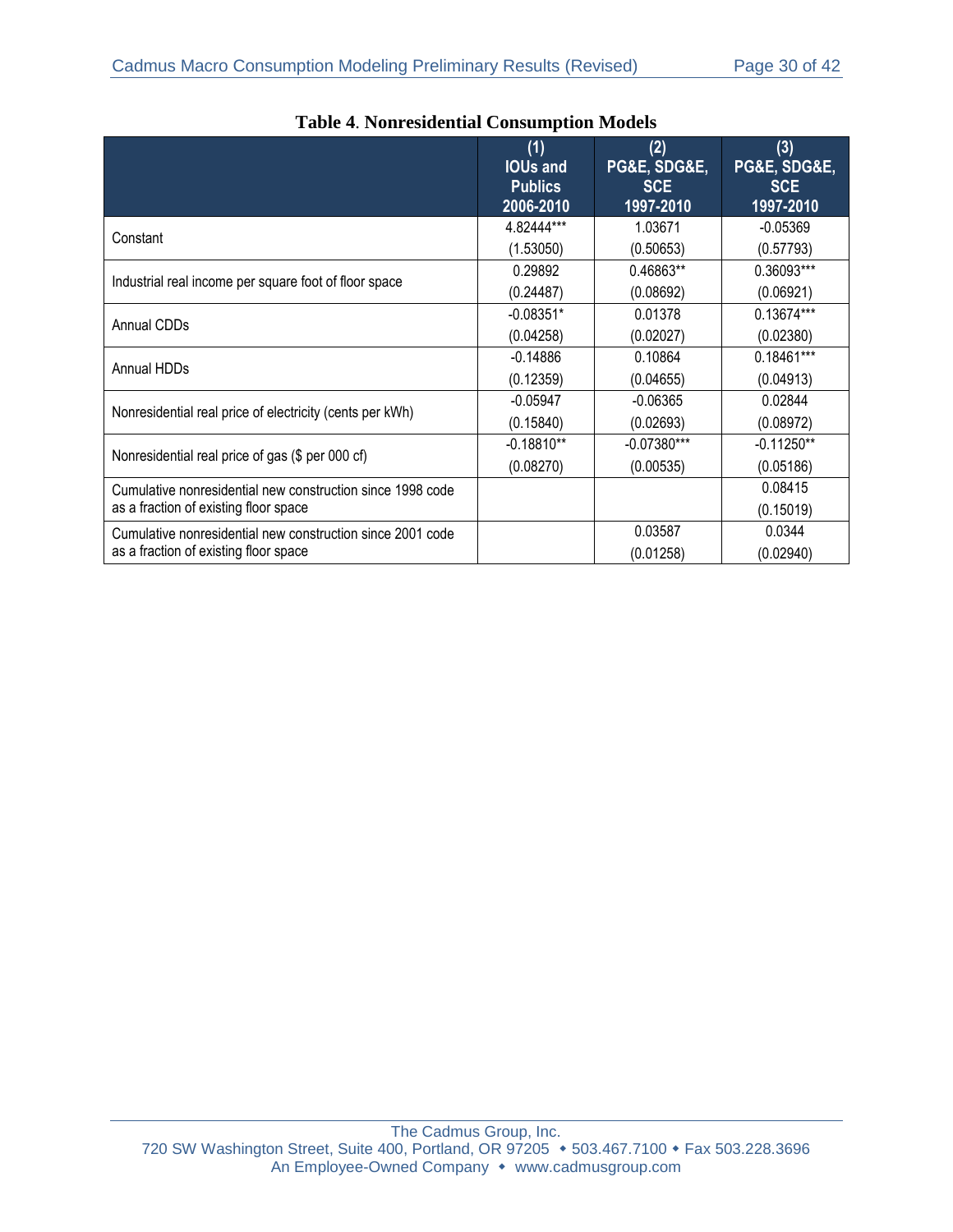|                                                                                                              | (1)<br><b>IOUs and</b><br><b>Publics</b><br>2006-2010 | (2)<br>PG&E, SDG&E,<br><b>SCE</b><br>1997-2010 | (3)<br>PG&E, SDG&E,<br><b>SCE</b><br>1997-2010 |
|--------------------------------------------------------------------------------------------------------------|-------------------------------------------------------|------------------------------------------------|------------------------------------------------|
| Cumulative nonresidential new construction since 2005 code<br>as a fraction of existing floor space          | $-0.01002$<br>(0.02137)                               | 0.00099<br>(0.00088)                           | $-0.00551***$<br>(0.00171)                     |
| Nonresidential energy-efficiency expenditures per square foot<br>of floor space (Source: EEGA/CMUA)          | $-0.00246$<br>(0.00204)                               | 0.38079<br>(0.13126)                           | $-0.07017$<br>(0.21433)                        |
| Nonresidential energy-efficiency expenditures per square foot<br>of floor space year t-1 (Source: EEGA/CMUA) | 0.00387*<br>(0.00216)                                 | $-0.18855*$<br>(0.06010)                       | $-0.65870***$<br>(0.15499)                     |
| Nonresidential energy-efficiency expenditures per square foot<br>of floor space year t-2 (Source: EEGA/CMUA  |                                                       | $-0.10766$<br>(0.14836)                        | $-0.54167*$<br>(0.30106)                       |
| Nonresidential energy-efficiency expenditures per square foot<br>of floor space year t-3 (Source: EEGA/CMUA) |                                                       | $-0.20333$<br>(0.09652)                        | $-0.18909$<br>(0.34258)                        |
| Time trend                                                                                                   |                                                       | $-0.00884$<br>(0.00394)                        | 0.01594<br>(0.01643)                           |
| <b>Year 2001</b>                                                                                             |                                                       | 0.56911<br>(0.22201)                           | 0.67336<br>(0.49658)                           |
| <b>Year 2002</b>                                                                                             |                                                       | $-0.02665**$<br>(0.00591)                      | 0.02957<br>(0.03136)                           |
| Utility fixed effects                                                                                        | Yes                                                   | Yes                                            | Yes                                            |
| 2007-2009 Year fixed effects                                                                                 | Yes                                                   | No                                             | No                                             |
| R-squared                                                                                                    | 0.25                                                  | 0.94                                           |                                                |
| Observations                                                                                                 | 117                                                   | 30                                             | 30                                             |
| Number of utilities                                                                                          | 30                                                    | 3                                              | 3                                              |
| <b>Estimation method</b>                                                                                     | <b>OLS</b>                                            | <b>OLS</b>                                     | <b>FGLS</b>                                    |

Notes: In Models 1-3, the dependent variable is the natural logarithm of per square foot of nonresidential electricity consumption. All independent variables in natural logs except energy-efficiency expenditures. Autocorrelation and heteroskedasticity robust standard errors in parentheses in Models 1-2.\* significant at 10%; \*\* significant at 5%; \*\*\* significant at 1%. See text for data definitions and sources.

Model 2, which was estimated by OLS using many fewer utilities  $(N=3)$  but more years  $(T=10)$ , yielded results more consistent with expectations. The coefficient on the log industrial income per square foot was 0.46, implying a 1% increase in income per square foot increased electricity use by 0.46%. A 1% increase in HDDs increased energy use intensity by 0.1%. The price elasticity of consumption was estimated as -0.06. All energy-efficiency expenditures intensity variable coefficients, except those on current expenditures, were negative, and lagged year-one and lagged year-three expenditures coefficients were statistically significant. The coefficient on year-one lagged expenditures implied a \$1.00 increase in expenditures per foot of floor space would result in approximately a 20% reduction in energy-use intensity.

Model 3, which was estimated by GLS, had coefficients similar to but more precisely estimated than those in Model 2. Elasticities of energy-use intensity, with respect to income, CDDs, and HDDs, were positive and statistically significant. For example, a 1% increase in CDDs caused energy use to increase by 0.13%. The coefficient on cumulative nonresidential new construction since 2005 was negative and statistically significant. It implied a 1% increase in the share of

The Cadmus Group, Inc. 720 SW Washington Street, Suite 400, Portland, OR 97205 • 503.467.7100 • Fax 503.228.3696 An Employee-Owned Company • www.cadmusgroup.com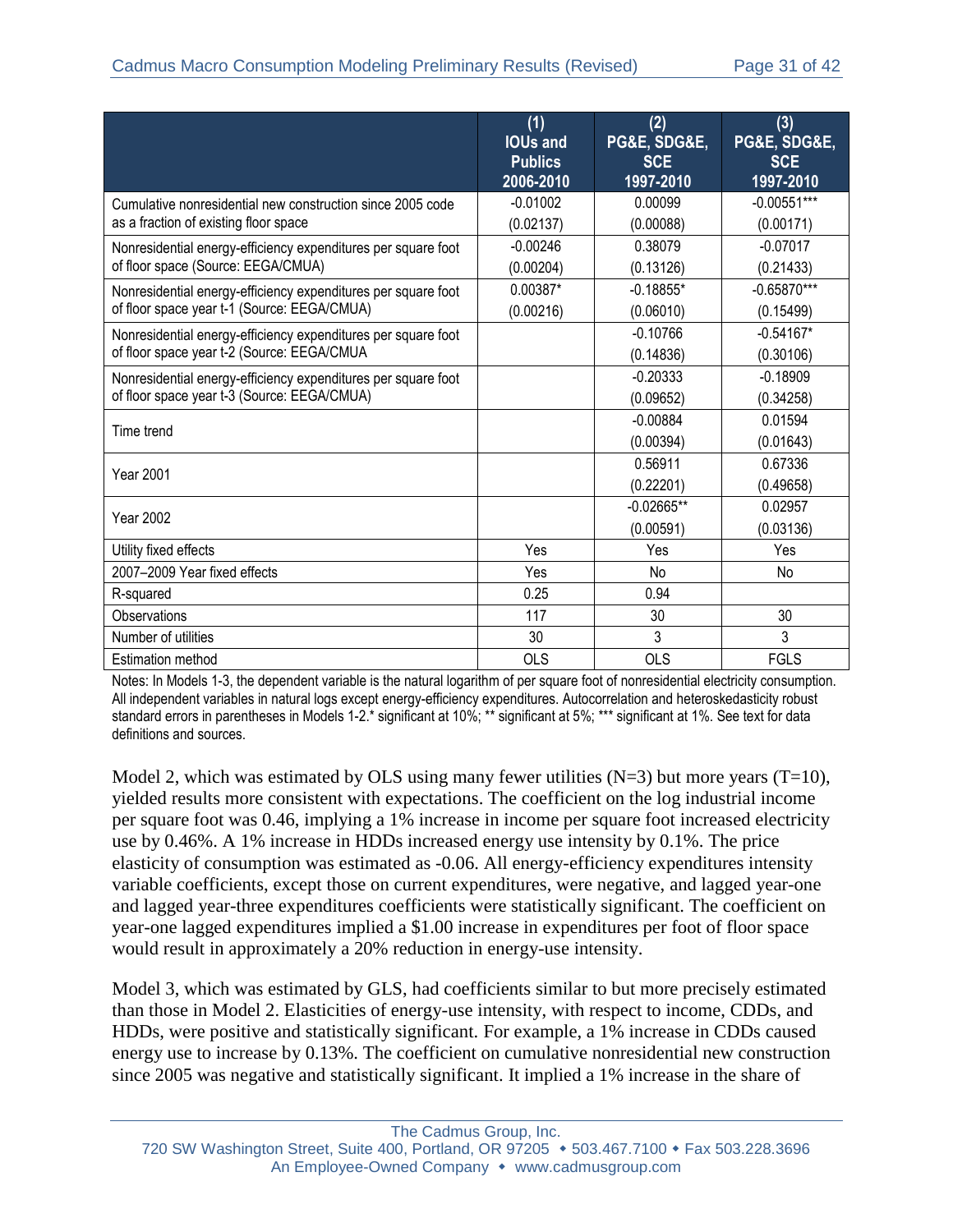existing floor space built since 2005 reduced consumption by 0.005%. The other nonresidential new construction variables were statistically insignificant. Also, coefficients on the current and lagged energy-efficiency expenditure intensity variables were large, negative, and jointly significant at the 1% level  $(\gamma 2(4)=19.2, \text{ p}<0.001)$ .

### **County Consumption Models**

The relatively small number of cross-sectional units (no more than 30, and often a smaller number of utilities) in our panel data limited our ability to detect energy savings. To increase the number of cross-sectional units and the ability to detect savings, we collected data on electricity use intensities in 58 California counties.

We obtained data on county electricity consumption between 2006 and 2010 from the CEC. We obtained data on county populations, incomes, and residential and nonresidential new construction from, respectively: the U.S. Census, the Bureau of Economic Analysis, and McGraw-Hill Dodge Construction.

As data on utility energy-efficiency program expenditures or gas and electricity prices (revenues from retail sales) in California counties were not available, it was necessary to map utility expenditures and prices to counties using information about the share of a county's population in each utility service area. For example, if two utilities served a county, the per-capita, energyefficiency expenditures for the county were estimated as a weighted average of the utilities' expenditures per capita, with population shares as weights. $^{21}$ 

As PG&E comprises parts of (or the entirety of) many California counties, relatively little variation existed between counties to identify effects of expenditures or energy prices on consumption. Most variation came from changes in utility prices over time, or from the relatively few counties served by more than one utility.

We estimated county models of total electricity consumption, residential sector electricity consumption, and nonresidential sector consumption. This memo, however, does not report results from these regressions as they did not yield the expected results, and remain a work in progress. The largest problem we encountered was, while we found evidence of energy savings from utility energy-efficiency programs, many other model coefficients had the wrong signs. Again, the problem may be the time period was too short (five years) to detect impacts of most independent variables on consumption.

# Savings Estimates

 $\overline{a}$ 

Using the estimated coefficients on utility energy-efficiency program expenditures in Model 4 [\(Table 2\)](#page-20-0), we estimated energy savings from the IOUs' energy-efficiency programs and the 2001 update to California's building codes. We selected Model 4 to estimate IOU program and

#### The Cadmus Group, Inc.

<sup>&</sup>lt;sup>21</sup> Our mapping procedure made the strong assumption that expenditures and average unit revenues (average price per kWh) were distributed uniformly across the utility service area. This necessarily introduced error in our variables, which would attenuate effects of expenditures and prices in the regression models.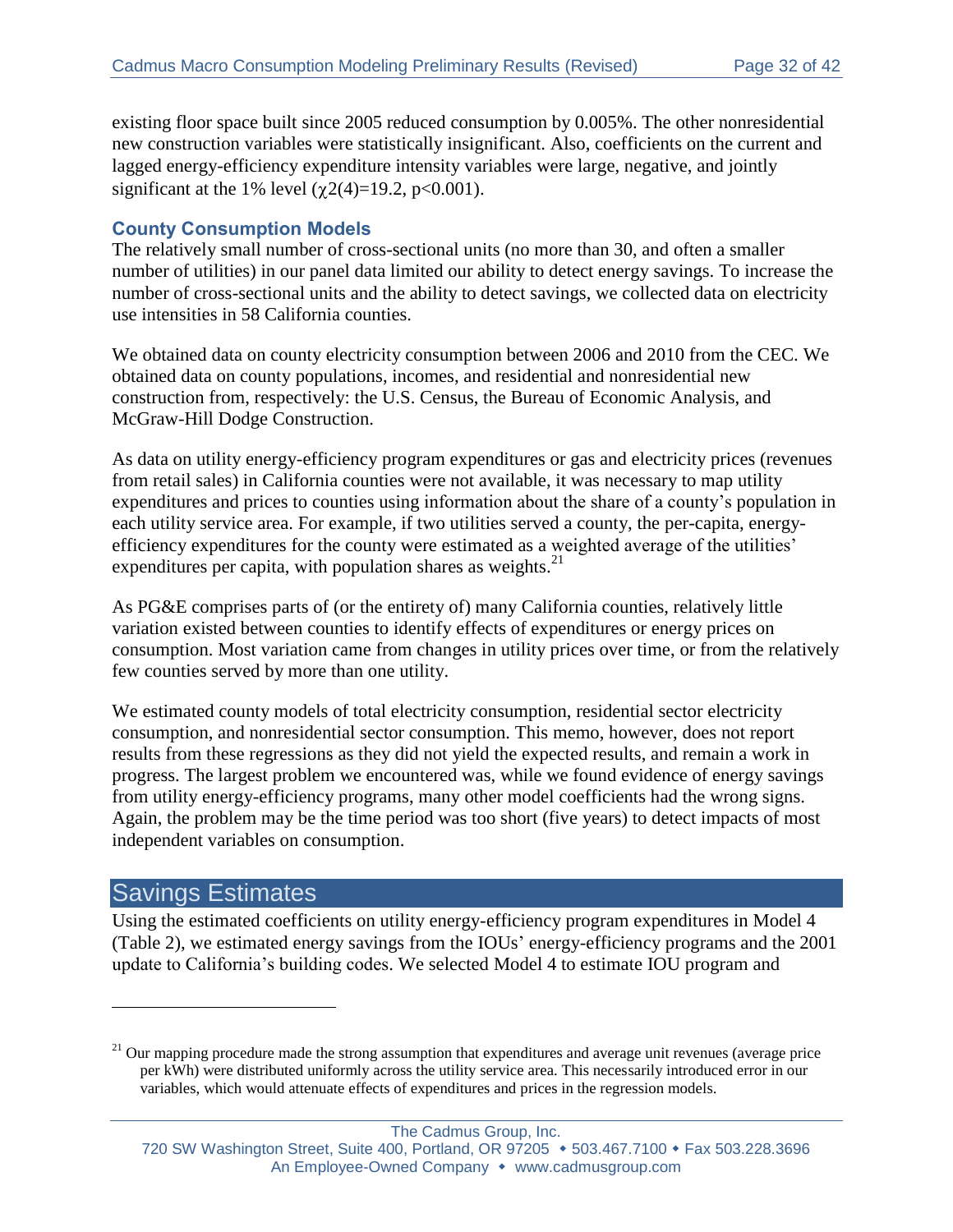building code savings because the coefficients had the expected signs and the model was estimated using 14 years of data for the IOUs. $^{22}$ )

[Table 5](#page-33-0) shows savings estimates between 2008 and 2010 for the combined energy efficiency program expenditures of the three  $IOUs.<sup>23</sup>$  (The appendix includes tables with separate estimates for each of the IOUs.) Panel A shows the key inputs used in the calculations, including electricity consumption, energy efficiency program expenditures, and utility service area population. Panel B shows estimates of IOU electricity savings from the current year's and previous three years' expenditures. For example, Panel A shows, in 2008, the IOUs spent a combined \$340 million on energy efficiency. These expenditures were estimated to result in savings of 1,206 GWhs in 2008; 1,765 GWhs in 2009; and 4,331 GWhs in 2010.<sup>24</sup> Panel C shows these savings represented 0.6% of 2008 consumption; 0.9% of 2009 consumption; and 2.3% of 2010 consumption. Total electricity savings in 2008 from current and past (three years) energy-efficiency expenditures was estimated at 7,830 GWhs. Panel D shows estimated costs of conserved energy. The average cost of current (first) year savings was estimated at: \$0.28/kWh in 2008; \$0.30/kWh in 2009; and \$0.31/kWh in 2010. Costs per kWh saved from current and previous year expenditures were about: \$0.043/kWh in 2008; \$0.086/kWh in 2009; and \$0.068/kWh in 2010. In estimating the cost of saved energy, we assumed current costs of savings from previous year expenditures were zero. [Table 6](#page-34-0) shows 95% confidence intervals for IOU program savings and program costs of saved energy between 2008 and 2010. Dividing the sum of all expenditures in years 2005–2010 by energy savings during these years produced overall cost per kWh saved of \$0.068.

 $\overline{a}$ 

<sup>&</sup>lt;sup>22</sup> We believe the coefficients from this model best reflect the actual effects of program expenditures on consumption for several reasons. First, the model was estimated using data for just the three IOUs; so the estimated coefficients pertained to IOU program impacts. Second, most coefficients had the expected signs or significance. Third, energy-efficiency expenditures data appeared to be measured with a minimum amount of error. As a robustness check of the results, we dropped natural gas prices from the model, which allowed us to estimate the model with 17 years of data for each IOU. We obtained very similar results. (Results are available from the authors.)

<sup>&</sup>lt;sup>23</sup> In calculating the energy efficiency program savings, we used the consumption-weighted approach of Aufhammer, Blumstein, and Fowlie (2008, p. 94).

<sup>&</sup>lt;sup>24</sup> As this analysis did not account for program expenditures occurring more than three years in the past, our savings estimates represent a lower bound of total savings from current and past expenditures.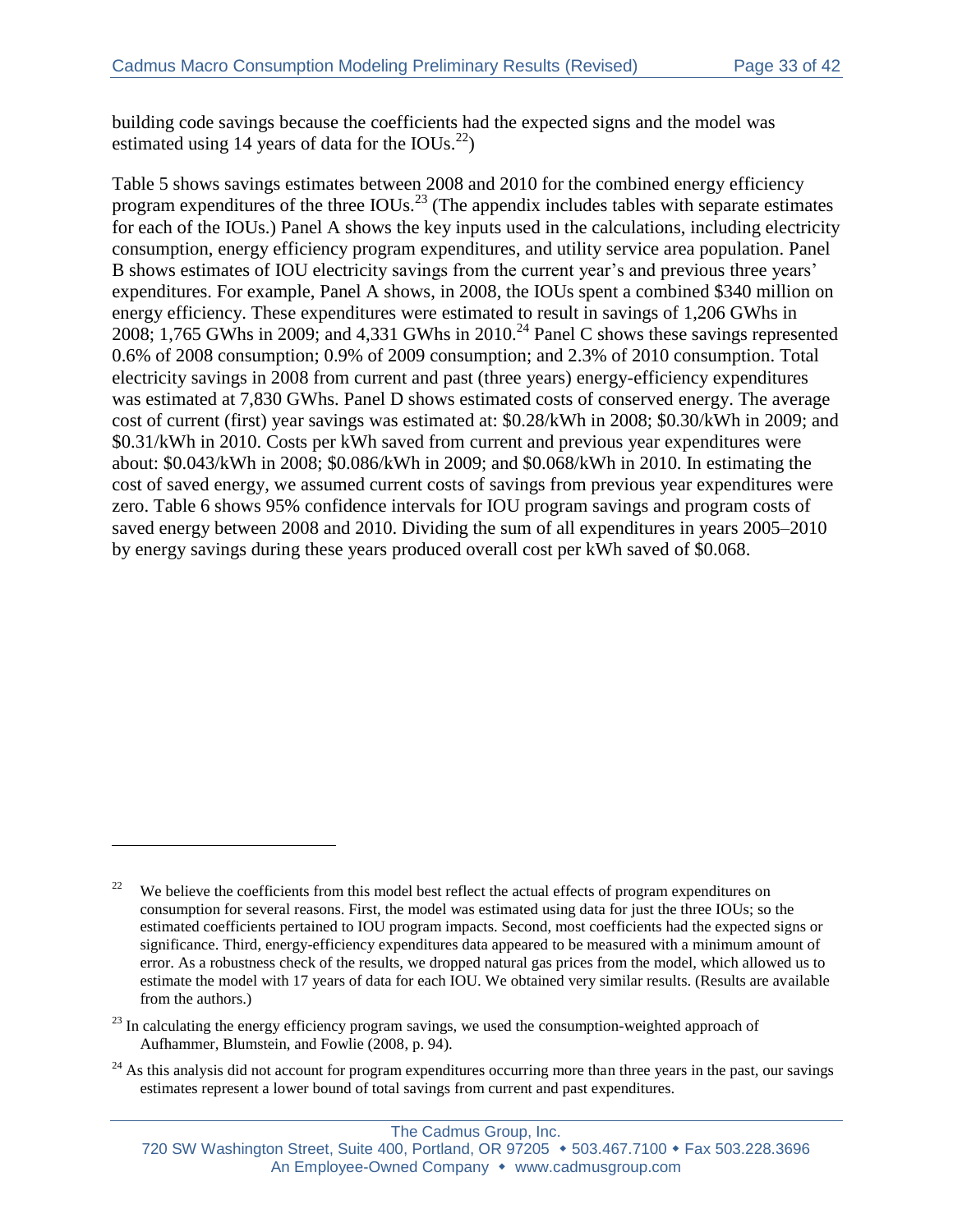<span id="page-33-0"></span>

|                                                                                       | 2005                              | 2006        | 2007        | 2008        | 2009        | 2010        |
|---------------------------------------------------------------------------------------|-----------------------------------|-------------|-------------|-------------|-------------|-------------|
|                                                                                       | Panel A: Inputs                   |             |             |             |             |             |
| Consumption (GWh)                                                                     | 186,888                           | 193,263     | 195,195     | 198,777     | 190,465     | 186,207     |
| Energy-efficiency program expenditures (\$)                                           | 518,481,240                       | 307,405,693 | 350,768,323 | 339,355,140 | 676,311,064 | 704,521,516 |
| Expenditures per capita (\$)                                                          | 19                                | 11          | 13          | 12          | 24          | 25          |
| Population (estimate)                                                                 | 27,072,291                        | 27,332,409  | 27,648,206  | 27,963,216  | 28,197,531  | 28,448,916  |
|                                                                                       | <b>Panel B: Savings Estimates</b> |             |             |             |             |             |
| Model predicted savings from current expenditures (GWh)                               | 1,790                             | 1,087       | ,238        | ,206        | 2,284       | 2,306       |
| Model predicted savings from one-year lag expenditures (GWh)                          |                                   | 2,823       | ,671        | 1,920       | 1,765       | 3,409       |
| Model predicted savings from two-year lag expenditures (GWh)                          |                                   |             | 7,138       | 4,261       | 4,620       | 4,331       |
| Model predicted savings from three-year lag expenditures (GWh)                        |                                   |             |             | 442         | 249         | 276         |
| Model predicted total savings from current and three previous year expenditures (GWh) |                                   |             |             | 7,830       | 8,919       | 10,321      |
|                                                                                       | <b>Panel C: Percent Savings</b>   |             |             |             |             |             |
| Model predicted savings from current year expenditures as % of current consumption    | $0.9\%$                           | 0.6%        | 0.6%        | 0.6%        | 1.2%        | 1.2%        |
| Model predicted savings from one-year lag expenditures as % of current consumption    |                                   | 1.5%        | 0.9%        | 1.0%        | 0.9%        | 1.8%        |
| Model predicted savings from two-year lag expenditures as % of current consumption    |                                   |             | 3.6%        | 2.1%        | 2.4%        | 2.3%        |
| Model predicted savings from three-year lag expenditures as % of current consumption  |                                   |             |             | 0.2%        | 0.1%        | 0.1%        |
| Model predicted total savings from current and three previous year expenditures as a  |                                   |             |             |             |             |             |
| % of current consumption                                                              |                                   |             |             | 3.9%        | 4.7%        | 5.5%        |
| <b>Panel D: Cost of Conserved Energy</b>                                              |                                   |             |             |             |             |             |
| Model predicted cost per kWh saved from current expenditures                          | \$0.290                           | \$0.283     | \$0.283     | \$0.281     | \$0.296     | \$0.306     |
| Model predicted cost per kWh saved from one-year lag expenditures                     |                                   | \$0.000     | \$0.000     | \$0.000     | \$0.000     | \$0.000     |
| Model predicted cost per kWh saved from two-year lag expenditures                     |                                   |             | \$0.000     | \$0.000     | \$0.000     | \$0.000     |
| Model predicted cost per kWh saved from three-year lag expenditures                   |                                   |             |             | \$0.000     | \$0.000     | \$0.000     |
| Model predicted cost total per kWh saved from current expenditures and three previous |                                   |             |             |             |             |             |
| year expenditures                                                                     |                                   |             |             | \$0.043     | \$0.076     | \$0.068     |

#### **Table 5. IOU Energy-Efficiency Program Savings and Cost of Conserved Energy Estimates**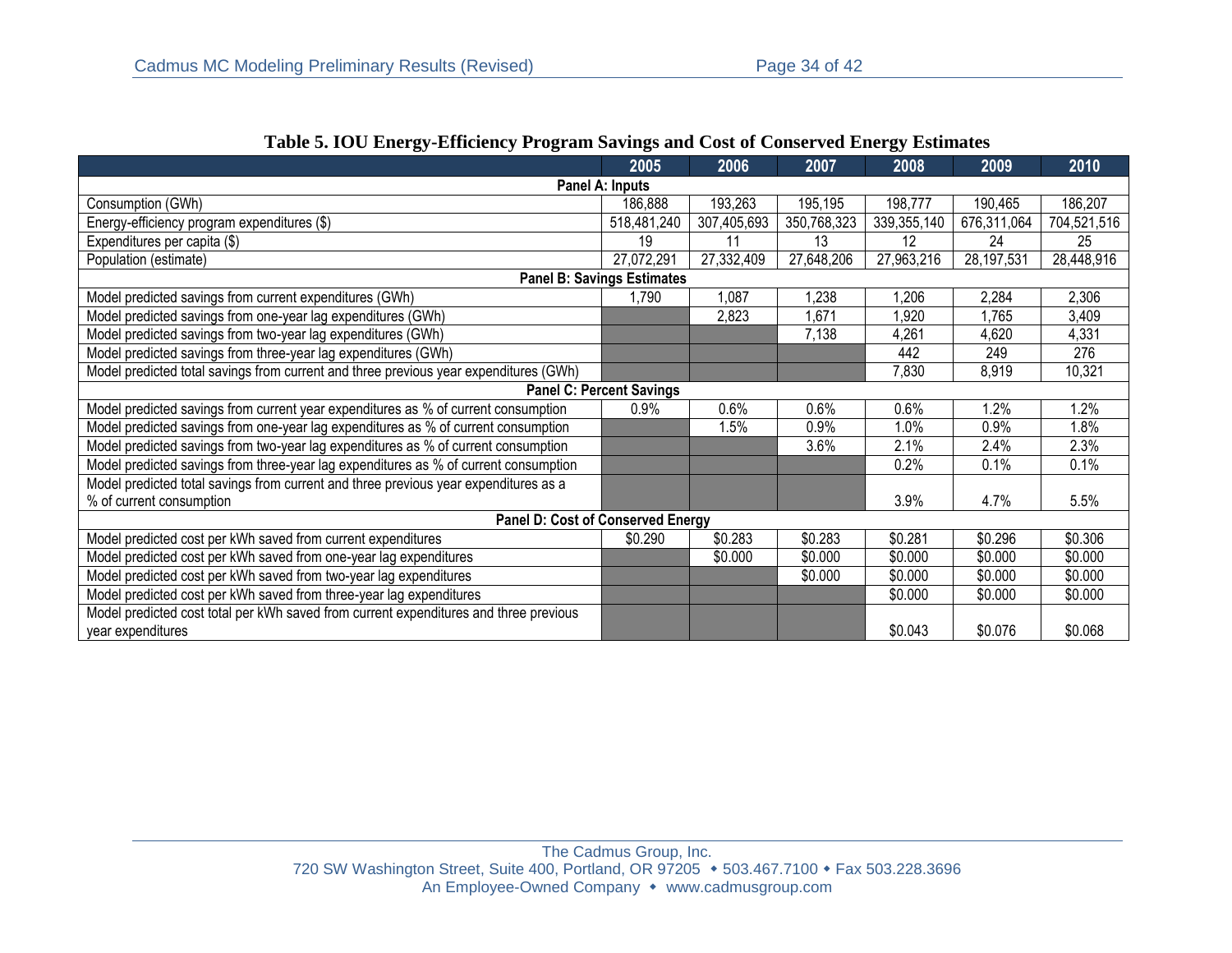<span id="page-34-0"></span>

|                    | 2008                         | 2009    | 2010    |  |  |  |
|--------------------|------------------------------|---------|---------|--|--|--|
|                    | <b>Annual savings (GWhs)</b> |         |         |  |  |  |
| 95% CI Lower Bound | 4,883                        | 3,338   | 4,688   |  |  |  |
| 95% CI Upper Bound | 10,776                       | 14,499  | 15,954  |  |  |  |
|                    | Cost-effectiveness (\$/kWh)  |         |         |  |  |  |
| 95% CI Lower Bound | \$0.031                      | \$0.047 | \$0.044 |  |  |  |
| 95% CI Upper Bound | \$0.069                      | \$0.203 | \$0.150 |  |  |  |

| Table 6. Estimated Confidence Intervals for IOU Savings and |
|-------------------------------------------------------------|
| <b>Program Costs of Conserved Energy</b>                    |

Our estimates indicated the IOU's current and past energy-efficiency expenditures saved 7,830 GWhs, or 3.9% of consumption, in 2008; 8,919 GWhs, or 4.7% of consumption, in 2009; and 10,321 GWhs, or 5.5% of consumption, in 2010. Increased annual savings reflected an approximate doubling of energy-efficiency expenditures over this period. Our cost estimates of saved energy of \$0.04//kWh-\$0.08/kWh are slightly higher that reported in the literature. For example, in recent studies of U.S. utilities, Aufhammer, Blumstein, and Fowlie (2008) estimated average costs of saved energy of \$0.046/kWh, and Arimura, Li, Newell, and Palmer (2011) estimated average program costs of \$0.041/kWh.

Some of the difference between the literature's estimates and ours may have resulted from California's lead in energy efficiency. California may have exhausted much low-cost potential for savings (i.e., "the low hanging fruit"), whereas utilities in other states have only recently started their programs, and have more abundant low-cost opportunities. Consistent with hypothesis, when we estimated Model 1 of [Table 2](#page-20-0) (utility consumption, 2006–2010) and omitted IOUs from the estimation sample, the coefficients on current and previous year energyefficiency expenditures significantly decreased (i.e., became larger in absolute values). This implies costs of first-year savings of \$0.07/kWh, as opposed to IOU costs of first-year savings of \$0.30/kWh. Such first-year costs estimates were more consistent with those found by Aufhammer, Blumstein, and Fowlie (2008) and Arimura, Li, Newell, and Palmer (2011). Another possible explanation for the low cost-effectiveness of IOU savings was that our expenditures data were measured with significant error, which could have biased down the savings estimates. We think this explanation less likely, however, as IOU expenditures data appeared to be of high quality.

Figure 8 shows estimates of per capita percent electricity savings and total electricity savings in the IOU service territories from the 2001 update to California's Title 24 building codes. <sup>25</sup> The savings are measured relative to the average efficiency of residential and nonresidential buildings constructed under previous codes.

Per capita savings from the 2001 code update increased from approximately 1.5% of consumption in 2002 to 2.7% in 2010. The 95% confidence interval for percent savings ranges

 $\overline{a}$ 

The Cadmus Group, Inc.

<sup>&</sup>lt;sup>25</sup> We focus on the 2001 update to Title 24 as Model 4 in Table 2 did not detect savings from the 1998 and 2005 building code updates.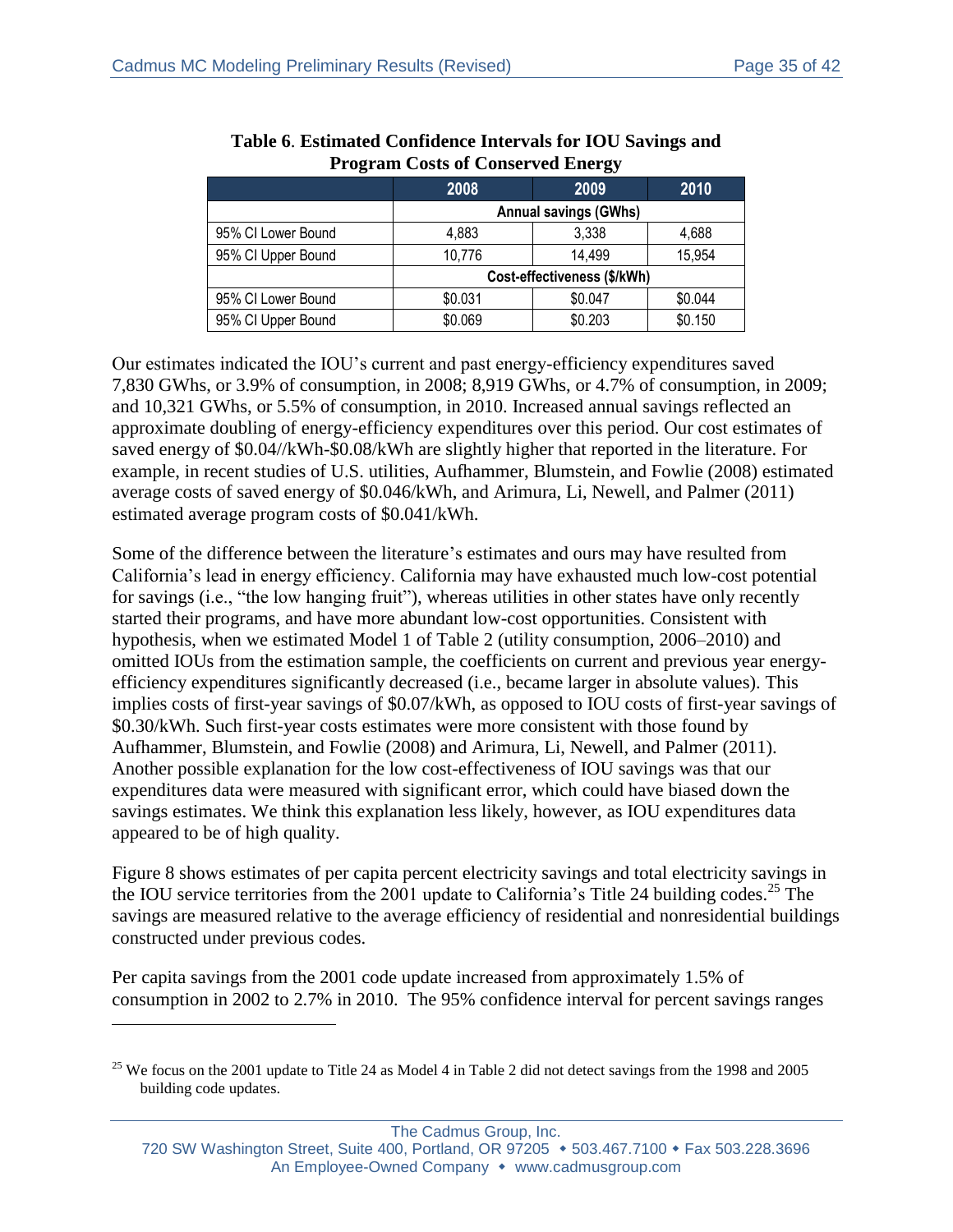between 1.8% and 3.5% of 2008 consumption.<sup>26</sup> Percent savings increased over time because new construction increased the total amount of floor space built under to the 2001 code. Total electricity savings from the 2001 code increased from approximately 2,700 GWhs in 2002 to 5,200 GWhs in 2008 as both new construction and the population increased. Savings from the 2001 code update decreased in 2009 and 2010 as overall energy use decreased in the wake of the Great Recession.





\*In PG&E, SDG&E, and SCE service territories.

# Preliminary Findings

 $\overline{a}$ 

Based on our analysis of California utility consumption data, we can make the following, preliminary findings:

 The availability and quality of the utility energy-efficiency program expenditures data varies, presenting the largest obstacle to developing reliable savings estimates. In particular, EIA data appear to be of relatively poor quality, with a great deal of missing and erroneous values. Measurement errors in expenditures can attenuate the estimated effects of energy-efficiency programs. As predicted, when we used EIA expenditures data in our regressions, we generally experienced less success in detecting program savings. EEGA and CMUA data collected by the CEC and Cadmus appear to be of better

<sup>&</sup>lt;sup>26</sup> Our savings estimates for building codes are in the range of others in previous studies. See Aroonruengsawat, Anin, Maximilian Auffhammer, and Alan Sanstad. The Impact of State Level Building Codes on Residential Electricity Consumption. University of California, Berkeley working paper, 2009.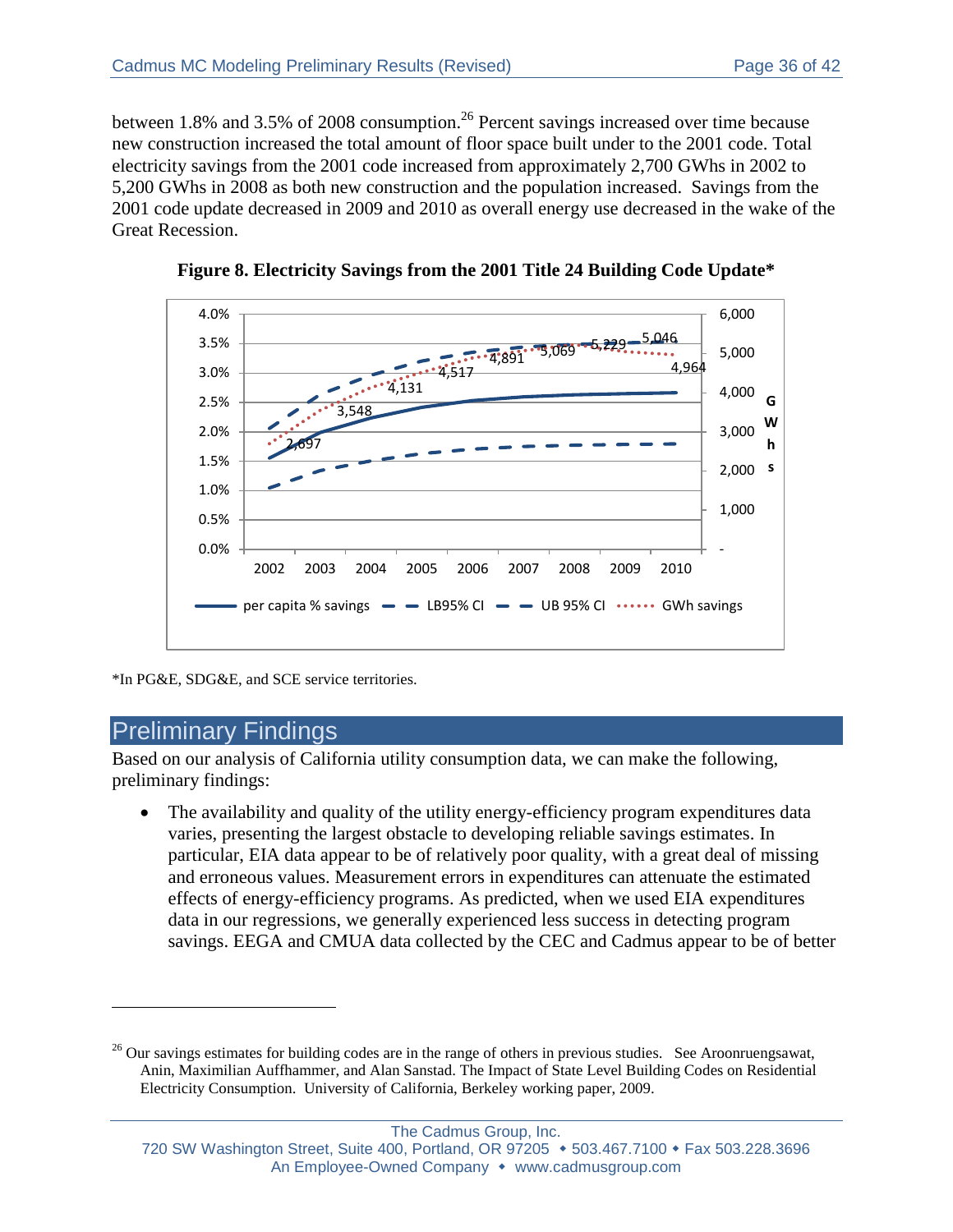quality. These sources cover a fairly large number of investor-owned and public utilities, but have relatively short histories, dating back only as far as 2004 and 2006, respectively.

- Energy-efficiency expenditures data can be measured with least the least error at the utility level. Retail sector expenditures will be measured with more error due to the difficulty of disaggregating expenditures of programs serving more than one sector. This may explain why we had less success in detecting savings in the residential and nonresidential sector analyses.
- When we used higher-quality data from EEGA, CMUA, and the IOUs, we found evidence of savings from utility energy-efficiency programs. Based on a model of percapita consumption in the IOU service territories [\(Table 2,](#page-20-0) Model 4), we found a \$1.00 increase in current energy-efficiency program expenditures per capita reduced consumption per capita by approximately 0.05%. This implies cost of first year saving of approximately \$0.30/kWh. A \$1.00 increase in two-year lagged expenditures increased expenditures by 0.2% per year.
- Annual savings from IOU energy-efficiency program expenditures in the current and previous three years increased from 7,830 GWhs in 2008 to 10,321 GWhs in 2010, reflecting a doubling of energy-efficiency expenditures over this period. Estimated electricity consumption would have been 3.9% higher in 2008 and 5.5% higher in 2010 without the utility energy-efficiency programs.
- Our estimates imply somewhat higher costs of conserved energy for IOU energyefficiency programs than estimated in the literature. Between 2008 and 2010, IOU costs of conserved energy of current and past spending were estimated in the range of \$0.04 to \$0.08/kWh. Other studies of U.S. utilities have found costs 50% lower than this. Our result may reflect California's lead in energy efficiency, and the exhaustion of low-cost savings opportunities in the IOU territories. Our estimates of costs of first-year savings of other California utility programs are approximately \$0.04/kWh, which are more consistent with the findings from other studies.
- Electricity savings from the 2001 Title 24 building code update in the IOU service territories increased from approximately 2,700 GWhs in 2002 to 5,200 GWhs in 2008. After 2005, savings from the 2001 update equaled approximately 2.5% of the IOUs' annual electricity consumption.

# Future Work and Refinements

Cadmus continues to work on the following issues in developing the macro-consumption savings estimates:

- We will continue to explore additional model specifications, including those addressing additional lags of dependent variables and lags of some independent variables.
- We will pay additional consideration to the functional forms of energy-efficiency expenditures, and of residential and commercial new construction in the regression models. As Arimura, Newell, and Palmer (2011) observe, log-log and semi-log

The Cadmus Group, Inc.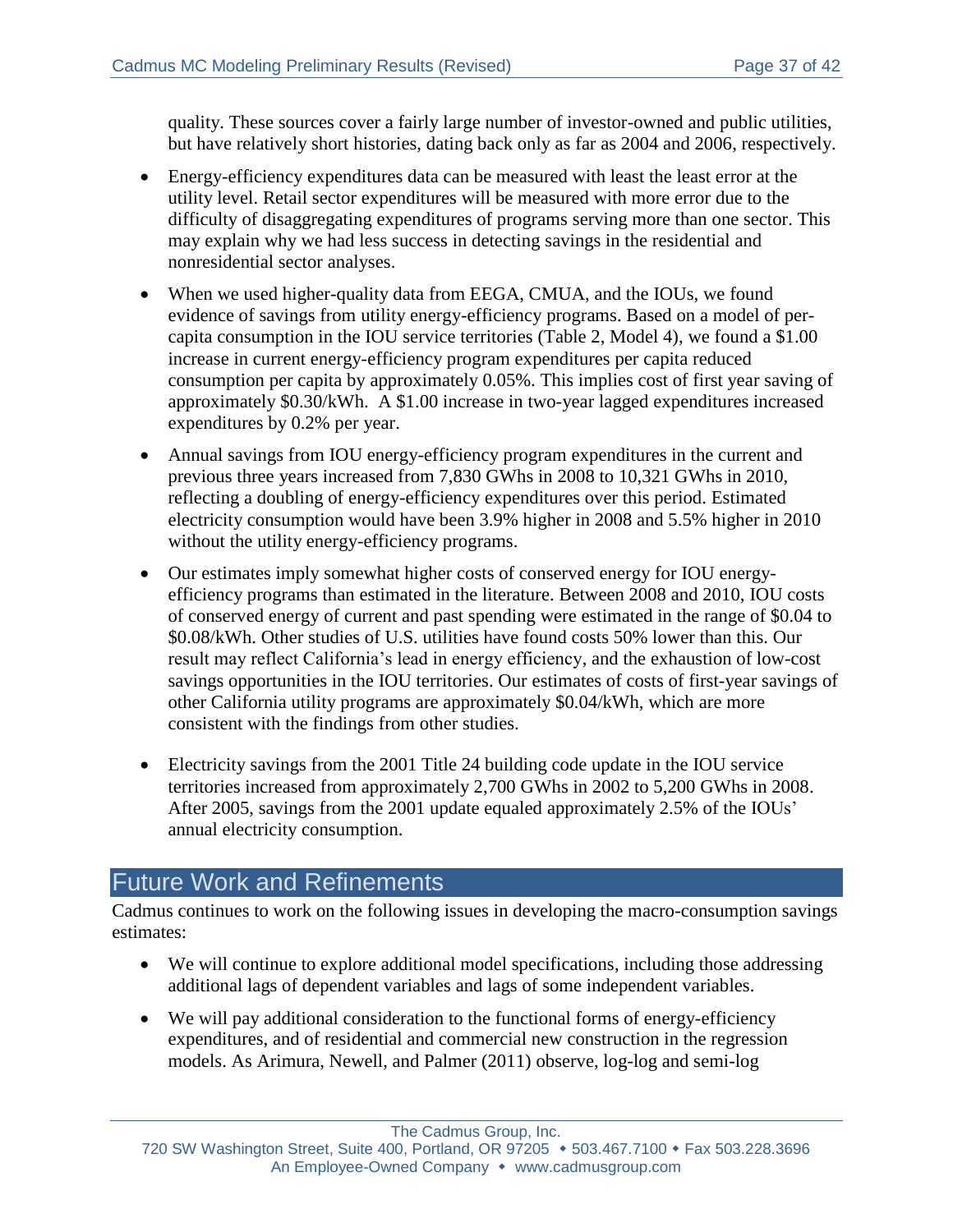specifications impose somewhat strong assumptions about relationships between expenditures and consumption.

- We will pay additional consideration to exogenous treatment of electricity prices in the models. Electricity price enters the models as the average price per kWh. With increasing use of block rates, utilities with high consumption will tend to have higher average prices. This positive correlation between sales and prices will bias downward the estimated price elasticity of consumption. Most coefficients on electricity prices in our study present positive signs. Following previous studies, it may be possible to instrument for electricity prices using lagged values of average price.
- We will explore the potential application of instrumental variables estimation to account for error in the measurement of utility energy efficiency program expenditures. A candidate instrument would be whether the utility's total sales exceed

#### **Conclusions**

While our findings are preliminary, they suggest the potential value of applying macroconsumption methods to estimate energy savings in California. Cadmus detected savings from energy efficiency programs and state building codes, despite using a panel with a small number of utilities and relatively short time series. Our study also points out an obvious limitation of macro-consumption methods: while we were able to detect energy savings, the savings were not estimated precisely. Policy makers must decide what level of uncertainty is tolerable before these methods can be applied. Collection of additional data and continued refinement of the models has the potential to increase the precision of the savings estimates and reduce uncertainty.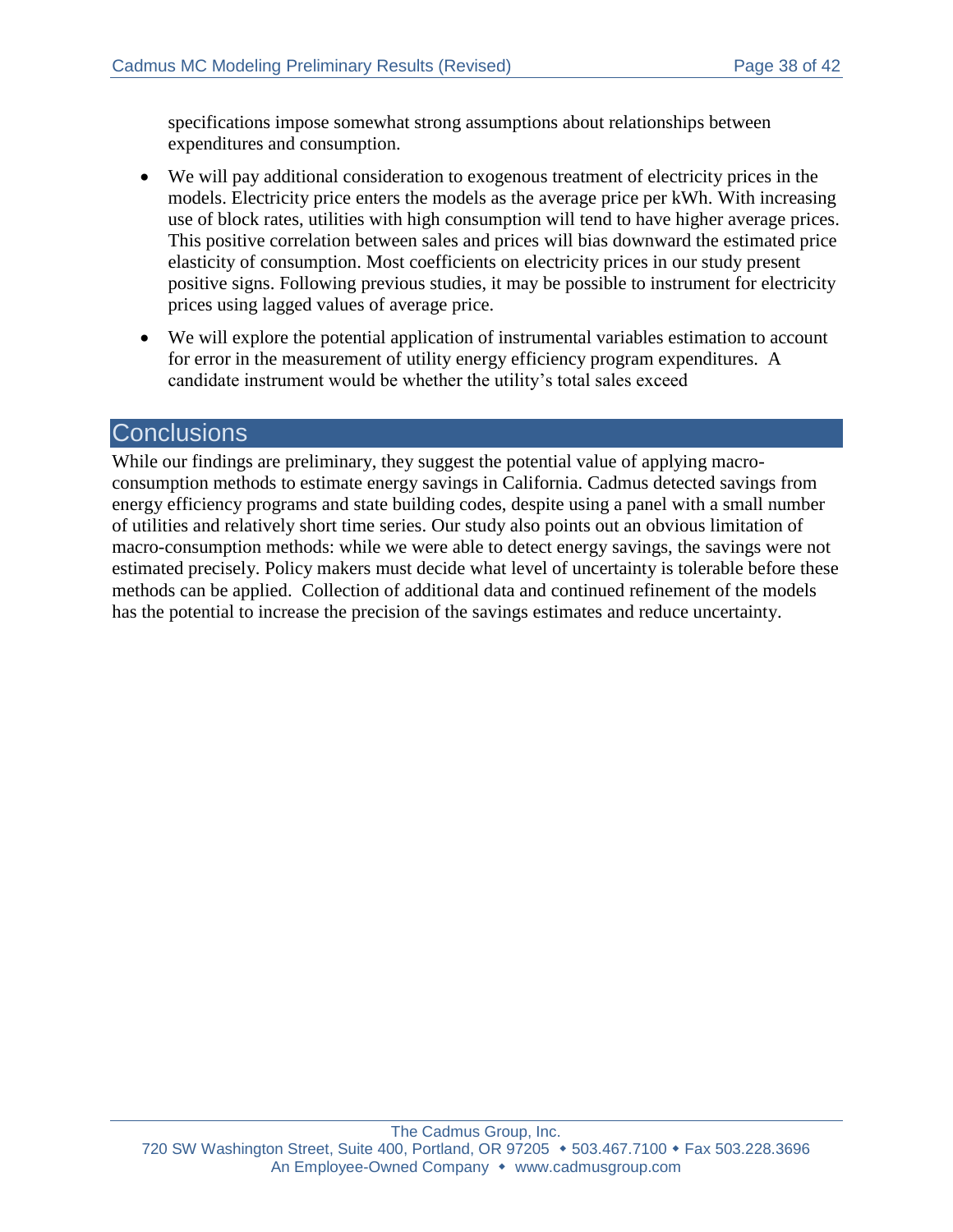Appendix: IOU Savings Estimates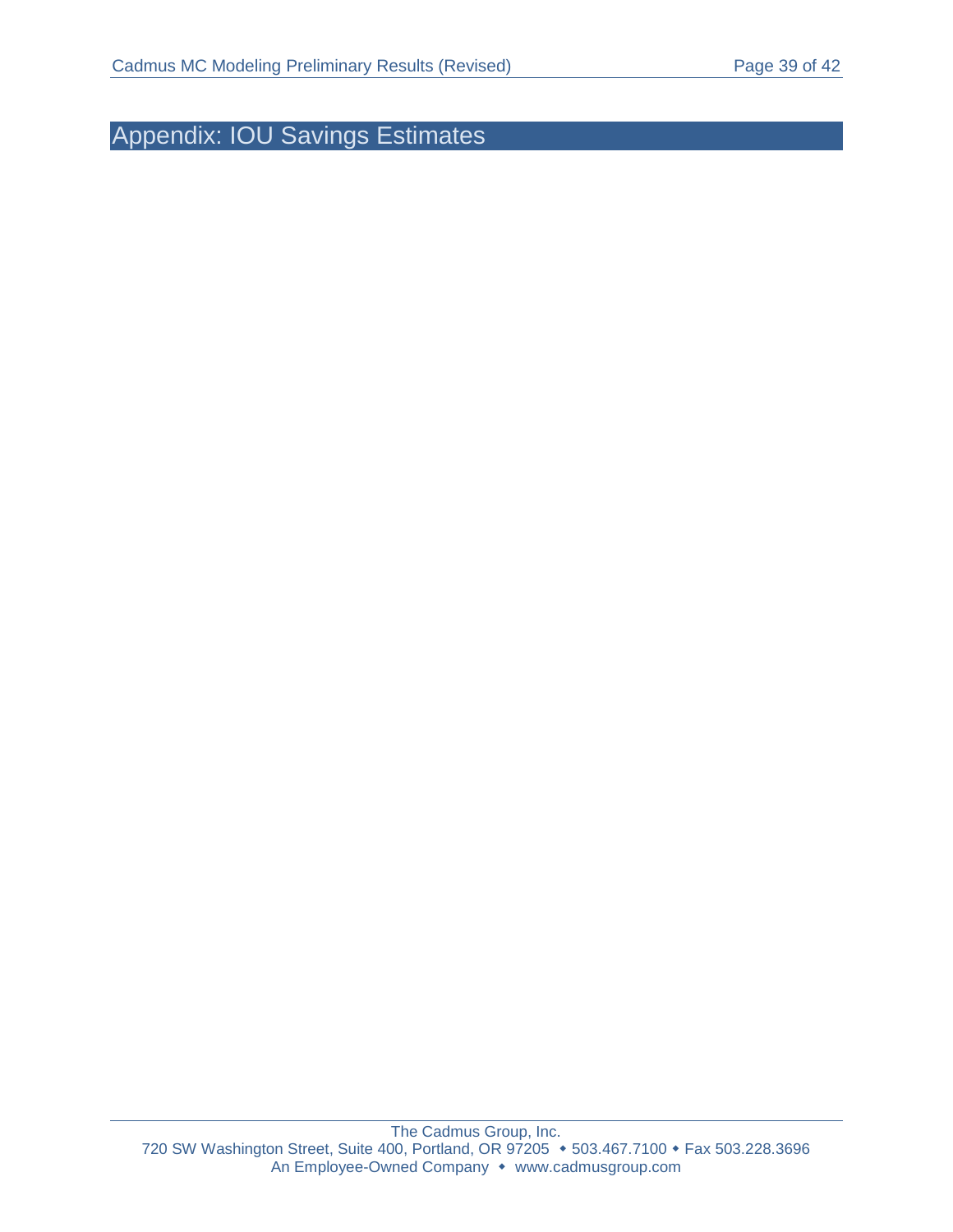|                                                                                                                  | 2005                                     | 2006          | 2007          | 2008          | 2009          | 2010          |  |  |
|------------------------------------------------------------------------------------------------------------------|------------------------------------------|---------------|---------------|---------------|---------------|---------------|--|--|
| Panel A: Inputs                                                                                                  |                                          |               |               |               |               |               |  |  |
| Consumption (GWh)                                                                                                | 81,718                                   | 84,214        | 86,313        | 88,124        | 85,051        | 84,524        |  |  |
| Energy-efficiency program expenditures (\$)                                                                      | \$220,515,000                            | \$142,232,412 | \$155,833,067 | \$183,688,891 | \$360,222,645 | \$370,371,323 |  |  |
| Expenditures per capita (\$)                                                                                     | \$19                                     | \$12          | \$13          | \$15          | \$29          | \$30          |  |  |
| Population (estimate)                                                                                            | 11,852,896                               | 11,977,193    | 12,137,844    | 12,292,971    | 12,402,367    | 12,506,697    |  |  |
|                                                                                                                  | <b>Panel B: Savings Estimates</b>        |               |               |               |               |               |  |  |
| Model predicted savings from current expenditures (GWh)                                                          | 760                                      | 500           | 554           | 658           | 1,235         | 1,252         |  |  |
| Model predicted savings from one year lag expenditures (GWh)                                                     |                                          | 1,194         | 779           | 860           | 970           | 1,875         |  |  |
| Model predicted savings from two year lag expenditures (GWh)                                                     |                                          |               | 3,058         | 1,988         | 2,084         | 2,421         |  |  |
| Model predicted savings from three year lag expenditures (GWh)                                                   |                                          |               |               | 190           | 117           | 126           |  |  |
| Model predicted total savings from current and three previous year<br>expenditures (GWh)                         |                                          |               |               | 3,697         | 4,406         | 5,673         |  |  |
|                                                                                                                  | <b>Panel C: Percent Savings</b>          |               |               |               |               |               |  |  |
| Model predicted savings from current year expenditures as % of current<br>consumption                            | 0.9%                                     | 0.6%          | 0.6%          | 0.7%          | 1.4%          | 1.5%          |  |  |
| Model predicted savings from one-year lag expenditures as % of current<br>consumption                            |                                          | 1.4%          | 0.9%          | 1.0%          | 1.1%          | 2.2%          |  |  |
| Model predicted savings from two-year lag expenditures as % of current<br>consumption                            |                                          |               | 3.5%          | 2.2%          | 2.4%          | 2.8%          |  |  |
| Model predicted savings from three-year lag expenditures as % of current<br>consumption                          |                                          |               |               | 0.2%          | 0.1%          | 0.1%          |  |  |
| Model predicted total savings from current and three previous year<br>expenditures as a % of current consumption |                                          |               |               | 4.2%          | 5.2%          | 6.7%          |  |  |
|                                                                                                                  | <b>Panel D: Cost of Conserved Energy</b> |               |               |               |               |               |  |  |
| Model predicted cost per kWh saved from current expenditures                                                     | \$0.290                                  | \$0.284       | \$0.281       | \$0.279       | \$0.292       | \$0.296       |  |  |
| Model predicted cost per kWh saved from one-year lag expenditures                                                |                                          | \$0.000       | \$0.000       | \$0.000       | \$0.000       | \$0.000       |  |  |
| Model predicted cost per kWh saved from two-year lag expenditures                                                |                                          |               | \$0.000       | \$0.000       | \$0.000       | \$0.000       |  |  |
| Model predicted cost per kWh saved from three-year lag expenditures                                              |                                          |               |               | \$0.000       | \$0.000       | \$0.000       |  |  |
| Model predicted cost per kWh saved from current expenditures and three<br>previous year expenditures             |                                          |               |               | \$0.050       | \$0.082       | \$0.065       |  |  |

#### **Table A.1 PG&E Savings Estimates**

The Cadmus Group, Inc. 720 SW Washington Street, Suite 400, Portland, OR 97205 • 503.467.7100 • Fax 503.228.3696 An Employee-Owned Company • www.cadmusgroup.com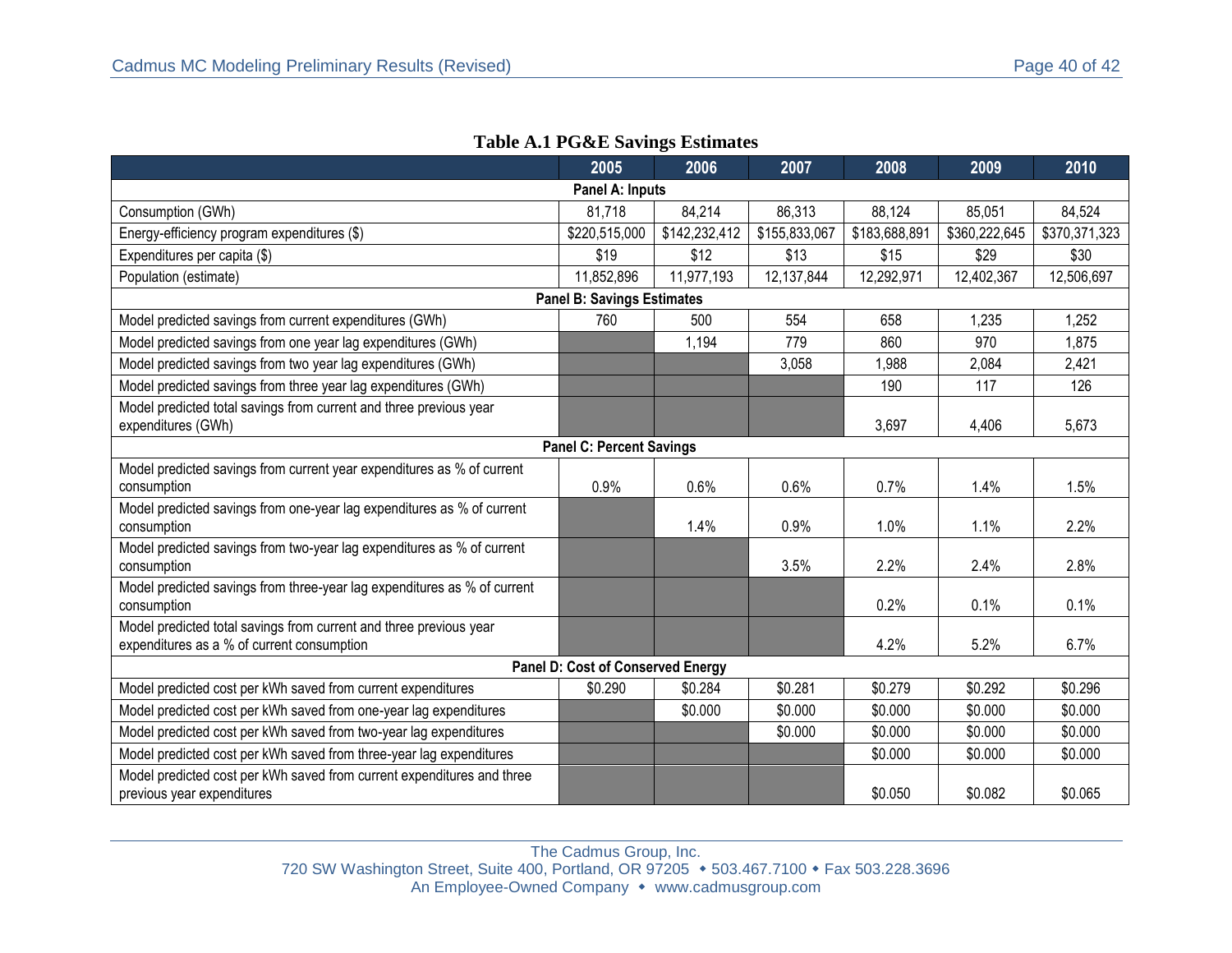|  |  |  | <b>Table A2. SDG&amp;E Savings Estimates</b> |
|--|--|--|----------------------------------------------|
|--|--|--|----------------------------------------------|

|                                                                                                                  | 2005                                     | 2006         | 2007         | 2008          | 2009         | 2010         |  |  |
|------------------------------------------------------------------------------------------------------------------|------------------------------------------|--------------|--------------|---------------|--------------|--------------|--|--|
| Panel A: Inputs                                                                                                  |                                          |              |              |               |              |              |  |  |
| Consumption (GWh)                                                                                                | 19,213                                   | 20,141       | 20,276       | 20,644        | 20,113       | 19,485       |  |  |
| Energy-efficiency program expenditures (\$)                                                                      | \$75,708,302                             | \$33,982,873 | \$70,517,334 | \$110,659,276 | \$90,313,867 | \$63,018,198 |  |  |
| Expenditures per capita (\$)                                                                                     | \$25                                     | \$11         | \$23         | \$35          | \$28         | \$20         |  |  |
| Population (estimate)                                                                                            | 3,027,213                                | 3,047,107    | 3,090,723    | 3,142,350     | 3,181,631    | 3,222,404    |  |  |
|                                                                                                                  | <b>Panel B: Savings Estimates</b>        |              |              |               |              |              |  |  |
| Model predicted savings from current expenditures (GWh)                                                          | 240                                      | 112.31       | 231.31       | 363.50        | 285.46       | 190.53       |  |  |
| Model predicted savings from one-year lag expenditures (GWh)                                                     |                                          | 385          | 172          | 357           | 539          | 421          |  |  |
| Model predicted savings from two-year lag expenditures (GWh)                                                     |                                          |              | 968          | 435           | 869          | 1,305        |  |  |
| Model predicted savings from three-year lag expenditures (GWh)                                                   |                                          |              |              | 60            | 26           | 51           |  |  |
| Model predicted total savings from current and three previous year<br>expenditures (GWh)                         |                                          |              |              | 1,215         | 1,719        | 1,967        |  |  |
|                                                                                                                  | <b>Panel C: Percent Savings</b>          |              |              |               |              |              |  |  |
| Model predicted savings from current year expenditures as % of current<br>consumption                            | 1.2%                                     | 0.6%         | 1.1%         | 1.7%          | 1.4%         | 1.0%         |  |  |
| Model predicted savings from one-year lag expenditures as % of current<br>consumption                            |                                          | 1.9%         | 0.8%         | 1.7%          | 2.6%         | 2.1%         |  |  |
| Model predicted savings from two-year lag expenditures as % of current<br>consumption                            |                                          |              | 4.7%         | 2.1%          | 4.3%         | 6.6%         |  |  |
| Model predicted savings from three-year lag expenditures as % of current<br>consumption                          |                                          |              |              | 0.3%          | 0.1%         | 0.3%         |  |  |
| Model predicted total savings from current and three previous year expenditures<br>as a % of current consumption |                                          |              |              | 5.9%          | 8.5%         | 10.1%        |  |  |
|                                                                                                                  | <b>Panel D: Cost of Conserved Energy</b> |              |              |               |              |              |  |  |
| Model predicted cost per kWh saved from current expenditures                                                     | \$0.32                                   | \$0.30       | \$0.30       | \$0.30        | \$0.32       | \$0.33       |  |  |
| Model predicted cost per kWh saved from one-year lag expenditures                                                |                                          | \$0.00       | \$0.00       | \$0.00        | \$0.00       | \$0.00       |  |  |
| Model predicted cost per kWh saved from two-year lag expenditures                                                |                                          |              | \$0.00       | \$0.00        | \$0.00       | \$0.00       |  |  |
| Model predicted cost per kWh saved from three-year lag expenditures                                              |                                          |              |              | \$0.00        | \$0.00       | \$0.00       |  |  |
| Model predicted cost per kWh saved from current expenditures and three previous<br>year expenditures             |                                          |              |              | \$0.09        | \$0.05       | \$0.03       |  |  |